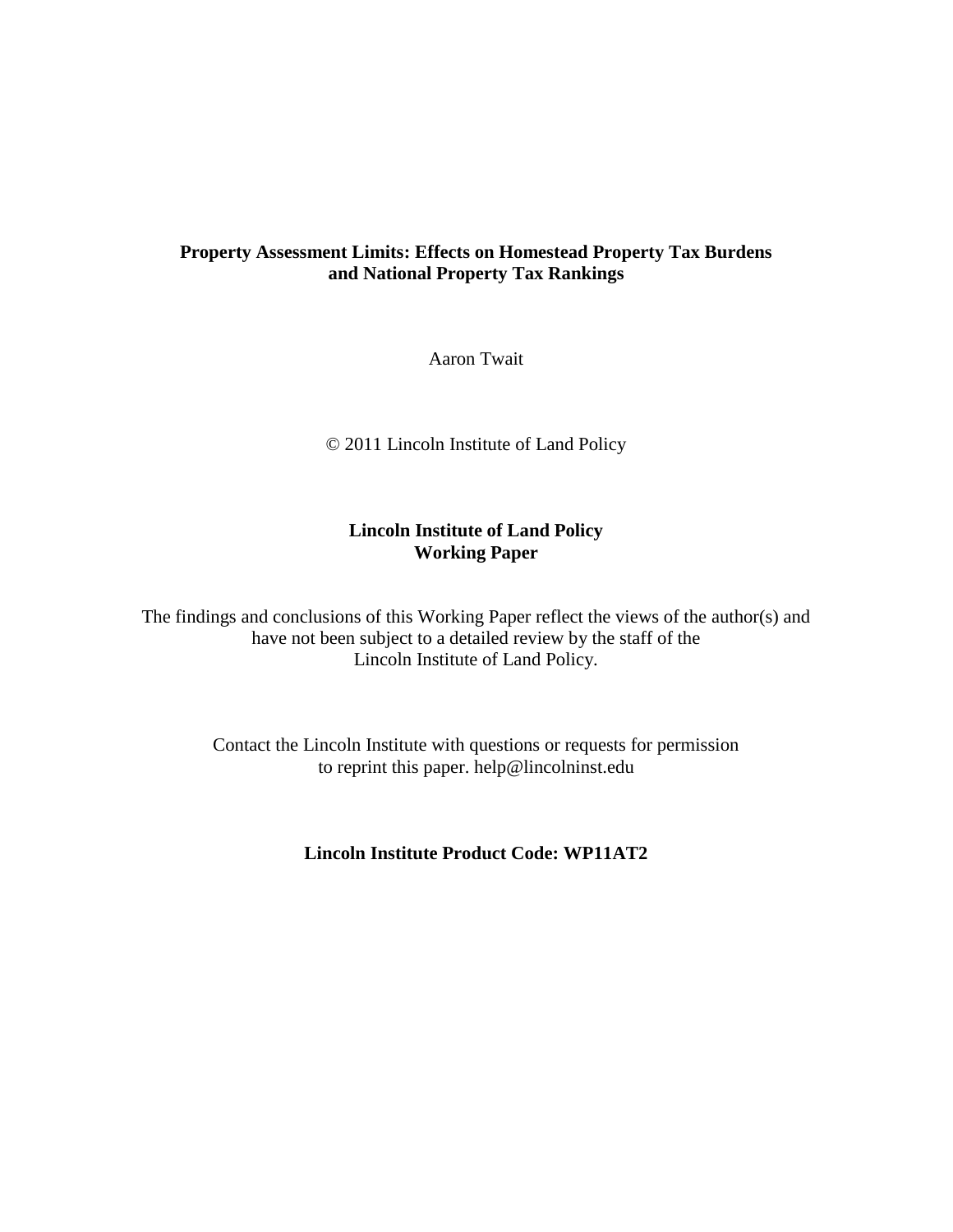#### **Abstract**

Property tax assessment limitations deliver different levels of tax relief to different parcels; based largely on the owner's tenure and the parcel's change in value over time relative to the assessment limit. These parcel-specific assessment limits have implications for the findings of the Minnesota Taxpayers Association's *50-State Property Tax Comparison Study,* which compares tax burdens on hypothetical properties of similar value in different cities. This research explores issues related to the development and application of a methodology to incorporate these effects into the *50-State Property Tax Study*. We conclude that we can develop a reasonably robust methodology to incorporate these effects. We conclude that rapid market appreciation combined with relatively stringent limitations exempted between 40% and 65% of residential property value for an "average" homeowner in selected locations in payable 2006. We conclude that revaluation practices should also be included in MTA's *50-State Property Tax Study*  since periodic or ad hoc revaluations function as de facto assessment limitations.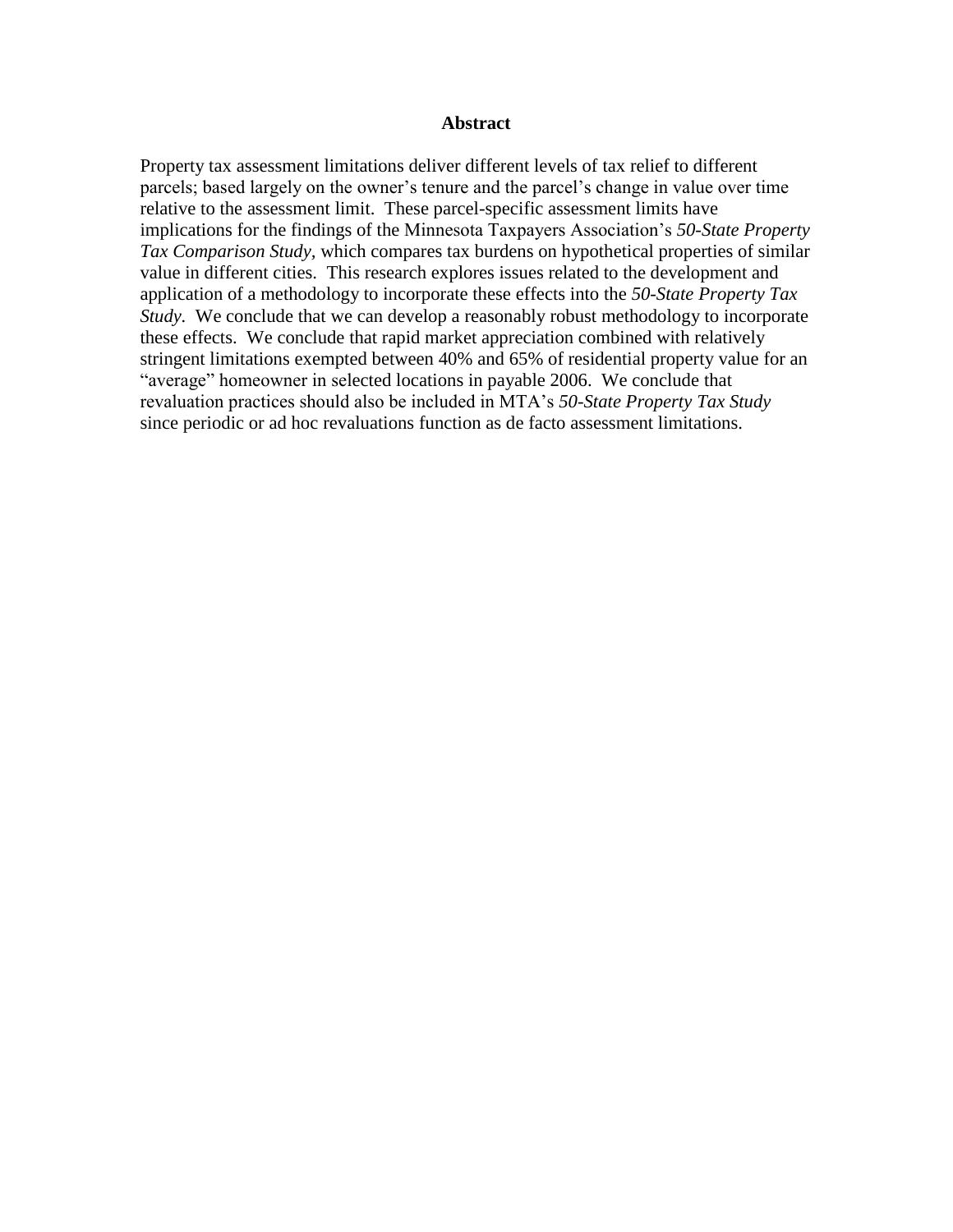#### **About the Author**

**Aaron Twait** is Research Director of the Minnesota Taxpayers Association. He served as the Association's Research Associate from 2003-2006 and as Research Director since 2008. He has also worked in the Minnesota Department of Revenue's Tax Research Division. He earned a Bachelor of Arts degree from the University of Iowa and a Master of Public Policy degree from the University of Minnesota.

This paper was prepared under contract with the Lincoln Institute of Land Policy, Cambridge, MA. Thanks are due to Joan Youngman and Semida Munteanu of the Lincoln Institute for their support and advice and to Mark Haveman of the Minnesota Taxpayers Association and Dan Salomone for their review and comments.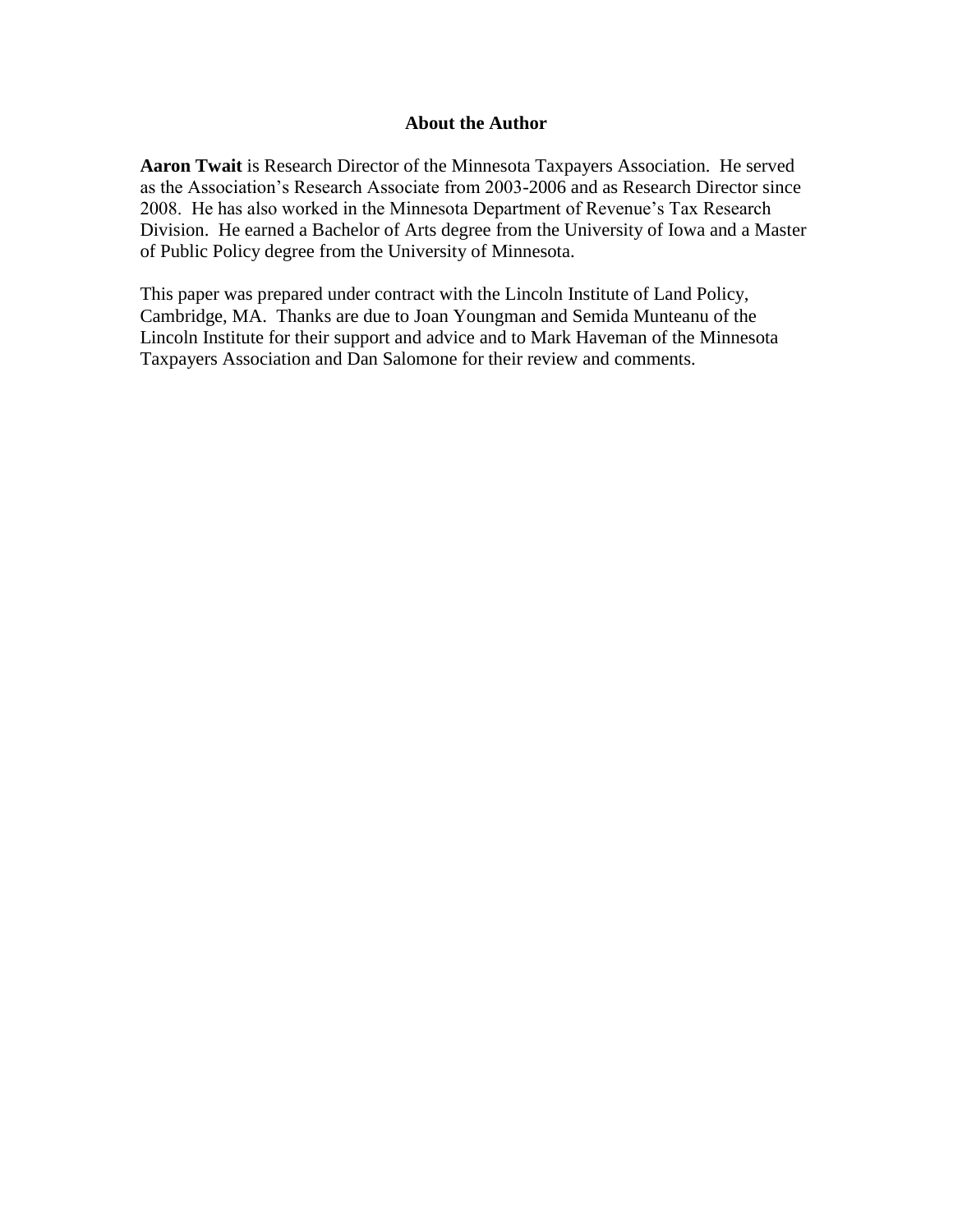## **Table of Contents**

| Findings: Effect of Assessment Limits on 50-State Property Tax Study                                                                         |
|----------------------------------------------------------------------------------------------------------------------------------------------|
| Findings: Effect of Assessment Limits on 50-State Property Tax Study<br>Results for Largest 50 U.S. Cities, Payable 2006 and Payable 2010 14 |
| Findings: Effect of Homeowner Tenure on Share of Residential<br>Value Excluded, Urban Cities, Payable 2006 and Payable 2010  18              |
| Looking Forward: Identification and Incorporation of De Facto                                                                                |
|                                                                                                                                              |
|                                                                                                                                              |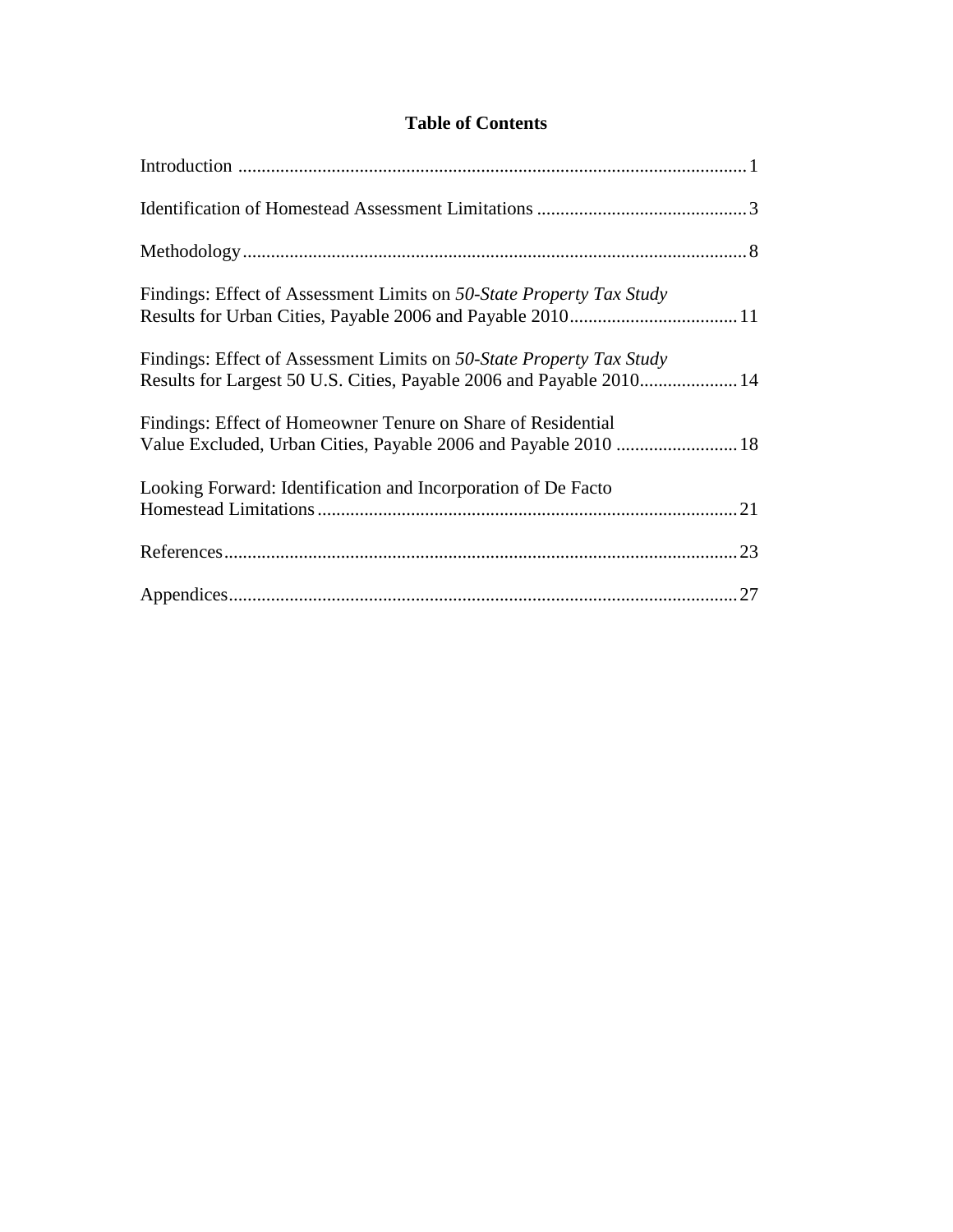#### **Property Assessment Limits, Revaluation Practices, and Their Effects on Homestead Property Tax Burdens**

#### **Introduction**

Property tax limitations have been an increasingly prominent feature of the local government finance landscape since the late 1970s, when rapid property value growth provoked Californians to adopt the now-iconic Proposition 13, which limits growth in the taxable value of properties and caps property tax rates. Since that time, limitations on property taxes have become increasingly popular, especially during the late 1990s and early 2000s, when property values again appreciated significantly.

Property tax limitations fall into three broad categories: limits in the growth of overall levies, limits on tax rates, and limits on the growth of assessed valuations. These limitations have implications for the annual *50-State Property Tax Comparison Study* (*50-State PT Study)* that the Minnesota Taxpayers Association (MTA) has prepared annually since taxes payable 2004 and periodically before that to taxes payable  $1995$ .<sup>1</sup> MTA's *50-State PT Study* has always incorporated limits affecting tax rates and overall levies; we can measure these limits' effects straightforwardly since they affect all properties in a jurisdiction similarly. However, the study has not incorporated property assessment limitations.

In most cases, property assessment limitations restrict valuation growth on a parcelspecific basis and generally remove the caps upon the sale of the property, resetting the taxable value to the assessed value. Therefore, the amount of relief such programs provide is largely dependent on both the length of homeowner tenure and the market value appreciation relative to the allowable growth. Given the difficulties associated with estimating the average amount of excluded property value in any jurisdiction, MTA has historically sidestepped this issue by stating that the study measures the tax on newly constructed or newly purchased properties. This means, however, that the study has limited practical meaning in localities where assessment limits are in effect, since the results apply only to that restricted set of properties that are either newly constructed or which change hands during the relevant taxes payable year.

However, property assessment limitations can have serious implications for property tax burdens. Consider, for example, a house purchased in Los Angeles in January 1987. [Figure 1](#page-5-0) demonstrates the significance of the issue. We estimate growth in market value using the S&P/Case-Schiller Housing Index for the Los Angeles MSA and growth in taxable value using the conditions set forth in Proposition 13. Although housing prices appreciated at very high rates between 1996 and 2006, California's limit on annual growth in taxable value (the lesser of 2% or the increase in the California Consumer Price Index) exempts a significant portion of the post-purchase value growth from the property tax – some 75% of such growth in 2010, even after the market correction.

<sup>&</sup>lt;sup>1</sup> MTA's payable 2010 study is available through the Lincoln Institute, at [http://www.lincolninst.edu/subcenters/significant-features-property-tax/ContentPage.aspx?id=2;](http://www.lincolninst.edu/subcenters/significant-features-property-tax/ContentPage.aspx?id=2) previous studies can be obtained by contacting the Association.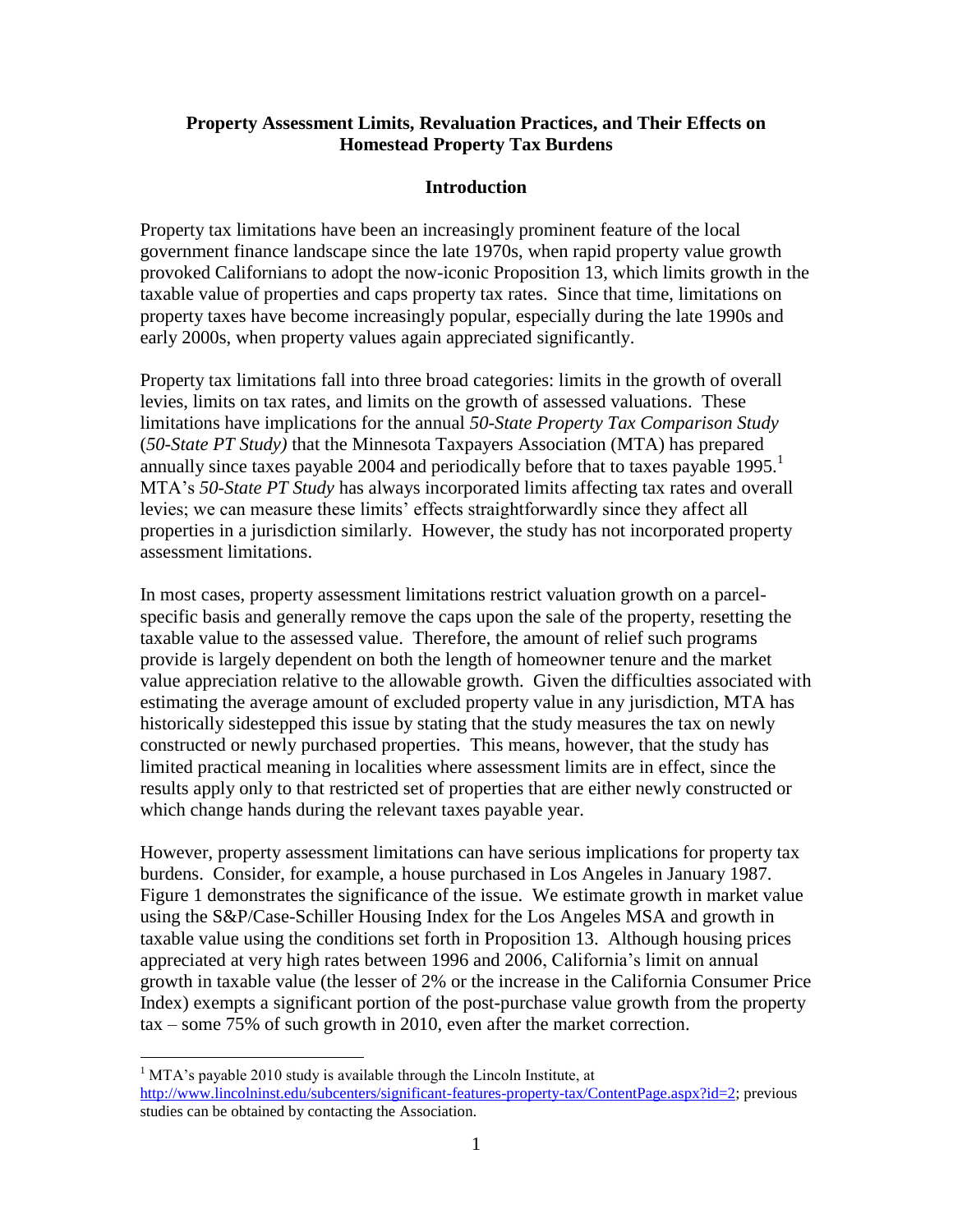

<span id="page-5-0"></span>**Figure 1: Estimated Change in Market Value and Taxable Value of \$150,000 Los Angeles Residence Purchased January 1987**

Given the increasing use of property tax assessment limits, such evidence as seen in [Figure 1](#page-5-0) underscores the importance of developing a methodology to quantify the effect of assessment limits on an average property tax burden in order to maintain the usefulness of MTA's *50-State Property Tax Study* for policymakers and researchers.

However, it is clear that any examination of property assessment limits must also take into account revaluation practices that do not provide for annual changes in property value. Such practices also create deviations between assessed value and market value.

In this working paper, we develop a methodology that incorporates the effect of property assessment limitations on homestead properties in MTA's *50-State Property Tax Study*. We then model the amount of homestead property exempted for an owner with average tenure and average appreciation for payable 2006 and payable 2010. Finally, we use the model to explore whether tenure affects the level of benefits these assessment limitation programs offer.

Sources: S&P/Case-Schiller Home Price Indices, [www.standardandpoors.com;](http://www.standardandpoors.com/) and California Consumer Price Index for All Urban Consumers, California Department of Industrial Relations, [http://www.dir.ca.gov/dlsr/CAPriceIndex.htm.](http://www.dir.ca.gov/dlsr/CAPriceIndex.htm)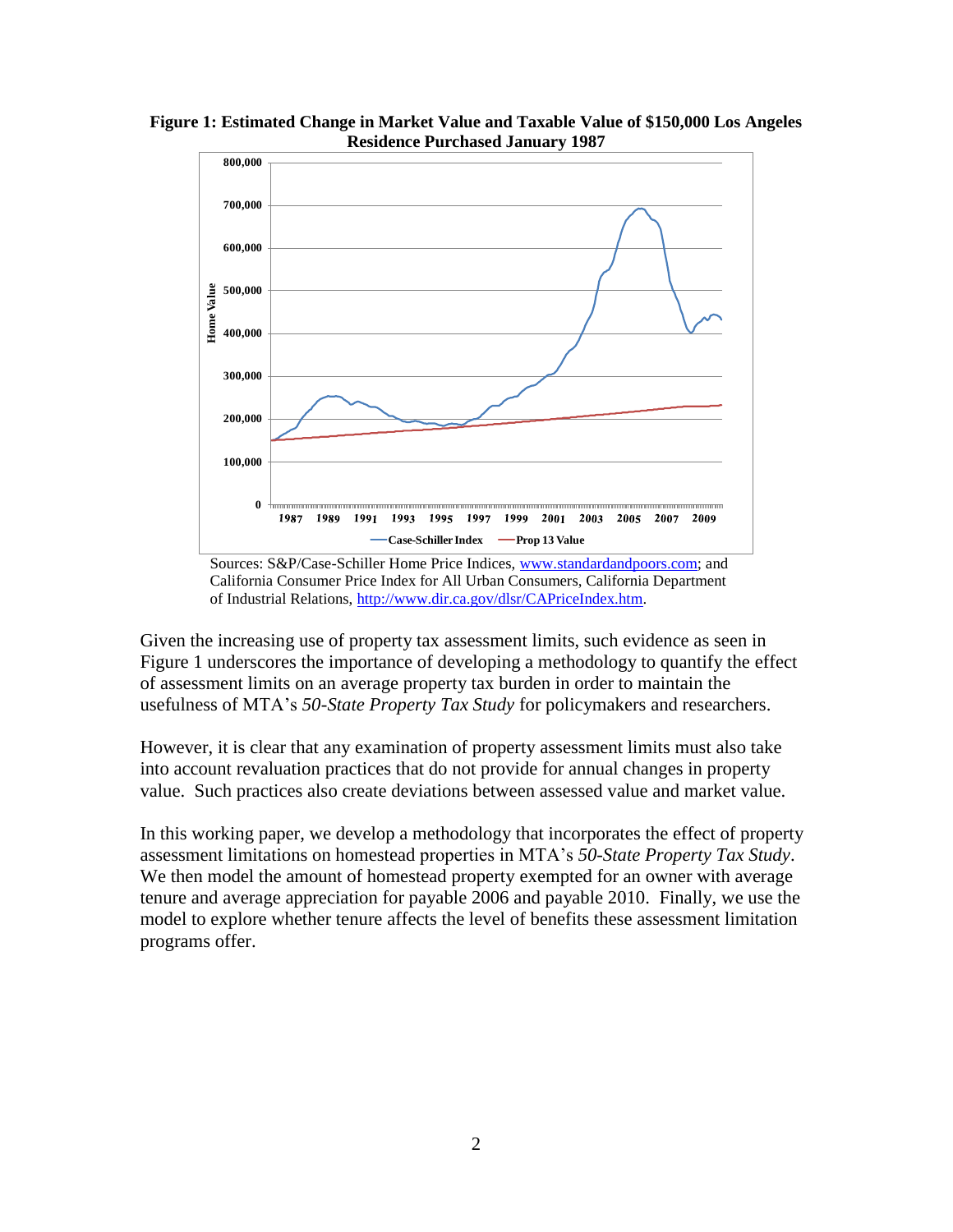#### **Identification of Homestead Assessment Limitations**

We began this effort by identifying, with the Lincoln Institute's assistance, the universe of programs that explicitly limit growth in the taxable value of homesteads. We divide assessment limitations into three types, based on the method used to limit value growth.

- **Limited value:** Most assessment limitations restrict growth in taxable value, usually on an annual basis. The method creates two property values  $-$  a "market" value" that corresponds to the price the parcel would fetch on the open market, and a "limited value" that excludes some portion of market value from taxation.
- **Revaluation phase-in:** Other assessment limitations phase in assessment increases – such programs generally appear in places where annual revaluations are not mandated. This system also creates two property values  $-$  a "market" value" corresponding to the open market value and a "phased-in" value with only some portion of the change between the current and previous assessed values. When the phase-in period is equivalent to the time between revaluations, the "phased-in" value will always lag the "market value", since the year when the revaluation is fully phased-in is the year when the next revaluation once again modifies the "market value" amount.
- **Circuit breakers:** A third limitation type works similarly to a "circuit-breaker" program. Circuit breakers provide refunds to property owners, usually by limiting the total tax increase on the parcel to a certain proportion or by limiting the total tax burden to some percentage of the property owner's income. However, two assessment limitations have circuit-breaker elements –offering credits to property owners once value growth exceeds a specified percentage. Such programs do not explicitly limit parcel value growth, but they do mitigate one-year property tax increases attributable to "excessive" value growth.

Following is a list of programs offered in the nineteen states that limit growth in the taxable value of homestead properties, grouped by type. We describe briefly how each program works and provide the relevant legal citations. Certain provisions are applicable to other types of property but are not included since they exceed the scope of this investigation. Fifteen states do this through limiting year-to-year growth in taxable value, two states phase-in revaluation values, one state offers a circuitbreaker based on value growth, and one state (Maryland) both phases in revaluation and also offers a circuitbreaker. [Table 1](#page-7-0) on the next page summarizes the list.

## *Limited value provisions*

Arizona: Prohibits annual value increases greater than 10% of the prior year's limited market value or 25% of the difference between the prior year's limited market value and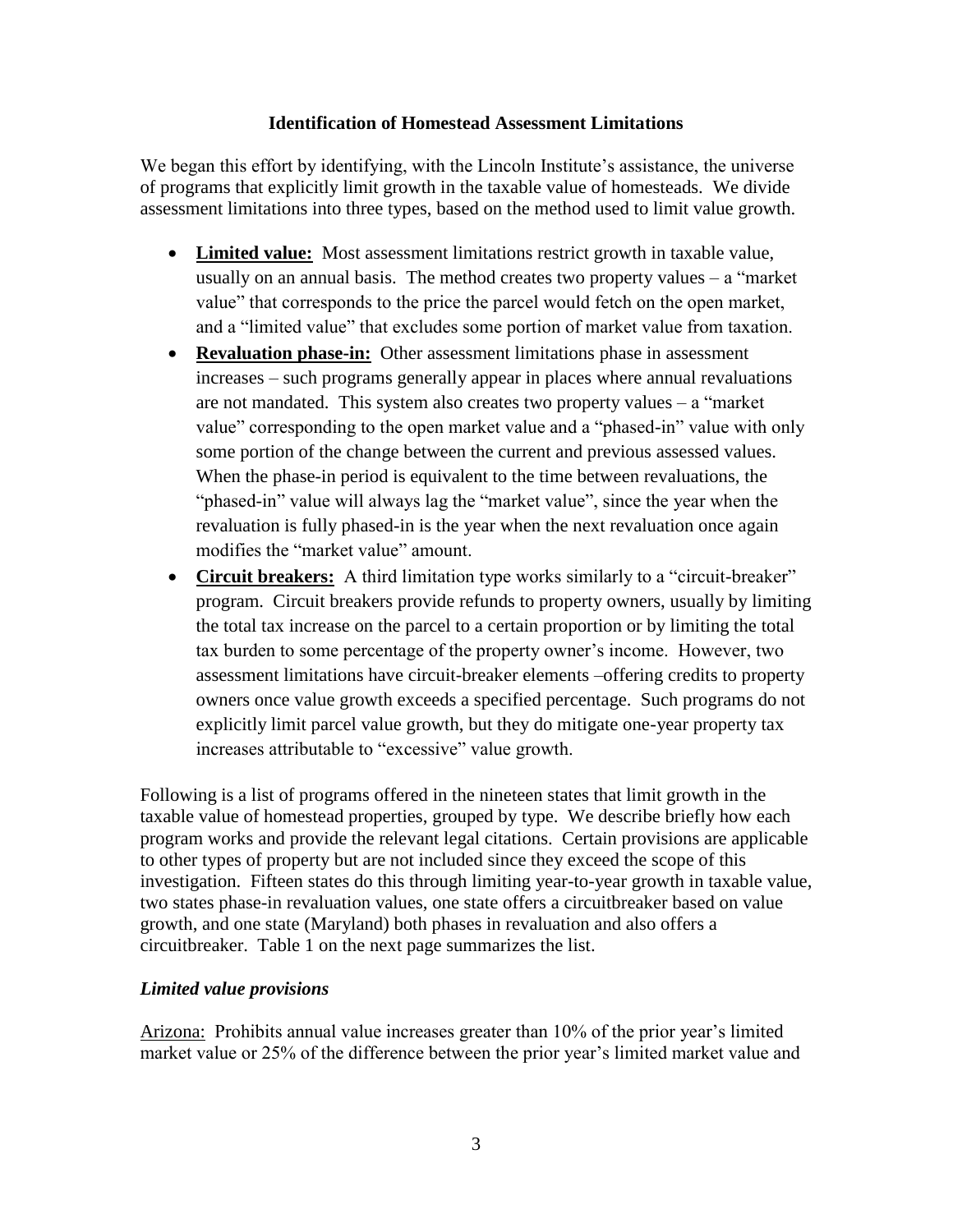the current fair market value.<sup>2</sup> The limit has been in effect statewide since 1980 and applies on a parcel-specific basis. Limited value does not reset upon sale of the property, but carries forward to subsequent owners.

|                      |                      | <b>Type of Limitation</b> |                    |                |
|----------------------|----------------------|---------------------------|--------------------|----------------|
| <b>State</b>         | <b>Affected Area</b> | <b>Limited</b>            | <b>Revaluation</b> | Circuit-       |
|                      |                      | Value                     | <b>Phase-in</b>    | <b>Breaker</b> |
| Arizona              | Statewide            | X                         |                    |                |
| Arkansas             | Statewide            | X                         |                    |                |
| California           | Statewide            | X                         |                    |                |
| Colorado             | Statewide            | X                         |                    |                |
| Connecticut          | <b>Local Option</b>  |                           | X                  |                |
| District of Columbia | District-wide        |                           |                    | X              |
| Florida              | Statewide            | X                         |                    |                |
| Georgia              | <b>Local Option</b>  | X                         |                    |                |
| Illinois             | <b>Cook County</b>   | X                         |                    |                |
| Iowa                 | Statewide            | X                         |                    |                |
| Maryland             | Statewide            |                           | X                  |                |
| Maryland             | Statewide and        |                           |                    | X              |
|                      | <b>Local Option</b>  |                           |                    |                |
| Michigan             | Statewide            | X                         |                    |                |
| Montana              | Statewide            |                           | X                  |                |
| New Mexico           | Statewide            | X                         |                    |                |
| New York             | New York City;       | X                         |                    |                |
|                      | <b>Nassau County</b> |                           |                    |                |
| Oklahoma             | Statewide            | X                         |                    |                |
| Oregon               | Statewide            | $\mathbf{X}$              |                    |                |
| South Carolina       | Statewide            | X                         |                    |                |
| Texas                | Statewide            | X                         |                    |                |

<span id="page-7-0"></span>**Table 1: Homestead Property Assessment Limitations, Effective Payable 2010**

Source: MTA research.

Arkansas: Prohibits annual value increases exceeding 5% for homesteads or 10% for non-homesteads relative to a property's pre-appraisal price.<sup>3</sup> The limit has been in effect statewide since January 1, 2001 and applies on a parcel-specific basis. Limited value resets upon the property's sale.

California: State law limits annual value increases to the lesser of 2% or the change in the California Consumer Price Index, as determined by the California Department of Industrial Relations.<sup>4</sup> The limit has been in effect statewide since 1979 and applies on a parcel-specific basis. Limited value resets upon the sale of the property.

 $\overline{a}$ <sup>2</sup> Ariz. Rev. Stat. §§ 42-13301; 42-13304

 $3$  Ark. Const. amend. 79

<sup>4</sup> Cal. Const. amend. XIII, § 2(b)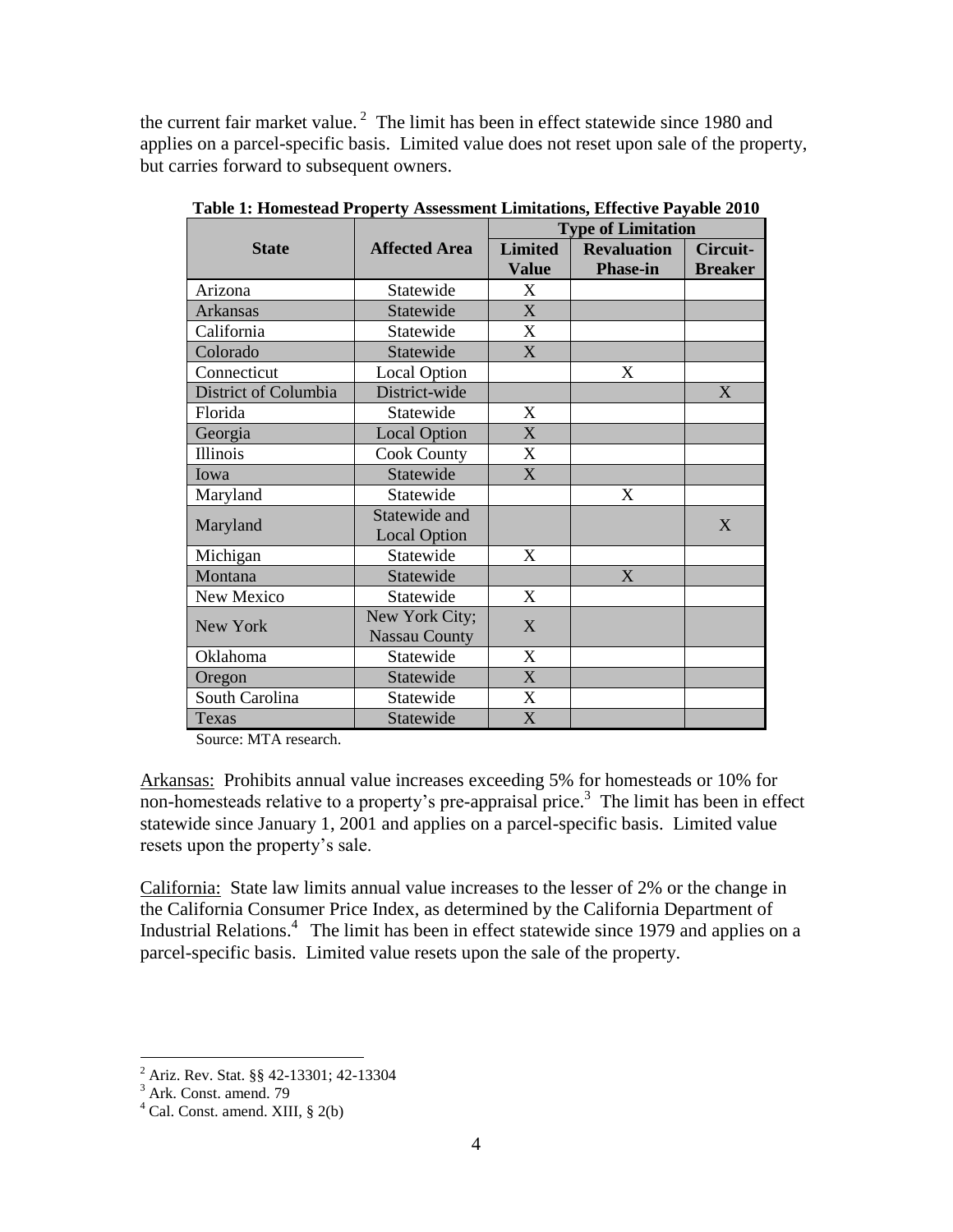Colorado: State law limits the residential share of property taxes statewide to  $45\%$ .<sup>5</sup> The limitation works by leveraging the statewide assessment ratio for homestead properties accordingly to generate the desired outcome, meaning that relief is delivered on an aggregate basis. The provision has been in effect since 1983. Since relief is delivered via the assessment ratio, limited value does not reset upon sale of the property.

Florida: Prohibits annual value increases in excess to the lesser of 3% or the change in the Consumer Price Index for all urban consumers, U.S. city average  $(1967=100)$ .<sup>6</sup> The limit has been in effect statewide since 1995 and applies on a parcel-specific basis. Limited value resets upon the sale of the property.

Georgia: State law allows local governments to freeze homestead values.<sup>7</sup> This local option limitation has been available to local governments since 1983. The provisions apply on a parcel-specific basis, and the limited value resets upon sale of the property. Note that a two-year statewide freeze on homestead values expired in 2011.

Illinois: State law limits annual homestead value increases in Cook County to only a  $\overline{\text{maximum of 7\%}}$ .<sup>8</sup> The provision applies on a parcel-specific basis and has been in effect since taxes payable 2004. Limited value resets upon the sale of the property.

Iowa: Limits revaluation-related increases in residential property value to a maximum of 4% in the aggregate, with the statewide assessment ratio "rolled back" to generate the desired outcome.<sup>9</sup> Aggregate residential property value may not increase at a faster rate than aggregate agricultural property value. The limit has been in effect since assessment year 1978. The limitation does not reset upon sale of the property since the relief is delivered through manipulating the assessment ratio.

Michigan: Prohibits annual value increases greater than 5% or the change in the Consumer Price Index, whichever is lesser.<sup>10</sup> The limitation has been in effect statewide since payable 1995 and applies on a parcel-specific basis. Limited value resets upon the sale of the property.

New Mexico: State law limits annual value increases for homesteads to 3.0% over one year or to  $6.1\%$  over two years. <sup>11</sup> The provision has been in effect since taxes payable 2001, and applies on a statewide basis. The limitation is parcel-specific and limited value resets upon the sales of the property.

 5 Colo. Rev. Stat. § 39-1-104.2; Colo. Const. art. X, § 3

<sup>&</sup>lt;sup>6</sup> Fla. Stat. § 193.155; Fla. Const. Art. VII §4(c)

Ga. Code § 48-5-50.1

<sup>8</sup> 35 Ill. Comp. Stat. § 200/15-176

<sup>9</sup> Iowa Code § 441.21

<sup>10</sup> Mich. Comp. Laws § 211.27a; Mich. Const. art. IX, § 3.

 $^{11}$  N.M. Stat. § 7-36-21.2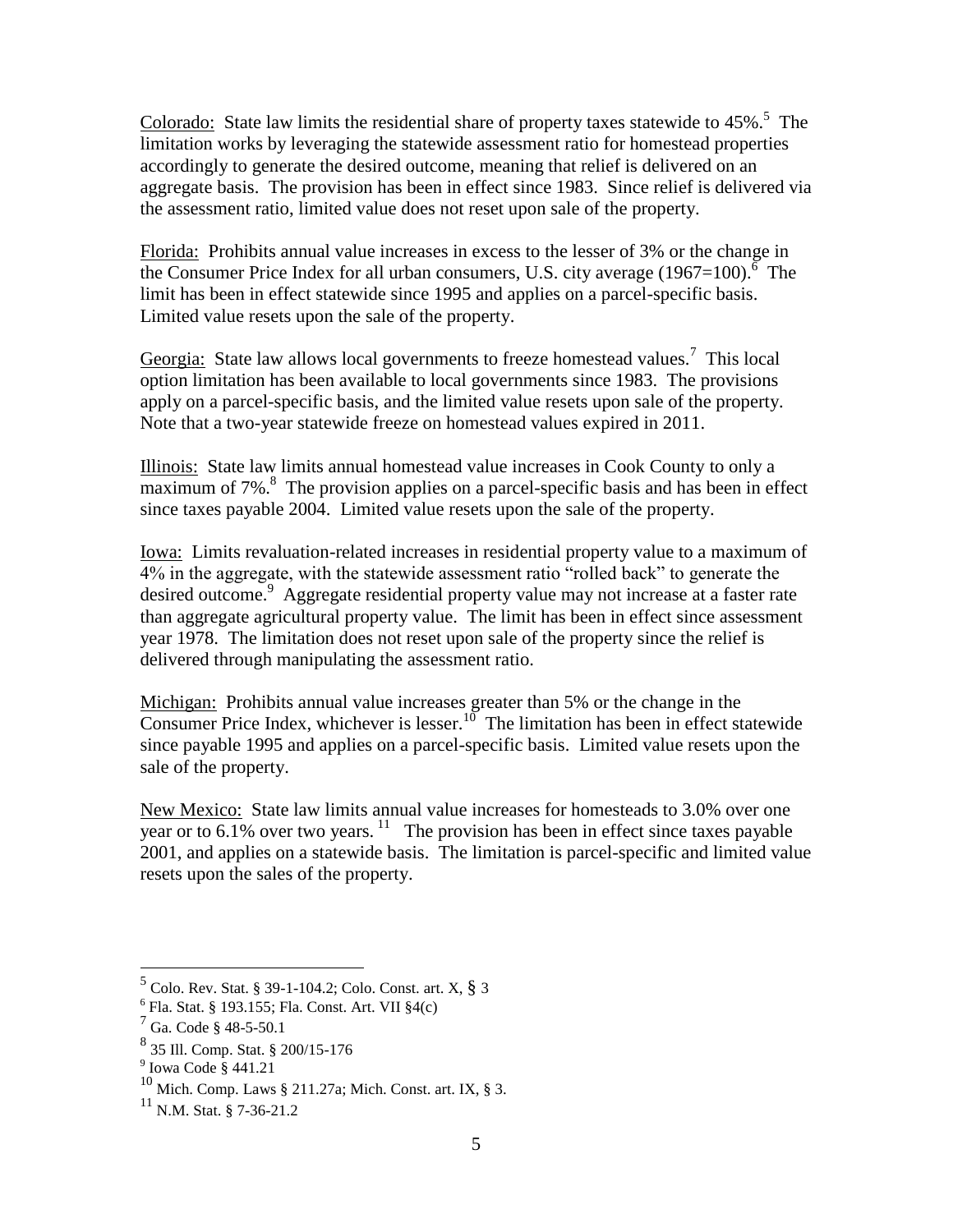New York: State law limits the growth in homestead values in New York City and Nassau County only to 6% over one year and 20% over five years. <sup>12</sup> The provision applies on a parcel-specific basis and limited value resets upon the sale of the property. The limitation was enacted in 1981.

Oklahoma: Limits annual homestead value increases to  $5\%$ . <sup>13</sup> The limitation has been in effect statewide since taxes payable 1997 and applies to parcels on an individual basis. Limited value resets upon the sale of the property.

**Oregon:** State law limits annual homestead value increases to  $3\%$ .<sup>14</sup> The limitation has been in effect statewide since payable 1997 and applies on a parcel-specific basis. Limited market value does not reset upon sale of the property, but carries forward to subsequent owners.

South Carolina: The provision limits homestead value increases to a maximum of 15% over a five-year period<sup>15</sup>. The limitation has been in effect statewide since taxes payable 2007 and applies on a parcel-specific basis. Limited value resets upon the sale of the property.

Texas: State law limits annual homestead value increases to 10%.<sup>16</sup> The limitation applies on a parcel-specific basis and has been effect statewide since taxes payable 1998. Limited value resets upon the sale of the property.

## *Revaluation phase-in provisions<sup>17</sup>*

Connecticut: State law allows municipalities to phase in assessment changes over a fiveyear period.<sup>18</sup> Municipalities have flexibility to design their own phase-in provisions, with the only requirement being that at least 15% of the value change must be recognized in any one year. This option has been available to municipalities since 1978. Phased-in value does not reset upon sale of the property.

Maryland: State law requires a three-year phase in period for assessment changes.<sup>19</sup> It is not immediately apparent when the provision was enacted. Phased-in value does not reset upon sale of the property.

Montana: State law requires assessment increases to be phased-in over a six-year period, with decreases phased in immediately.<sup>20</sup> Property value increases resulting from

 $12$  N.Y. Real Property Tax Law § 1805

<sup>13</sup> Okla. Const. article X, §8B; Okla. Stat. tit. 68, § 2817.1

<sup>14</sup> Or. Const. article XI, §11; Or. Rev. Stat § 308.146

<sup>15</sup> S.C. Const. article X, §16; S.C. Code § 12-37-3140

<sup>16</sup> Tex. Const. article VIII, §1; Tex Tax Code § 23.23

 $17$  Note: By their nature, revaluation phase-ins apply on a parcel-specific basis.

<sup>18</sup> Conn. Gen. Stat. § 12-62c

<sup>19</sup> Md. Code, Tax-Property § 8-103.

<sup>20</sup> Mont. Code § 15-6-193 and § 15-7-111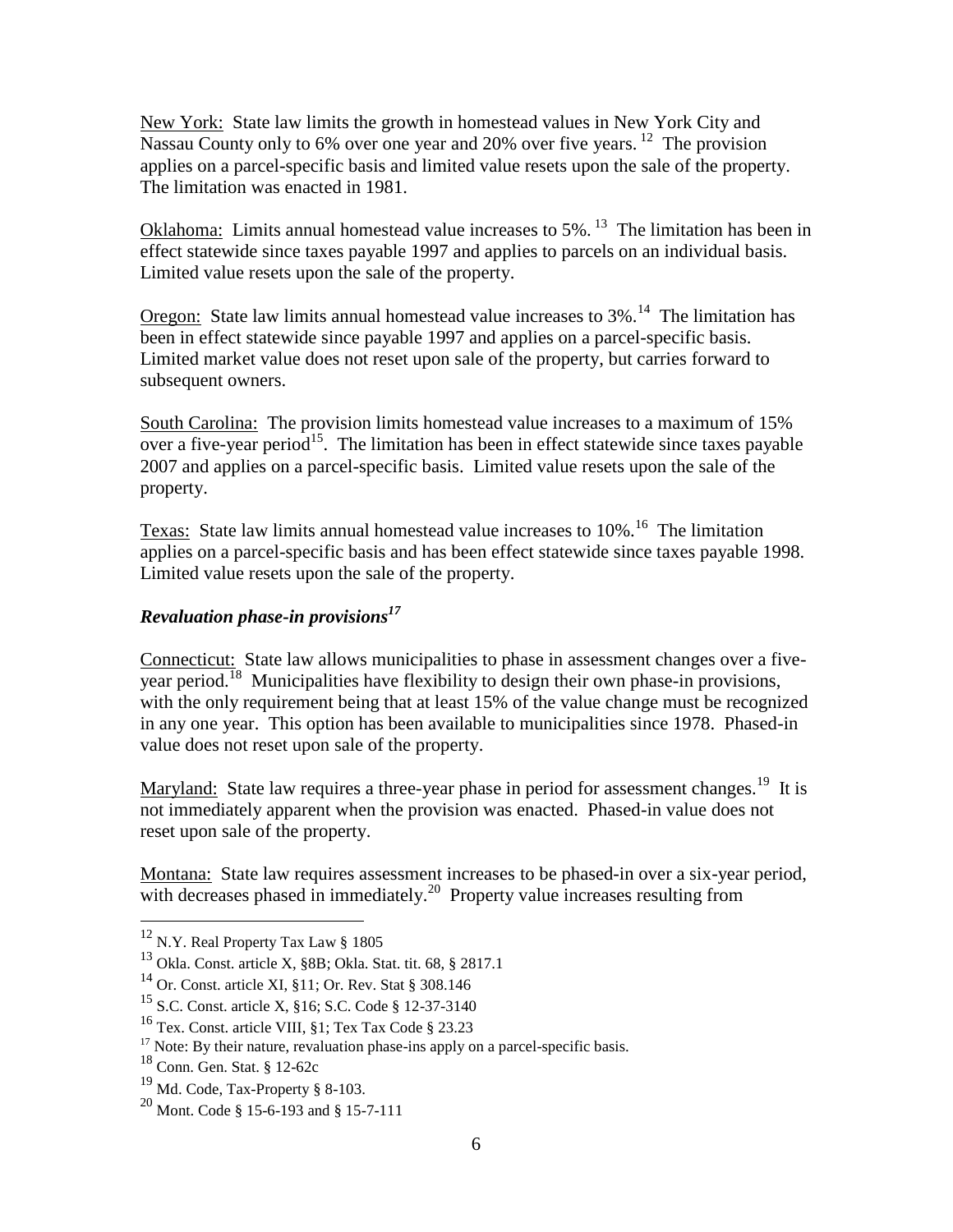reappraisals have been mitigated in some way since the introduction of Montana's 1972 constitution. Phased-in value does not reset upon sale of the property.

### *Circuit-breaker provisions*

District of Columbia: District law provides homeowners a credit for property taxes levied against any value that exceeds  $10\%$  growth from the previous year.<sup>21</sup>. The program has been in effect since taxes payable 2001.

Maryland: State law provides homeowners with a credit against property taxes levied against any value that exceeds a certain amount of growth from the previous year.<sup>22</sup> For purposes of state taxes, the allowable growth rate is 10%; the allowable growth rate for local governments varies based on local preferences. The program has been in effect since at least taxes payable 1991.

Thirty-four of the fifty-one states plus the District of Columbia, therefore, offer some sort of explicit or implicit limit on the change in taxable homestead value. Many states offer more than one such provision. [Table 1](#page-7-0) summarizes our findings.

 $^{21}$  DC Code § 47-864

 $^{22}$  Md. Code, Tax-Property § 9-105.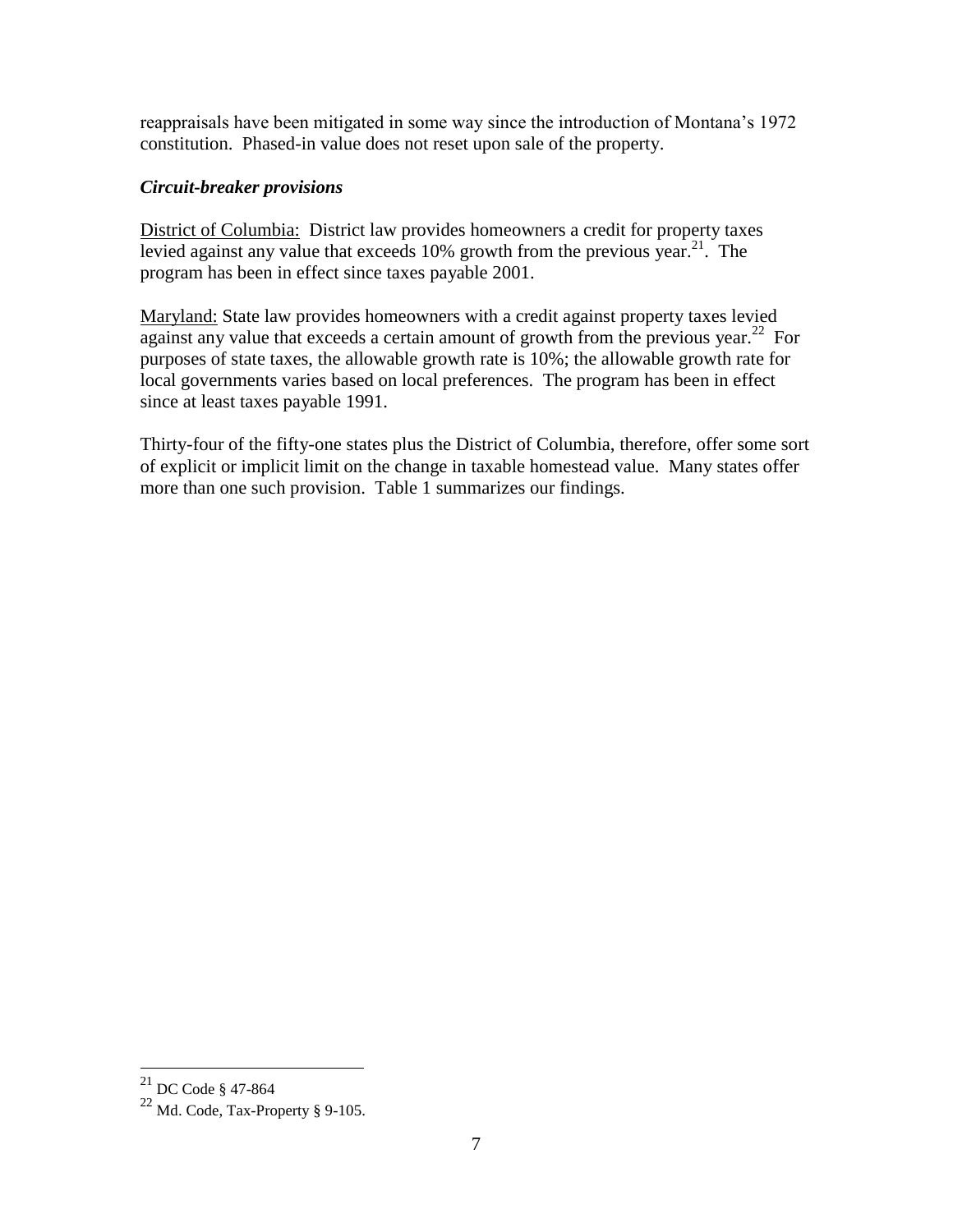## **Methodology**

### **Property Assessment Limitations Already Included**

MTA's *50-State Property Tax Study* has always included some of the property assessment limits described earlier. Specifically we have included assessment limits that apply similar relief to all homestead properties through manipulation of the assessment ratio (Colorado and Iowa), and those assessment limits where data on the effect of limited value was readily available (Oregon) or was provided by local contacts (Montana).

### **Development of Methodology**

There is no lack of information available on the amount of property value excluded from taxation under many of these limitation provisions. States that do provide this data generally report on both a statewide and county basis, and often provide property-class specific information. However, the information generally does not supply enough data to perform a distributional analysis – allowing one to determine whether the aggregate amount of exempt property is distributed across a wide variety of parcels, or is instead concentrated in a smaller group of properties. Importantly for the *50-State Property Tax Study*, it is not possible to determine whether more than one-half of the parcels in any given property class receive the benefit – the threshold which the study uses to determine whether to apply any particular property relief program.

Without information on the amount of exempt property for each parcel in the affected jurisdictions in the *50-State Property Tax Study*, MTA resorted to modeling the effects instead. Generally, the value of parcel-specific assessment limitations results from a combination of the length of homeowner tenure and changes in the market value of the parcel relative to the provisions of the applicable limitation. Fortunately, estimates for these variables can be derived from existing data sources.

## **Length of Homeowner Tenure**

Table B25026 in the Census Bureau's *2010 American Community Survey<sup>23</sup>* (ACS) provides data on length of homeowner tenure for states and selected political subdivisions. MTA estimated average homeowner tenure for major cities using the counties in that city's metropolitan statistical area, as defined by the federal Office of Management and Budget<sup>24</sup>, but omitting those counties for which the Census Bureau did not provide data.

Survey respondents indicate homeownership tenure using date ranges instead of specific dates; the date ranges used for the 2010 ACS were:

- $\bullet$  2005-2009
- 2000-2004

 $^{23}$  The Census Bureau implemented the American Community Survey in 2005. This statistical survey gathers information previously obtained using the long form of the decennial census.

 $^{24}$  See most recently: http://www.whitehouse.gov/sites/default/files/omb/assets/bulletins/b10-02.pdf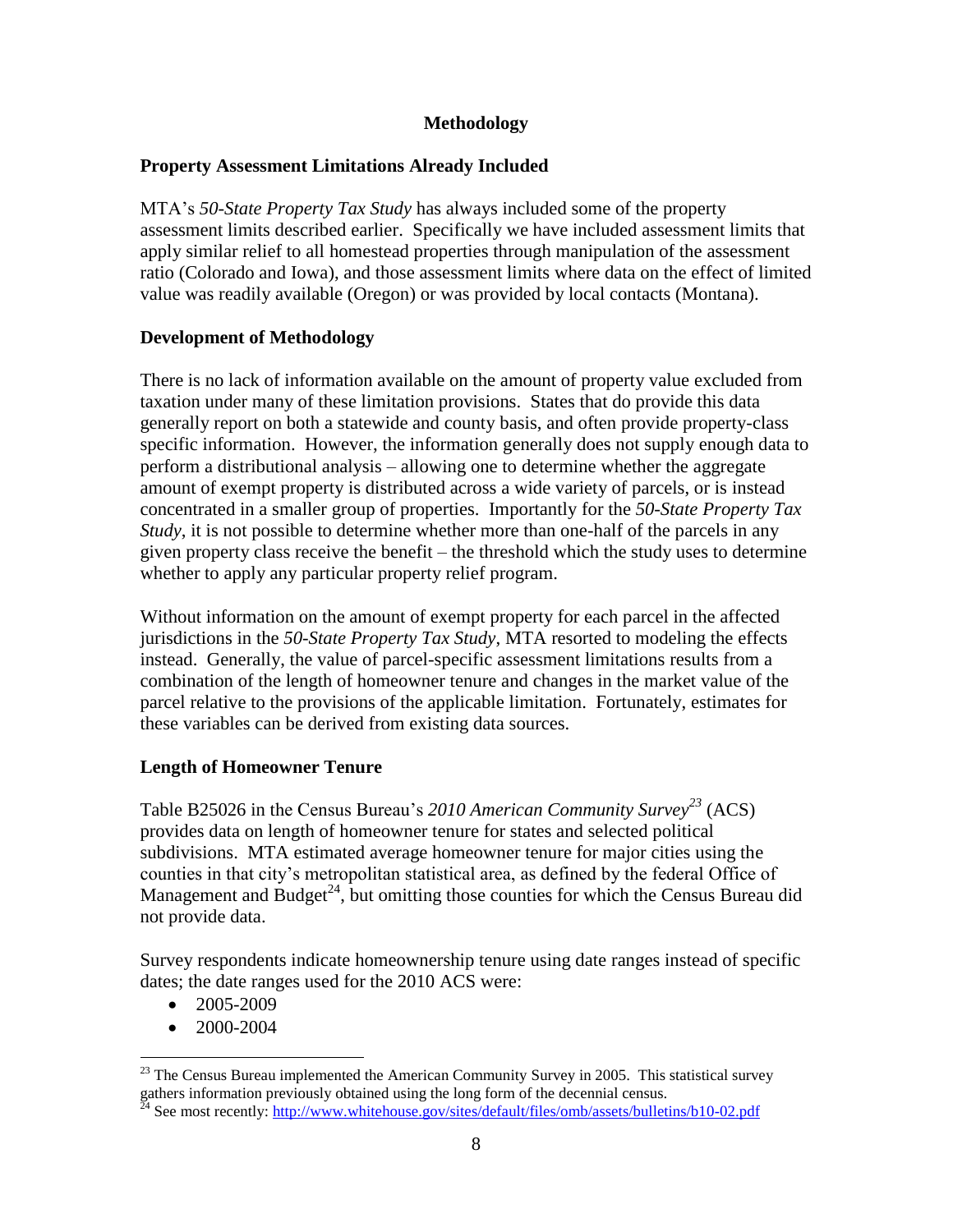- $-1990-1999$
- 1980-1989
- $-1970-1979$

 $\overline{a}$ 

• 1969 or earlier

We assume that the date range containing the median of this homeowner set contains the average year a homeowner in the area purchased his or her home. To determine the exact year in the date range containing the median, MTA assumed uniform distribution of the population in the target range – i.e. that the  $1/5<sup>th</sup>$  of the total population in the five-year date ranges and  $1/10^{th}$  of the population in each of the ten-year date ranges bought their home in each year within the range. This represents a "least-worst" method of distributing the population in each range. [Table 2](#page-12-0) uses our calculations of the average homeowner tenure in the Miami-Fort Lauderdale-Pompano Beach MSA to provide an example of this process – since 2001 was closest to the median of the set (49.3%); we assume that the average homeowner tenure for this location is nine years (2001-2010).

<span id="page-12-0"></span>**Table 2: Estimated Homeowner Tenure for Miami-Fort Lauderdale-Pompano Beach, FL Metropolitan Statistical Area**

|                            |                | <b>Estimated Homeowners</b> |                   |              |                   |
|----------------------------|----------------|-----------------------------|-------------------|--------------|-------------------|
| <b>Date Range</b>          | <b>Broward</b> | <b>Miami-Dade</b>           | <b>Palm Beach</b> | <b>Total</b> | <b>Cumulative</b> |
|                            | <b>County</b>  | <b>County</b>               | <b>County</b>     |              | <b>Percent</b>    |
| Moved in 2005 or later     | 325,908        | 363,387                     | 259,264           | 948,559      | 27.0%             |
| <b>Estimated 2004</b>      | 69,450         | 72,677                      | 51,853            | 193,980      | 32.6%             |
| <b>Estimated 2003-2004</b> | 138,901        | 145,355                     | 103,706           | 387,962      | 38.1%             |
| Estimated 2002-2004        | 208,351        | 218,032                     | 155,558           | 581,941      | 43.7%             |
| Estimated 2001-2004        | 277,802        | 290,710                     | 207,411           | 775,923      | 49.3%             |
| Moved in 2000 to 2004      | 347,252        | 360,590                     | 270,531           | 978,373      | 54.8%             |
| Moved in 1990 to 1999      | 322,638        | 414,823                     | 252,897           | 990,358      | 83.0%             |
| Moved in 1980 to 1989      | 105,834        | 169,062                     | 92,509            | 367,405      | 93.4%             |
| Moved in 1970 to 1979      | 36,565         | 95,345                      | 29,120            | 161,030      | 98.0%             |
| Moved in 1969 or earlier   | 14,776         | 42,804                      | 13,215            | 70,795       | 100.00%           |
| <b>Total</b>               | 1,152,973      | 1,446,011                   | 917,536           | 3,516,520    | 100.00%           |

Source: American Community Survey, U.S. Census Bureau. Calculations by MTA.

Note that in two states, Arizona and Oregon, limited value does not reset upon sale of the property. In those cases, we used ACS data on the age of the residence itself to determine the amount of value excluded under the property assessment limitation.

#### **Market Value Changes Relative to Limited Value Changes**

The Federal Housing Finance Agency's (FHFA) *House Price Index* for All Transactions<sup>25</sup> provides data on the average change in residential property values both for the United States as a whole, for the individual states, and – importantly for this work – for metropolitan statistical areas. The methodology assumes that the change in this index for the various metropolitan statistical areas approximates the average change in residential market values for those locations. MTA compared the change in the Housing

<sup>&</sup>lt;sup>25</sup> Seasonally-adjusted, purchase only index. Available at  $\frac{http://www.fhfa.gov/Default.aspx?Page=14}{http://www.fhfa.gov/Default.aspx?Page=14}$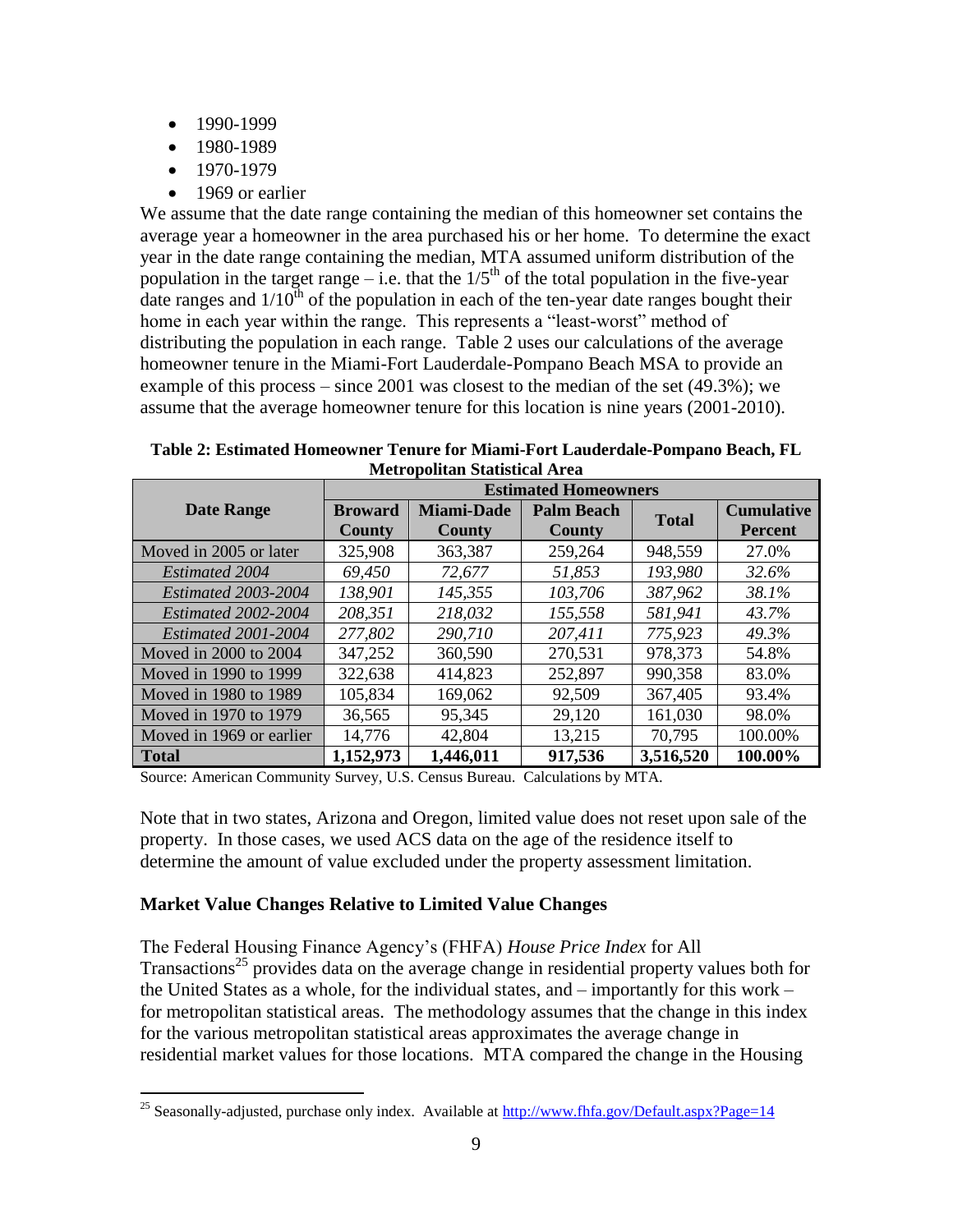Price Index for affected metropolitan statistical areas (first-quarter to first-quarter annually) over the course of the average homeowner tenure to the allowable growth in taxable value of a residential parcel over the same period. We assume the differential between the two is the portion of market value that is exempt from taxation under the assessment limitation provisions.

[Table 3](#page-13-0) on the next page demonstrates the use of this methodology using the Miami-Fort Lauderdale-Pompano Beach MSA as an example, where the average homeowner tenure is nine years and residential property value growth is limited to the lesser of 3% or the change in the Consumer Price Index for all urban consumers, U.S. city average (1967=100). The assumed purchase price is \$100,000; substituting higher or lower purchase prices does not change the results for this or other examples (except for those derived for Chicago) since both the changes in market value and the assessment limitations are figured on a percentage basis.

<span id="page-13-0"></span>**Table 3: Estimated Average Exempt Homeowner Value Resulting From Assessment Limitations, Miami-Fort Lauderdale-Pompano Beach, FL Metropolitan Statistical Area, Payable 2010**

| <b>Payable</b><br>Year | <b>Home Price</b><br><b>Index Change</b> | <b>Estimated</b><br><b>Market</b><br><b>Value</b> | <b>Allowable</b><br><b>Taxable</b><br>Growth | <b>Estimated</b><br><b>Taxable</b><br><b>Value</b> | <b>Pct Market</b><br>Value<br><b>Taxable</b> |
|------------------------|------------------------------------------|---------------------------------------------------|----------------------------------------------|----------------------------------------------------|----------------------------------------------|
| 2001                   | NA.                                      | 100,000                                           | <b>NA</b>                                    | 100,000                                            | 100.0%                                       |
| 2002                   | 12.82%                                   | 112,820                                           | 1.58%                                        | 101,581                                            | 90.0%                                        |
| 2003                   | 14.53%                                   | 129,213                                           | 2.28%                                        | 103,896                                            | 80.4%                                        |
| 2004                   | 15.50%                                   | 149,241                                           | 2.66%                                        | 106,663                                            | 71.5%                                        |
| 2005                   | 22.16%                                   | 182,312                                           | 3.39%                                        | 109,863                                            | 60.3%                                        |
| 2006                   | 27.91%                                   | 233,196                                           | 3.23%                                        | 113,159                                            | 48.5%                                        |
| 2007                   | 10.91%                                   | 258,638                                           | 2.85%                                        | 116,382                                            | 45.0%                                        |
| 2008                   | $(7.35\%)$                               | 238,628                                           | 3.84%                                        | 119,873                                            | 50.0%                                        |
| 2009                   | (25.73%)                                 | 177,971                                           | 0.00%                                        | 119,873                                            | 67.4%                                        |
| 2010                   | $(12.40\%)$                              | 155,903                                           | 1.64%                                        | 121,839                                            | 78.2%                                        |

Source: American Community Survey, U.S. Census Bureau; and Home Price Index, Federal Housing Finance Agency. Calculations by MTA.

One final key assumption: the model represents the experience of a homeowner with an "average" length of tenure. Therefore, if the model returns no excluded value, then we assume that the provision does not apply to half or more of homeowners and therefore does not apply.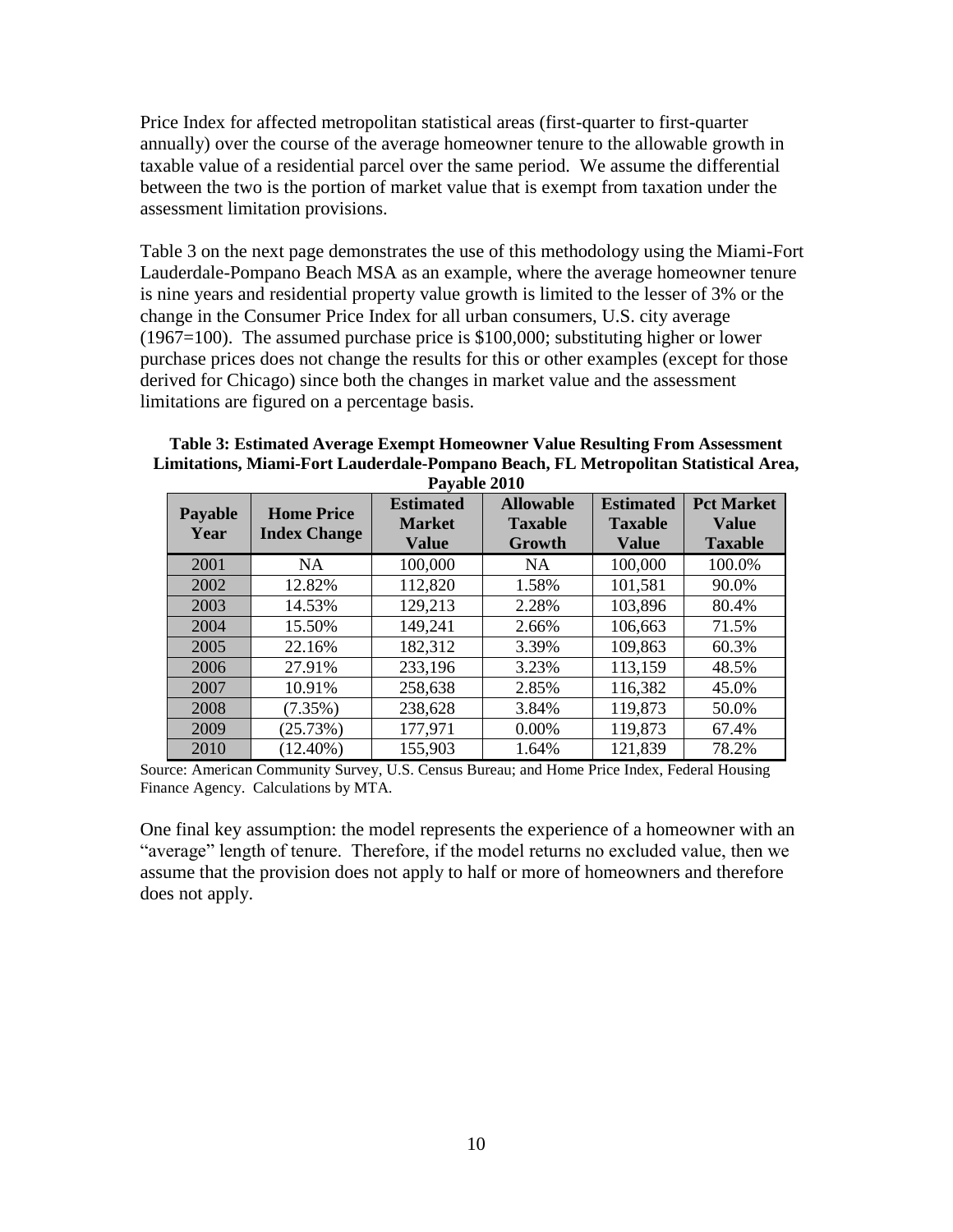#### **Findings: Effect of Assessment Limits on** *50-State Property Tax Study* **Results for Urban Cities, Payable 2006 and Payable 2010**

MTA modeled the effect of the assessment limitations on the potentially affected "urban" cities<sup>26</sup> in MTA's *50-State Property Tax Study*, except for the following:

- Bridgeport, CT; which does not offer the local option revaluation phase-in
- Denver, CO and Des Moines, IA; because the assessment limits for those cities are already accounted for in the study

Note that even though MTA's *50-State Property Tax Study* does account for assessment limits when calculating tax burdens for Billings, MT and Portland, OR we do model those limits and present the results in this investigation. The baseline we use for those cities is no market value exclusion resulting from assessment limits – and so in those cases the baseline results differ from what is reported in the *50-State Property Tax Study.*

[Table 4](#page-15-0) details the results of the modeling efforts. As the table indicates, if applied to the payable 2010 study the models would have exempted some level of property value in nine jurisdictions; ranging from a low of 3.3% (Columbia, SC) to a high of 39.5% (Los Angeles). Six jurisdictions would have seen no effect. Interestingly, the modeling indicates that in two jurisdictions combining assessment limitations with episodic or adhoc property revaluations created additional property value for our hypothetical parcels. The decline in property values not only eliminated all exempt value but also actually drove the market value below the assessed value as of the previous revaluation – essentially imposing a tax on a higher value than the property would fetch in the open market.

Tax burden changes were significant in some cases. In two cities (Los Angeles and Portland, OR), incorporating this methodology reduced the net property tax burden on our hypothetical \$300,000 residence by over \$1,000. In three other cities, this change reduced burdens by between \$500 and \$1,000. In one case – Baltimore – the change increased the tax burden on the hypothetical property by just over \$500. All other changes in property tax burdens were relatively small.

Ranking changes resulting from incorporation of these assessment limitations were relatively minor. Of the jurisdictions with such provisions, only six changed rank more than two places: Los Angeles moved down 16; Portland, OR moved down 10; Chicago moved down nine; Jacksonville moved down five; New York City moved down four; and Little Rock moved up three. Incorporating these limitations also affected the ranks of many other jurisdictions, usually by only one or two other places. See the appendix to this report for a table detailing the full results from our original report along with the results when included these assessment limitations.

<sup>&</sup>lt;sup>26</sup> The largest city in each state, Washington D.C., and the second-largest cities (Buffalo, NY and Aurora, IL) in those states where the property tax system in the largest city differs from the system used elsewhere in the state. We encourage readers to interpret the study as comparing 53 unique property tax systems.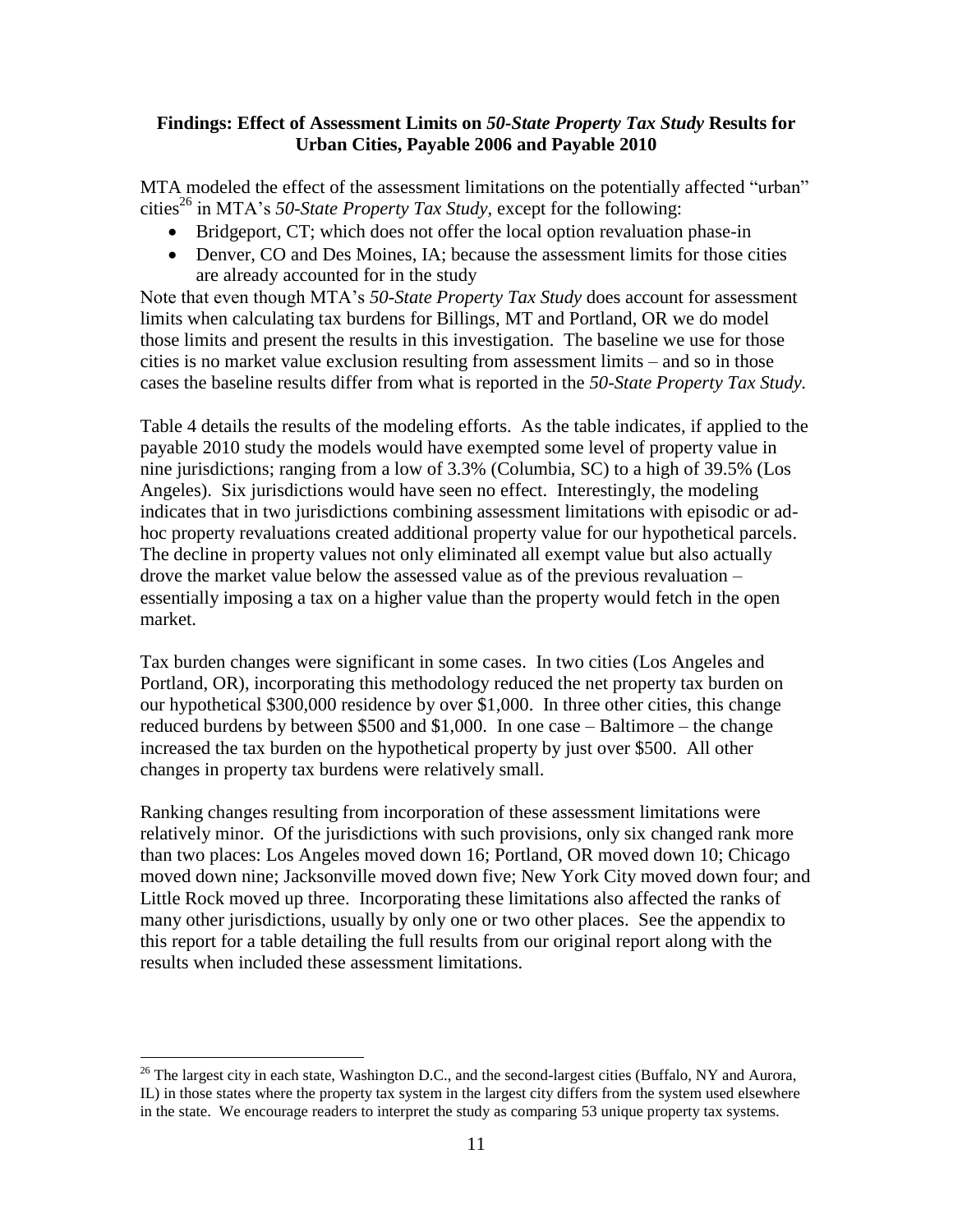| <b>City, State</b>                                                | <b>Percent Change</b> | <b>Resulting Property</b>                                                          | <b>Resulting</b>     |  |
|-------------------------------------------------------------------|-----------------------|------------------------------------------------------------------------------------|----------------------|--|
|                                                                   | in Market Value       | <b>Tax Change</b>                                                                  | <b>Rank Change**</b> |  |
| Phoenix, AZ                                                       |                       |                                                                                    | $+1$                 |  |
| Little Rock, AR*                                                  | $+2.2%$               | $+$ \$90                                                                           | $+3$                 |  |
| Los Angeles, CA                                                   | $(39.5\%)$            | (\$1,506)                                                                          | $-16$                |  |
| Washington, DC                                                    |                       |                                                                                    | $+2$                 |  |
| Jacksonville, FL                                                  | $(11.6\%)$            | (\$575)                                                                            | $-5$                 |  |
| Atlanta, GA                                                       |                       | --                                                                                 | $-$                  |  |
| Chicago, IL*                                                      | $(19.4\%)$            | $(\$809)$                                                                          | $-9$                 |  |
| Baltimore, MD*                                                    | $+7.9%$               | $+$ \$511                                                                          | $+1$                 |  |
| Detroit, MI                                                       |                       |                                                                                    |                      |  |
| Billings, MT**                                                    | $(20.9\%)$            | $(\$609)$                                                                          | $-1$                 |  |
| Albuquerque, NM                                                   | $(11.9\%)$            | $(\$372)$                                                                          |                      |  |
| New York, NY                                                      | $(24.9\%)$            | (\$524)                                                                            | $-4$                 |  |
| Oklahoma City, OK                                                 |                       |                                                                                    | $+2$                 |  |
| Portland, OR**                                                    | $(18.4\%)$            | (\$1,163)                                                                          | $-10$                |  |
| Columbia, SC*                                                     | $(3.3\%)$             | $(\$59)$                                                                           | $+1$                 |  |
| Houston, TX                                                       |                       |                                                                                    | $+1$                 |  |
| * Includes effects of episodic (non-annual) property revaluations |                       |                                                                                    |                      |  |
|                                                                   |                       | ** Baseline for Montana and Oregon is calculated assuming no value is exempt under |                      |  |

<span id="page-15-0"></span>**Table 4: Assessment Limitation Effect on Value Subject to Property Taxes, Property Tax Burdens, and Ranking: Payable 2010** *50 State Study,* **Urban Cities, \$300,000 Homestead**

the assessment limits; differs from published Payable 2010 results.

We also modeled the assessment limitation provisions for payable 2006 – much closer to the peak of the housing market. [Table 5](#page-16-0) provides those results. Note that the set of cities is slightly different:

- Minneapolis appears on the table; Minnesota law provided for an assessment limitation that was effect for payable 2006 but which was subsequently repealed. $27$
- Atlanta disappears from the table; Atlanta only provides the local option homestead freeze to homeowners aged 65 or older – the statewide homestead value freeze was only in effect for payable 2009 and 2010.
- Columbia, SC disappears from the table; the South Carolina limitations did not become effective until taxes payable 2007.

As the results suggest, had MTA applied these exemption provisions to our payable 2006 *50-State Property Tax Study*, the effects would have been much more dramatic. Only three jurisdictions had no value exempt, with all but one of the other twelve having at least 10% residential value exempt on an average basis. Modeling indicates that three homeowners with average tenure would have had at least 40% of their value exempted, including Los Angeles with 62.8% value exempt.

<sup>&</sup>lt;sup>27</sup> Minnesota's "Limited Market Value" law, not described with the other like provisions earlier in this investigation, worked much like the Arizona provisions by limiting taxable growth to the greater of the previous year's limited market value plus 15%, or a specified share of the difference between the current year market value and the previous year's limited value – a share which changed over time as the provision was phased out.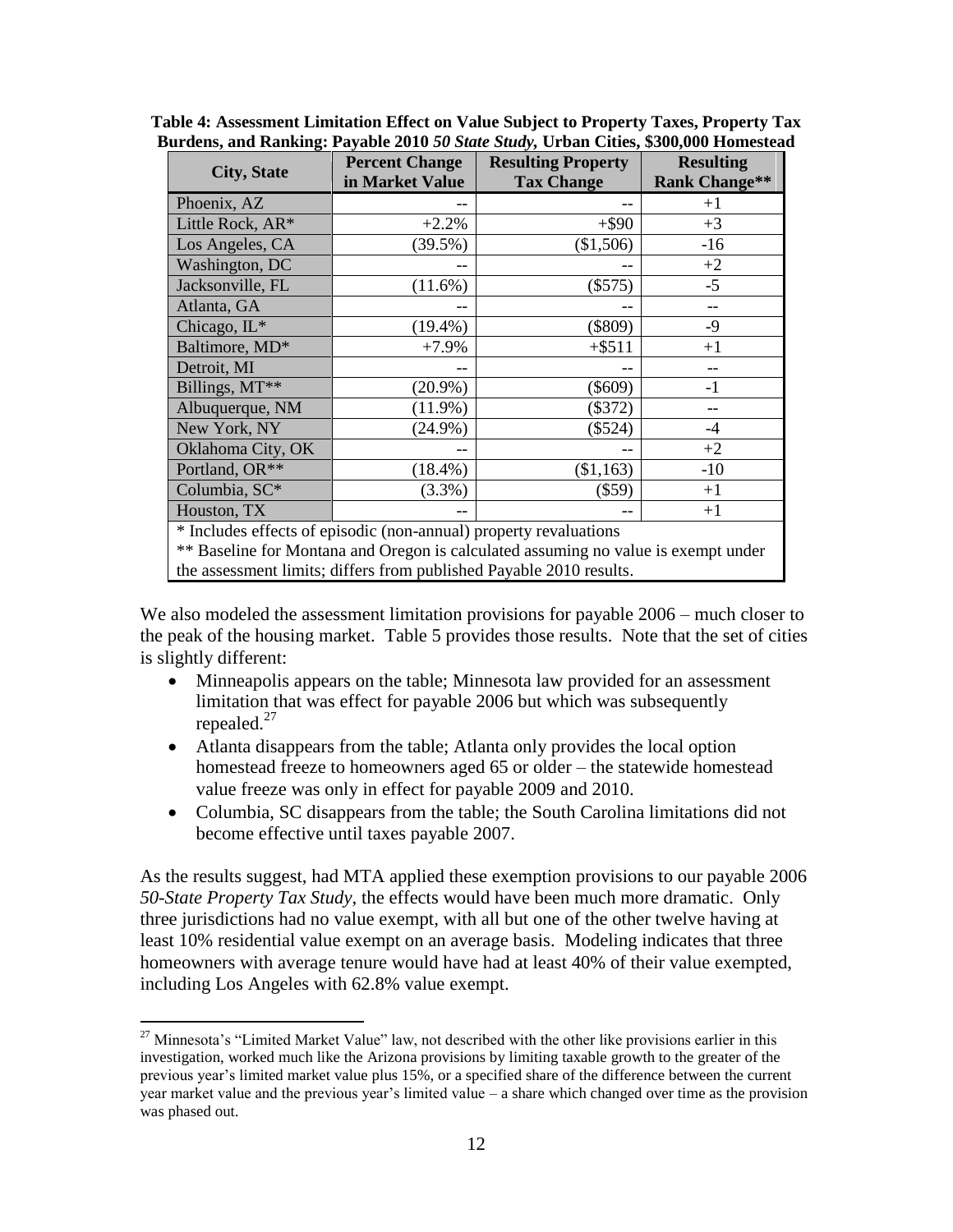The effect on property tax burdens is also more substantial than seen for payable 2010, with burdens in four jurisdictions declining by over \$2,000. The change from payable 2010 is particularly stunning when one notes that the jurisdiction with the largest property tax change – Detroit with almost a \$3,000 decline in burden – had no value exempted in the payable 2010 modeling. The cities with no property tax change – Minneapolis, Houston, and Washington – have comparatively unrestrictive assessment limitations and/or relatively small increases in residential property value in the period prior to taxes payable 2006.

The changes in rankings when including the effects of these assessment limitations are similarly startling. Five jurisdictions moved at least ten spots down; two others moved up or down at least five places. Incorporating these limitations affected the ranks of many other jurisdictions in much more substantially than for payable 2006. The appendix to this report details all changes to burdens and rankings, not just those in [Table](#page-16-0)  [5](#page-16-0) below.

| <b>City, State</b>                                                | <b>Percent Change</b><br>in Market Value | <b>Resulting Property</b><br><b>Tax Change</b> | <b>Resulting</b><br><b>Rank Change**</b> |  |
|-------------------------------------------------------------------|------------------------------------------|------------------------------------------------|------------------------------------------|--|
| Phoenix, AZ                                                       | (25.7%)                                  | $(\$698)$                                      | $-5$                                     |  |
| Little Rock, AR*                                                  | $(10.4\%)$                               | $(\$419)$                                      | $-3$                                     |  |
| Los Angeles, CA                                                   | $(62.8\%)$                               | $(\$2,222)$                                    | $-18$                                    |  |
| Washington, DC                                                    |                                          |                                                | $+1$                                     |  |
| Jacksonville, FL                                                  | $(43.7\%)$                               | $(\$2,225)$                                    | $-25$                                    |  |
| Chicago, IL*                                                      | $(13.4\%)$                               | $(\$642)$                                      | $-7$                                     |  |
| Baltimore, MD*                                                    | $(26.9\%)$                               | $(\$2,004)$ #                                  | $-16$                                    |  |
| Detroit, MI                                                       | $(29.6\%)$                               | $(\$2,959)$                                    | $-3$                                     |  |
| Minneapolis, MN                                                   |                                          |                                                | $+4$                                     |  |
| Billings, MT**                                                    | $(30.5\%)$                               | (\$1,221)                                      | $-11$                                    |  |
| Albuquerque, NM                                                   | $(18.8\%)$                               | $(\$644)$                                      | $-3$                                     |  |
| New York, NY                                                      | $(42.9\%)$                               | (\$872)                                        | $-3$                                     |  |
| Oklahoma City, OK                                                 | $(1.6\%)$                                | $(\$53)$                                       | $+3$                                     |  |
| Portland, OR**                                                    | $(31.6\%)$                               | (\$1,851)                                      | $-12$                                    |  |
| Houston, TX                                                       |                                          |                                                |                                          |  |
| * Includes effects of enisodic (non-annual) property revaluations |                                          |                                                |                                          |  |

<span id="page-16-0"></span>

| Table 5: Assessment Limitation Effect on Value Subject to Property Taxes, Property Tax |
|----------------------------------------------------------------------------------------|
| Burdens, and Ranking: Payable 2006 50 State Study, Urban Cities, \$300,000 Homestead   |

ic (non-annual) property revaluations

\*\* Baseline for Montana and Oregon is calculated assuming no value is exempt under the assessment limits; differs from published Payable 2010 results.

# Results include a \$493 circuitbreaker credit in addition to the change resulting from the market value exclusion.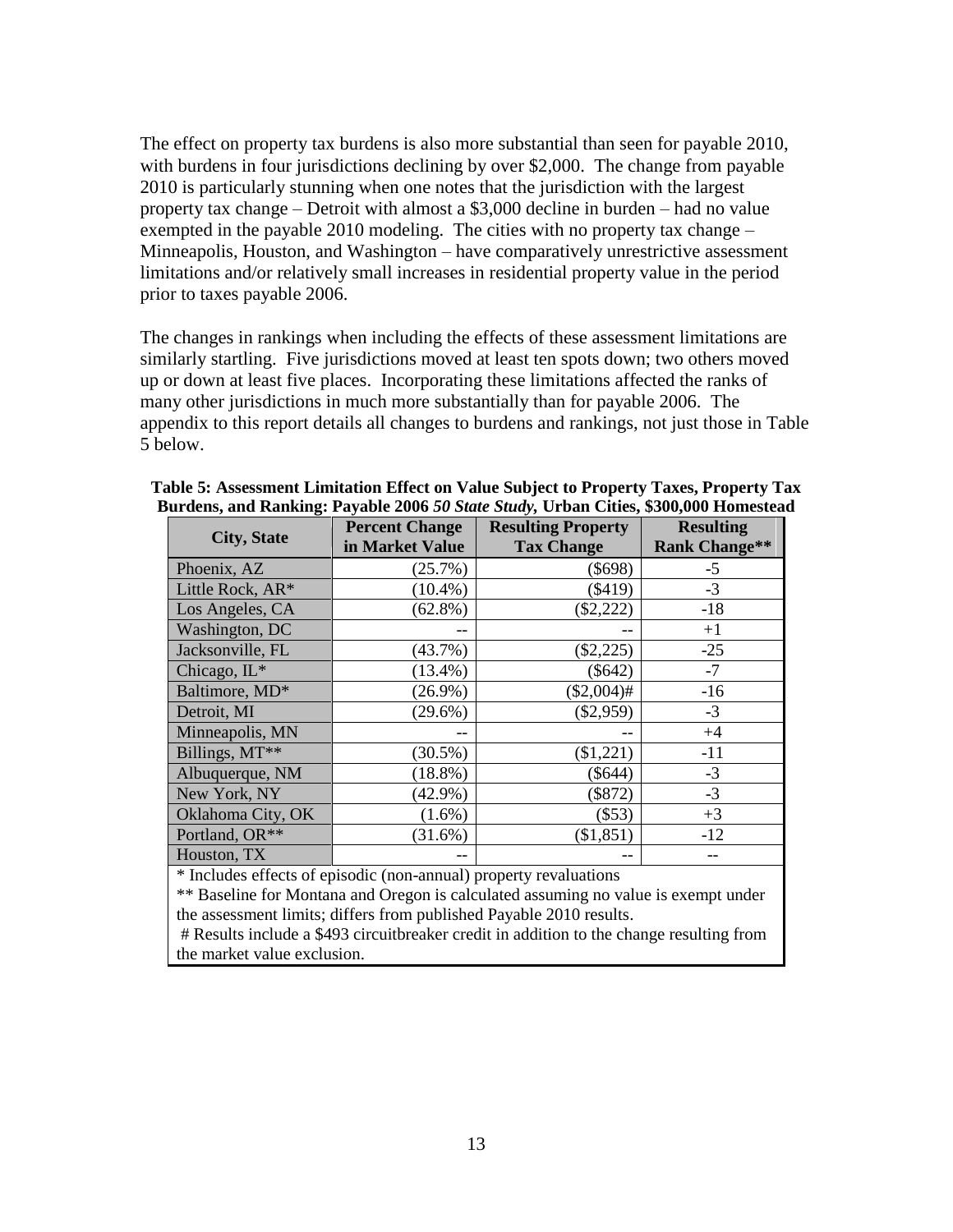#### **Findings: Effect of Assessment Limits on** *50-State Property Tax Study* **Results for Largest 50 U.S. Cities, Payable 2010 and Payable 2006**

We also modeled the effect of the assessment limitations on the fifty largest cities in the U.S.<sup>28</sup>, where applicable; except for Colorado Springs, CO and Denver, CO since the study already accounts for assessment limits when determining the tax burdens in those cities. As before, note that we do model the effect on Portland, OR – the study's current methodology uses information for all classes of property to estimate the effect of the assessment limitation. This methodology is specific to residential property.

The proportion of cities in the nation's 50 largest where assessment limits are in effect – 32 of the  $50^{29}$  – is considerably higher than for the set of urban cities just studied. Table [6](#page-18-0) shows the results of our efforts. If assessment limits had been included in MTA's *50- State Property Tax Study* for payable 2010 fourteen jurisdictions would have had some level of residential value excluded from taxation; from as low as 9.2% in Sacramento to as high as 39.5% in Los Angeles and Long Beach. Fourteen jurisdictions in Arizona, Georgia, Michigan, Oklahoma, and Texas would have has no value exempt; while the combination of Maryland's assessment limitations with episodic (i.e. – non-annual) revaluations of property would have added taxable value to the hypothetical \$300,000 residential property.

The average drop in the net property tax burden (for those cities where burdens did drop) was almost \$850. The decline in four jurisdictions – Portland, OR; Los Angeles, CA; Long Beach, CA; and Miami, FL – was over \$1,000. Most changes in tax burden were declines of between \$500 and \$1,000; with one of an increased tax burden (Baltimore) of just over \$500.

Ranking changes resulting from incorporation of these assessment limitations were relatively minor. Of the jurisdictions with such provisions, only five changed rank more than two places: Los Angeles moved down 16, Chicago moved down 10, Jacksonville moved down six, New York City moved down four; Portland, OR moved up 16. Incorporating these limitations also affected the ranks of many other cities, usually by only one or two other places. See the appendix to this report for a table detailing the full results from our original report along with the results when included these assessment limitations.

 $28$  Census Bureau estimated population as of July 1, 2009.

<sup>&</sup>lt;sup>29</sup> However, the set of those  $32$  cities is not identical: the payable 2006 set includes Minneapolis but not Atlanta; the payable 2010 includes Atlanta but not Minneapolis.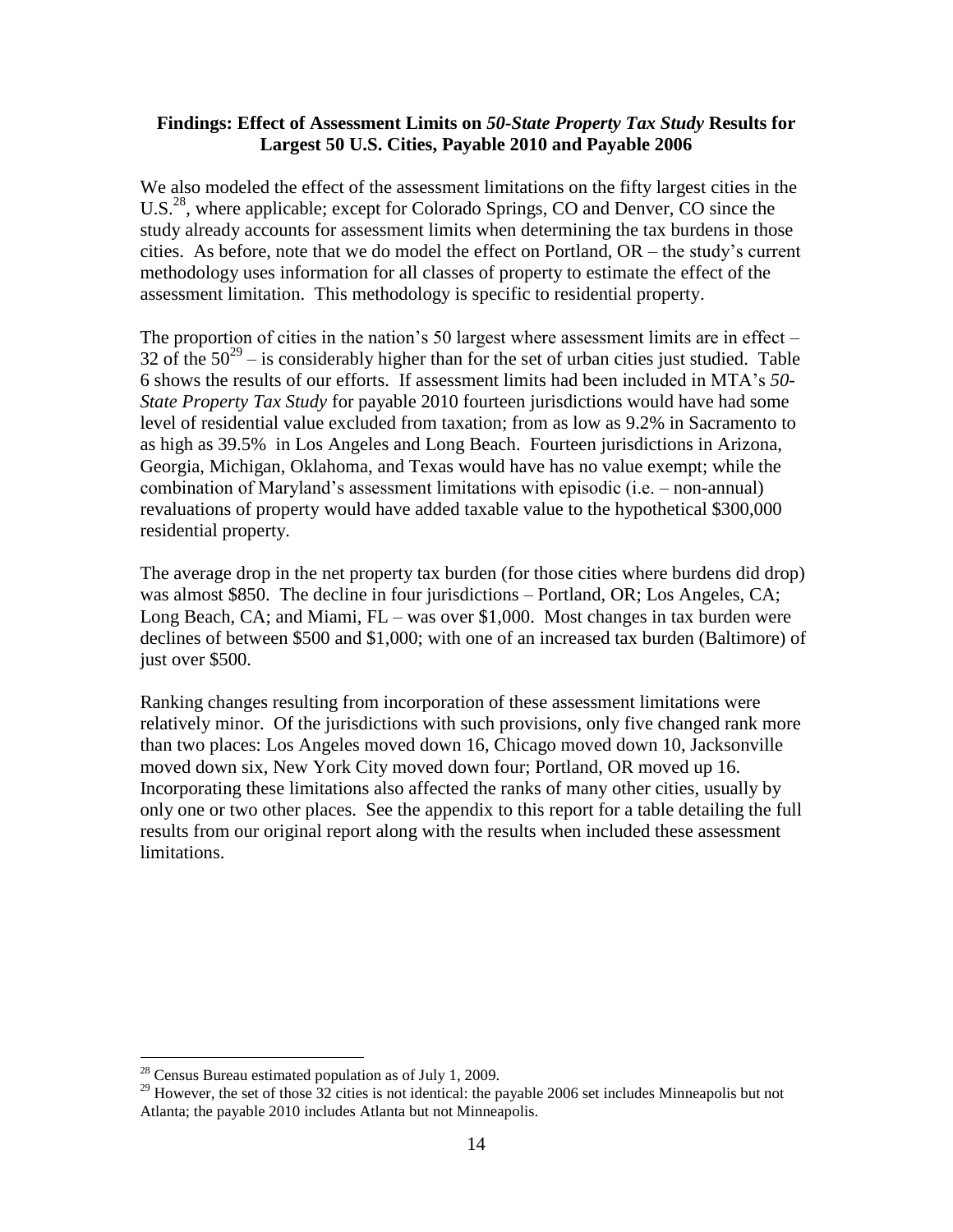| <b>Homestead</b>                                                           |                       |                           |                          |  |
|----------------------------------------------------------------------------|-----------------------|---------------------------|--------------------------|--|
|                                                                            | <b>Percent Change</b> | <b>Resulting Property</b> | <b>Resulting</b>         |  |
| <b>City, State</b>                                                         | in Market Value       | <b>Tax Change</b>         | <b>Rank Change**</b>     |  |
| Mesa, AZ                                                                   |                       | $-$                       | $+1$                     |  |
| Phoenix, AZ                                                                |                       | --                        | $+2$                     |  |
| Tucson, AZ                                                                 | $-$                   | $-$                       | $+5$                     |  |
| Fresno, CA                                                                 | (21.5%)               | $(\$794)$                 | $-4$                     |  |
| Long Beach, CA                                                             | $(39.5\%)$            | (\$1,326)                 | $-11$                    |  |
| Los Angeles, CA                                                            | $(39.5\%)$            | (\$1,506)                 | $-16$                    |  |
| Oakland, CA                                                                | $(21.4\%)$            | $(\$906)$                 | $-5$                     |  |
| Sacramento, CA                                                             | $(9.2\%)$             | $(\$304)$                 | $+1$                     |  |
| San Diego, CA                                                              | $(20.3\%)$            | $(\$672)$                 | $-4$                     |  |
| San Francisco, CA                                                          | (24.3%)               | (\$849)                   | $-6$                     |  |
| San Jose, CA                                                               | $(17.4\%)$            | $(\$664)$                 | $-5$                     |  |
| Washington, DC                                                             |                       |                           | $+1$                     |  |
| Jacksonville, FL                                                           | $(11.6\%)$            | (\$575)                   | $-2$                     |  |
| Miami, FL                                                                  | $(21.9\%)$            | (\$1,328)                 | $-4$                     |  |
| Atlanta, GA                                                                |                       |                           | $+1$                     |  |
| Chicago, IL*                                                               | $(19.4\%)$            | (\$809)                   | $-5$                     |  |
| Baltimore, MD*                                                             | $+7.9%$               | $+ $511$                  | $-$                      |  |
| Detroit, MI                                                                |                       |                           | $-$                      |  |
| Albuquerque, NM                                                            | $(11.9\%)$            | (\$372)                   | $+1$                     |  |
| New York, NY                                                               | $(24.9\%)$            | (\$524)                   | $-4$                     |  |
| Oklahoma City, OK                                                          |                       |                           | $+4$                     |  |
| Tulsa, OK                                                                  |                       |                           | $+3$                     |  |
| Portland, OR**                                                             | $(18.4\%)$            | (\$1,163)                 | $-4$                     |  |
| Arlington, TX                                                              |                       |                           | $-$                      |  |
| Austin, TX                                                                 |                       |                           | $-$                      |  |
| Dallas, TX                                                                 | $-$                   | $-$                       | $\overline{a}$           |  |
| El Paso, TX                                                                | --                    | --                        | --                       |  |
| Fort Worth, TX                                                             | $-$                   | $-$                       | $-$                      |  |
| Houston, TX                                                                | $-$                   | $-$                       | $+1$                     |  |
| San Antonio, TX                                                            |                       | $-$                       | $\overline{\phantom{m}}$ |  |
| * Includes effects of episodic (non-annual) property revaluations          |                       |                           |                          |  |
| ** Baseline for Oregon is calculated assuming no value is exempt under the |                       |                           |                          |  |
| assessment limits; differs from published Payable 2010 results.            |                       |                           |                          |  |

<span id="page-18-0"></span>**Table 6: Assessment Limitation Effect on Value Subject to Property Taxes, Property Tax Burdens, and Ranking: Payable 2010** *50 State Study,* **Largest 50 U.S. Cities, \$300,000**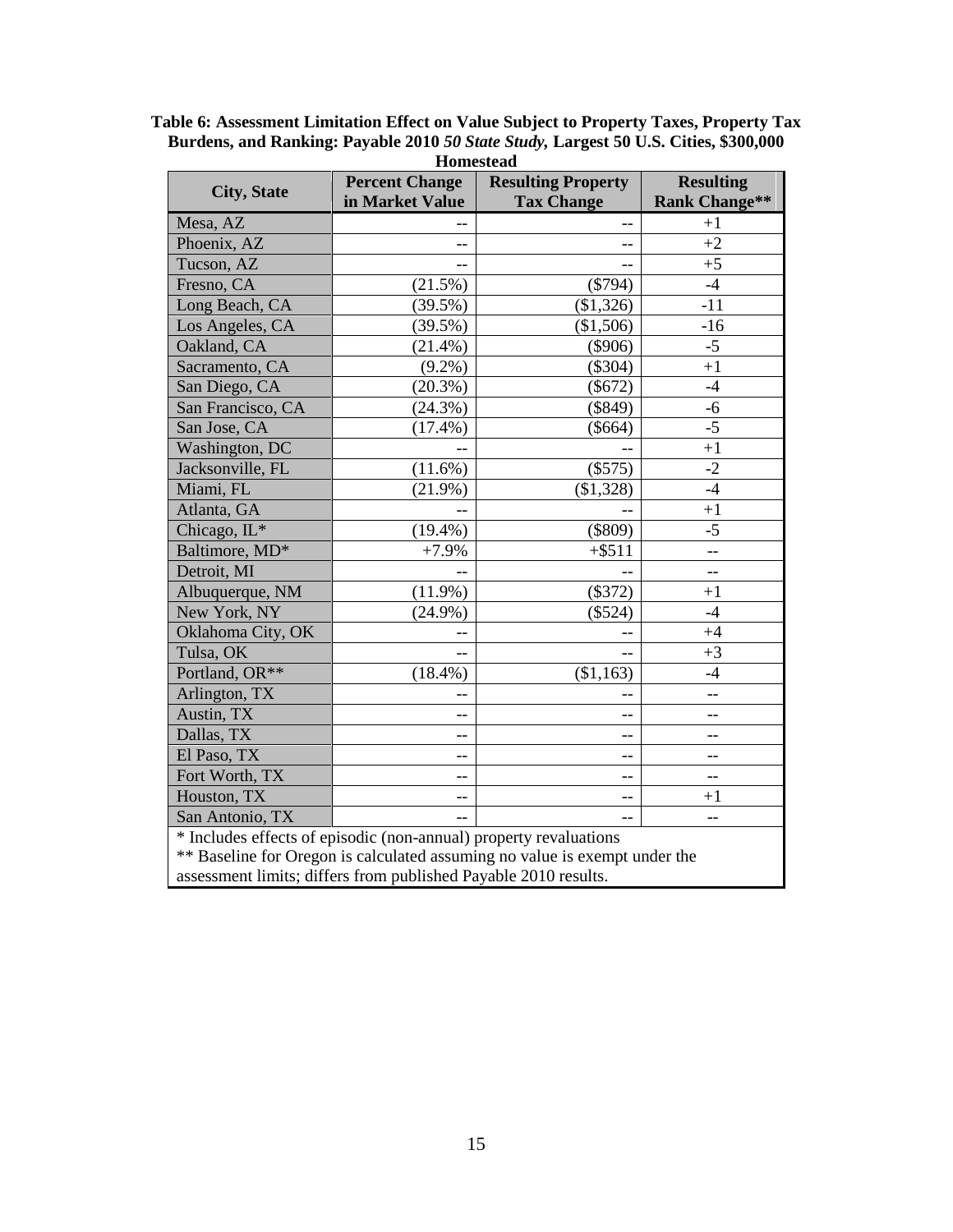As with the urban set of cities, we also modeled the assessment limitation provisions for payable 2006 to provide some sense of what effect these limits had closer to the peak of the housing bubble. [Table 4](#page-15-0) provides those results, which largely mirror those for the urban set of cities.

Had MTA applied these exemption provisions to our payable 2006 *50-State Property Tax Study*, the effects would have been much more dramatic. A much higher proportion of eligible cities  $-23$  of 32 (71.9%) now have value exempt, compared with 18 of 32  $(56.3%)$  in payable 2010.<sup>30</sup> On average, over one-third of residential value is exempt in those jurisdictions with any exempt value at all. Only two jurisdictions had less than 10% residential value exempt, with eleven having at least 40% residential value exempted from the property tax; with Los Angeles and Long Beach each having the highest proportion – 62.8% -- of residential value exempt.

The effect on property tax burdens is also more substantial than seen for payable 2010, with burdens in 13 jurisdictions declining by over \$1,500. Miami experiences the sharpest decline in tax burden on an absolute basis, with the model returning a \$3,860 drop in property taxes associated with Florida's assessment limits. Those cities with no property tax change – located in Minnesota, Oklahoma, and Texas – have a combination of comparatively unrestrictive assessment limitations and relatively small increases in residential property value in the period prior to taxes payable 2006.

Ranking changes resulting from incorporation of these assessment limitations were also quite dramatic. Nine jurisdictions experienced rank changes in double digits, with Miami falling 23 places from  $10^{th}$  to 33<sup>rd</sup>. The other two cities falling at least fifteen spots were Oakland (17 places, from 23<sup>rd</sup> to 40<sup>th</sup>) and Los Angeles (15 places, from 31<sup>st</sup> to 46<sup>th</sup>). As with the urban set of cities, even those jurisdictions with no assessment limits generally experienced some change in rank – see the appendix to this report for full results.

 $30$  Note: 2 of the 32 cities with value exempt are Colorado Springs and Denver, which are not included in [Table 8](#page-22-0) an[d Table 9.](#page-23-0)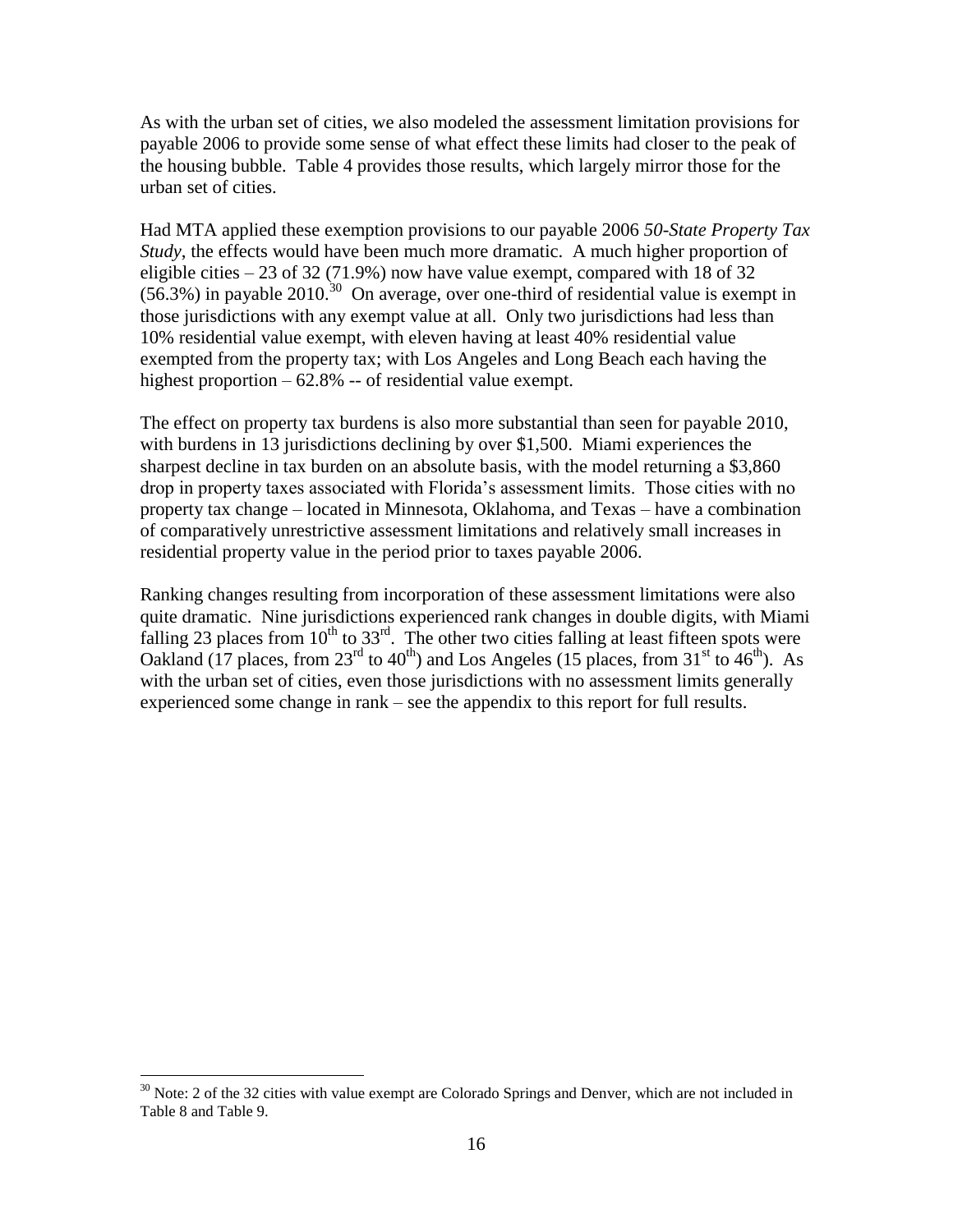| <b>Homestead</b>                                                           |                       |                           |                          |  |
|----------------------------------------------------------------------------|-----------------------|---------------------------|--------------------------|--|
| <b>City, State</b>                                                         | <b>Percent Change</b> | <b>Resulting Property</b> | <b>Resulting</b>         |  |
|                                                                            | in Market Value       | <b>Tax Change</b>         | <b>Rank Change**</b>     |  |
| Mesa, AZ                                                                   | $(25.7\%)$            | (\$481)                   | $+3$                     |  |
| Phoenix, AZ                                                                | (25.7%)               | (\$698)                   | $+6$                     |  |
| Tucson, AZ                                                                 | $(18.6\%)$            | $(\$605)$                 | $+6$                     |  |
| Fresno, CA                                                                 | $(56.7\%)$            | $(\$2,075)$               | $-12$                    |  |
| Long Beach, CA                                                             | $(62.8\%)$            | (\$1,988)                 | $-8$                     |  |
| Los Angeles, CA                                                            | $(62.8\%)$            | $(\$2,222)$               | $-15$                    |  |
| Oakland, CA                                                                | (61.7%)               | $(\$2,492)$               | $-17$                    |  |
| Sacramento, CA                                                             | (58.7%)               | (\$1,923)                 | $-6$                     |  |
| San Diego, CA                                                              | $(62.6\%)$            | (\$2,066)                 | $-10$                    |  |
| San Francisco, CA                                                          | $(58.8\%)$            | $(\$2,001)$               | $-10$                    |  |
| San Jose, CA                                                               | $(59.5\%)$            | $(\$2,129)$               | $-14$                    |  |
| Washington, DC                                                             |                       |                           | $+8$                     |  |
| Jacksonville, FL                                                           | (43.7%)               | $(\$2,225)$               | $-14$                    |  |
| Miami, FL                                                                  | $(56.5\%)$            | $(\$3,860)$               | $-23$                    |  |
| Chicago, IL*                                                               | $(13.4\%)$            | $(\$642)$                 | $-1$                     |  |
| Baltimore, MD*                                                             | $(26.9\%)$            | $(\$2,004)$               | $-8$                     |  |
| Detroit, MI                                                                | $(29.6\%)$            | $(\$2,959)$               | $-5$                     |  |
| Minneapolis, MN                                                            |                       |                           | $+5\,$                   |  |
| Albuquerque, NM                                                            | $(18.8\%)$            | $(\$644)$                 | $+4$                     |  |
| New York, NY                                                               | $(42.9\%)$            | (\$872)                   | $-4$                     |  |
| Oklahoma City, OK                                                          | $(1.6\%)$             | (\$53)                    | $+10$                    |  |
| Tulsa, OK                                                                  |                       |                           | $+5$                     |  |
| Portland, OR**                                                             | (31.6%)               | (\$1,851)                 | $-5$                     |  |
| Arlington, TX                                                              |                       |                           | $+1$                     |  |
| Austin, TX                                                                 |                       |                           | $+1$                     |  |
| Dallas, TX                                                                 | $-$                   | $-$                       | $\overline{a}$           |  |
| El Paso, TX                                                                | $(4.5\%)$             | (\$361)                   | $+1$                     |  |
| Fort Worth, TX                                                             |                       |                           | $+1$                     |  |
| Houston, TX                                                                | --                    | $-$                       | $\overline{\phantom{m}}$ |  |
| San Antonio, TX                                                            |                       |                           | $+1$                     |  |
| * Includes effects of episodic (non-annual) property revaluations          |                       |                           |                          |  |
| ** Baseline for Oregon is calculated assuming no value is exempt under the |                       |                           |                          |  |
| assessment limits; differs from published Payable 2010 results.            |                       |                           |                          |  |

**Table 7: Assessment Limitation Effect on Value Subject to Property Taxes, Property Tax Burdens, and Ranking: Payable 2006** *50 State Study,* **Largest 50 U.S. Cities, \$300,000**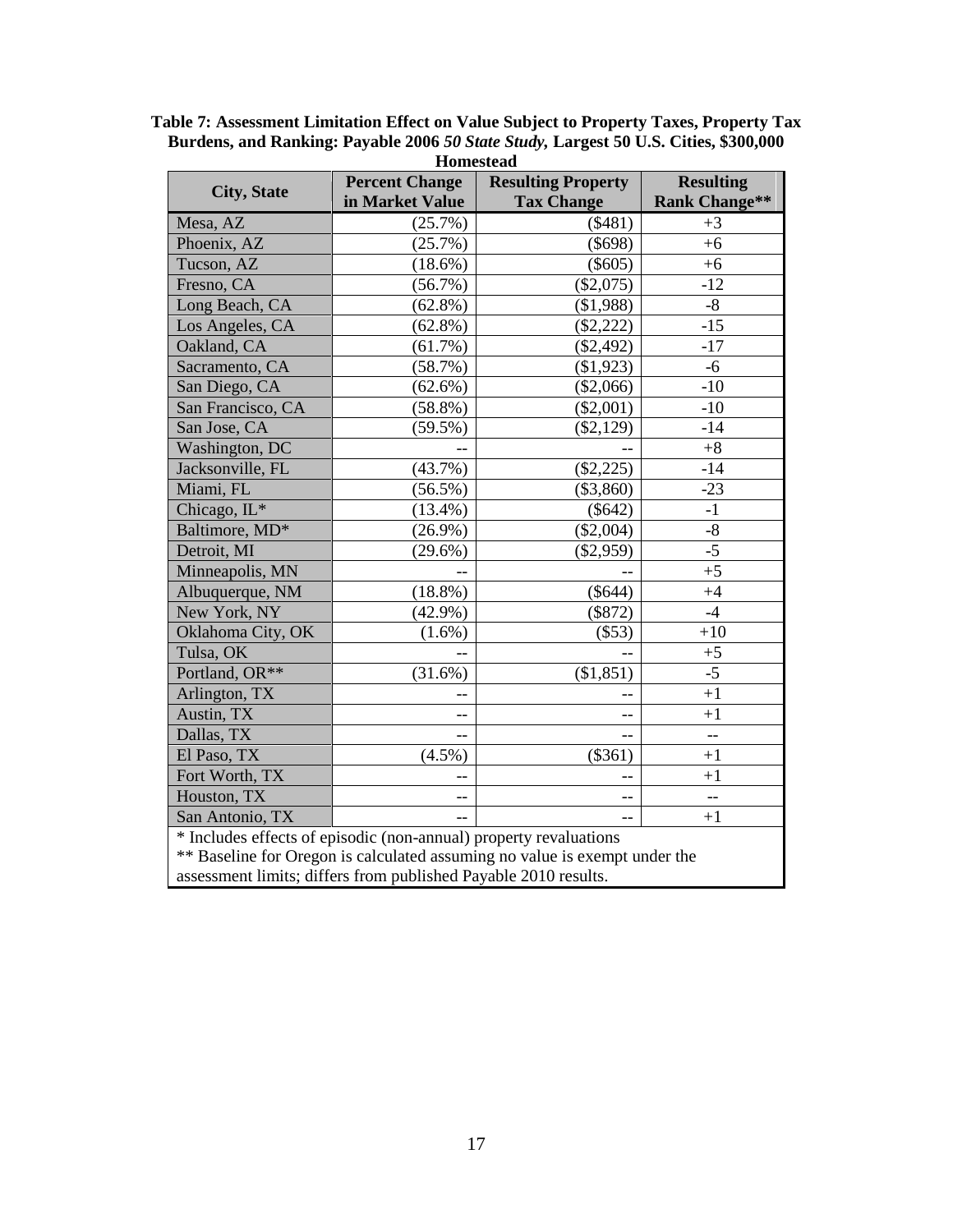#### **Findings: Effect of Homeowner Tenure on Share of Residential Value Excluded, Urban Cities, Payable 2006 and Payable 2010**

The effect of property assessment limitations varies from parcel to parcel based on two factors. First, the year-to-year change in valuation can vary considerably between similar parcels, even between those in the same or similar neighborhoods. Since the amount of exempt value is a function of the differential between the annual change in property value and the applicable growth limit, differential in value changes has substantial impact on the differential in excluded value. The other factor is (generally) ownership tenure – most assessment limits reset upon the sale of residential property, so owners with longer tenure have had a longer period to accrue benefits under the assessment limitations.

The particular modeling introduced in this investigation does provide some opportunity to estimate the effect of ownership tenure on the value of property assessment limitations. The greater the effect of tenure on property assessment limitations, the more likely it is that longer-term homeowners will resist selling their property and moving; since buying even a similarly-priced home in a similar neighborhood could saddle the family with a substantially higher property tax burden – which in turn affects communities in numerous ways.

To estimate the effects of tenure on assessment limitation benefits, we compared the effective tax rate on two \$300,000-valued homes in the same city. We assume ownership tenure of five years for one home and fifteen years for the other. Both homes are assumed to have appreciated relative to the Federal Housing Finance Agency's Home Price Index for the appropriate metropolitan statistical area. We then created a ratio from the effective tax rates, with the rate for the shorter-tenured owner serving as the numerator and the rate for the longer-tenured owner serving as the denominator. A ratio of 1.0 indicates that both owners paid the same effective rate (in turn signifying that both properties had the same amount of excluded value). A ratio higher than 1.0 indicates that the shorter-tenured owner is paying a higher effective rate than the longer-tenured owner is, because he or she has a smaller proportion of exempt property value.

[Table 8](#page-22-0) on the next page provides the results of our calculations for this ratio from our set of "urban cities" from Payable 2006. Perhaps surprisingly, Detroit ranks at the top of the list, largely because the property appreciation for the five-year owner was significantly less on average than for the fifteen-year owner. Only three other cities – Los Angeles, Jacksonville, and New York City – register a ratio greater than 1.0, meaning that ownership tenure had little if any effect in the other cities with such provisions.

However, in many ways one might anticipate these results. Two of the cities with ratios of 1.0 – Phoenix and Portland – are situated in states where limited market values do not reset upon the sale of property; so ownership tenure has no impact on the value of the benefits offered by the assessment limitations. In Baltimore and Billings, the limitation is simply a phase-in of revaluations, with the benefit related to the length of the assessment cycle rather than to ownership tenure. In Minneapolis, Oklahoma City, and Houston, value increases were simply not high enough over a sustained period to generate any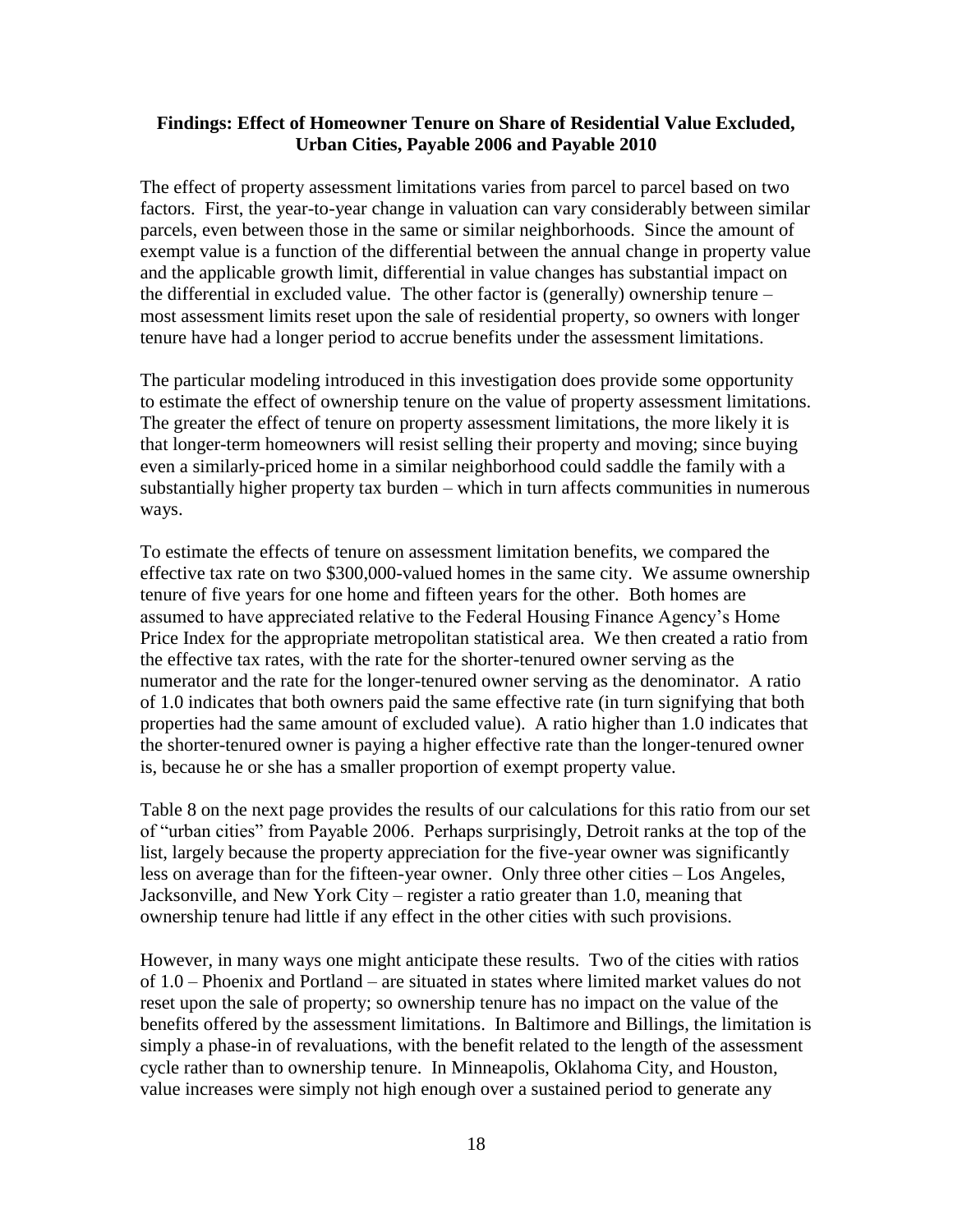exemption at all; and in Little Rock, Chicago, and Albuquerque these limitations were new enough in payable 2006 where longer-term property owners had not had the chance to develop a sizable advantage over shorter-tenured owners.

|                    | <b>Effective Tax Rate</b> |               |              |
|--------------------|---------------------------|---------------|--------------|
| <b>City, State</b> | 5-Year                    | $15$ -Year    | <b>Ratio</b> |
|                    | <b>Tenure</b>             | <b>Tenure</b> |              |
| Detroit, MI        | 3.277%                    | 2.299%        | 1.426        |
| Los Angeles, CA    | 0.526%                    | 0.411%        | 1.279        |
| Jacksonville, FL   | 0.928%                    | 0.743%        | 1.249        |
| New York, NY       | 0.309%                    | 0.253%        | 1.221        |
| Phoenix, AZ        | 0.674%                    | 0.674%        | 1.000        |
| Little Rock, AR    | 1.106%                    | 1.106%        | 1.000        |
| Chicago, IL        | 1.283%                    | 1.283%        | 1.000        |
| Baltimore, MD      | 1.204%                    | 1.204%        | 1.000        |
| Minneapolis, MN    | 1.308%                    | 1.308%        | 1.000        |
| Billings, MT       | 0.925%                    | 0.925%        | 1.000        |
| Albuquerque, NM    | 0.903%                    | 0.903%        | 1.000        |
| Oklahoma City, OK  | 1.055%                    | 1.055%        | 1.000        |
| Portland, OR       | 1.336%                    | 1.336%        | 1.000        |
| Houston, TX        | 2.151%                    | 2.151%        | 1.000        |

#### <span id="page-22-0"></span>**Table 8: Ratio of Effective Tax Rates on \$300,000-Valued Residence, Owners with Five and Fifteen Years Tenure, Payable 2010, Selected Cities**

[Table 9](#page-23-0) on the next page provides the results for the same calculations from Payable 2010. The ratios for Los Angeles, Jacksonville, and New York City are significantly higher; the sharp drops in housing prices since 2006 mean that homeowners with five years of tenure in those cities generally have no exempt value while longer-term homeowners still have some level of benefit being delivered by the assessment limitations. The ratio for Detroit has fallen to 1.000 – the declining real estate market has wiped out exempt value for both short- and longer-term homeowners. Albuquerque's ratio has moved above 1.0 – the assessment limits there have now been in effect long enough to generate some advantage for longer-term homeowners vis-à-vis those with shorter tenure.

Notably, the ratio for Chicago has fallen below 1.0; meaning that the model returns lower effective tax rates for shorter-term homeowners than for their longer-term counterparts. This is largely the result of the interaction between the assessment limitations and Chicago's periodic revaluations (which occur every three years).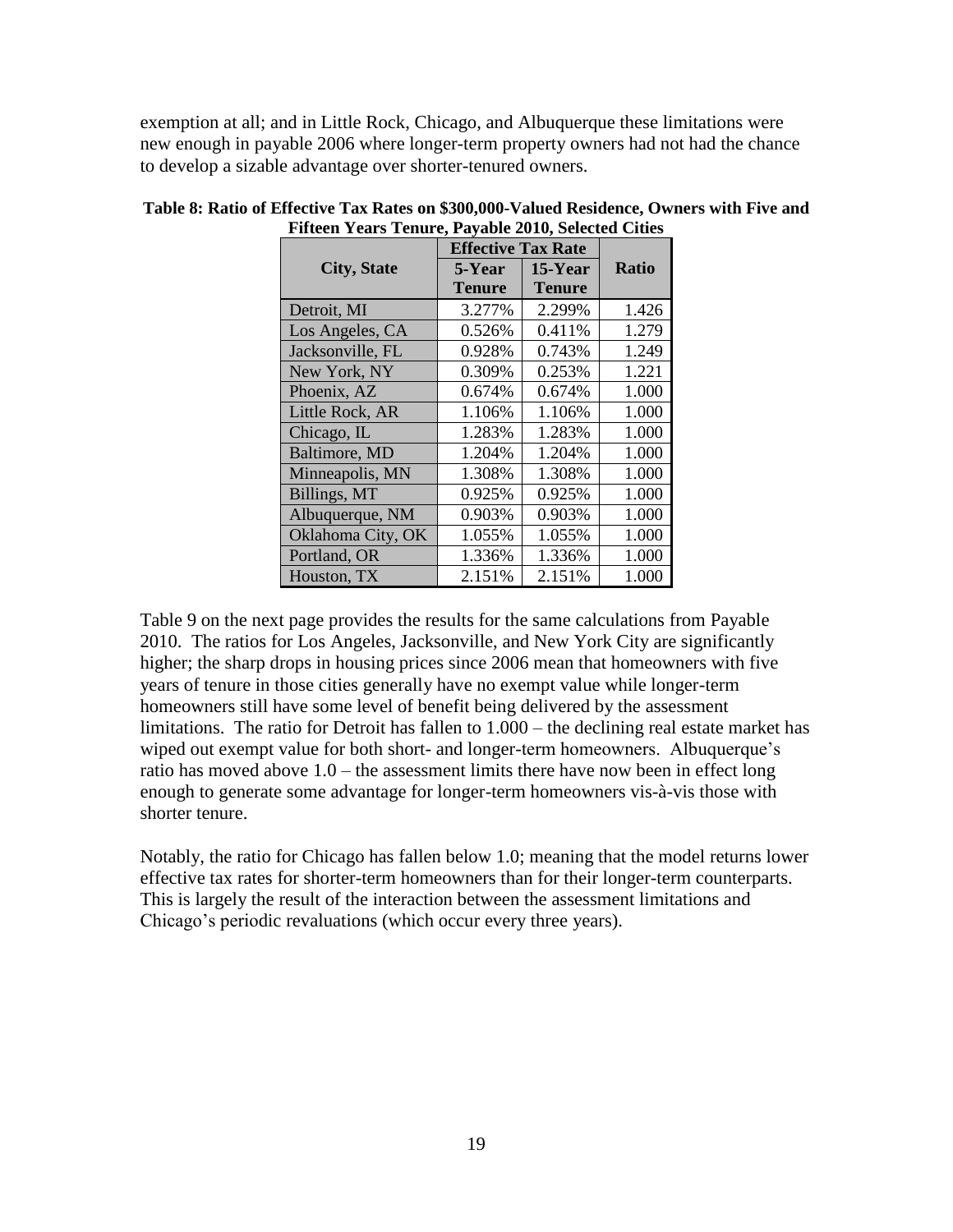|                    |               | <b>Effective Tax Rate</b> |              |  |
|--------------------|---------------|---------------------------|--------------|--|
| <b>City, State</b> | 5-Year        | $15$ -Year                | <b>Ratio</b> |  |
|                    | <b>Tenure</b> | Tenure                    |              |  |
| Los Angeles, CA    | 1.240%        | 0.650%                    | 1.908        |  |
| Jacksonville, FL   | 1.425%        | 0.917%                    | 1.554        |  |
| New York, NY       | 0.646%        | 0.465%                    | 1.389        |  |
| Albuquerque, NM    | 0.965%        | 0.890%                    | 1.085        |  |
| Phoenix, AZ        | 0.749%        | 0.749%                    | 1.000        |  |
| Little Rock, AR    | 1.161%        | 1.161%                    | 1.000        |  |
| Atlanta, GA        | 1.575%        | 1.575%                    | 1.000        |  |
| Baltimore, MD      | 2.329%        | 2.329%                    | 1.000        |  |
| Detroit, MI        | 3.257%        | 3.257%                    | 1.000        |  |
| Billings, MT       | 0.768%        | 0.768%                    | 1.000        |  |
| Oklahoma City, OK  | 1.221%        | 1.221%                    | 1.000        |  |
| Portland, OR       | 1.720%        | 1.720%                    | 1.000        |  |
| Columbia, SC       | 0.587%        | 0.587%                    | 1.000        |  |
| Houston, TX        | 1.945%        | 1.945%                    | 1.000        |  |
| Chicago, IL        | 1.026%        | 1.068%                    | 0.960        |  |

<span id="page-23-0"></span>**Table 9: Ratio of Effective Tax Rates on \$300,000-Valued Residence, Owners with Five and Fifteen Years Tenure, Payable 2006, Selected Cities**

Moving forward, it will be interesting to see if and to what extent homeowner tenure will affect that property relief these newer assessment limitations will deliver as the housing market recovers.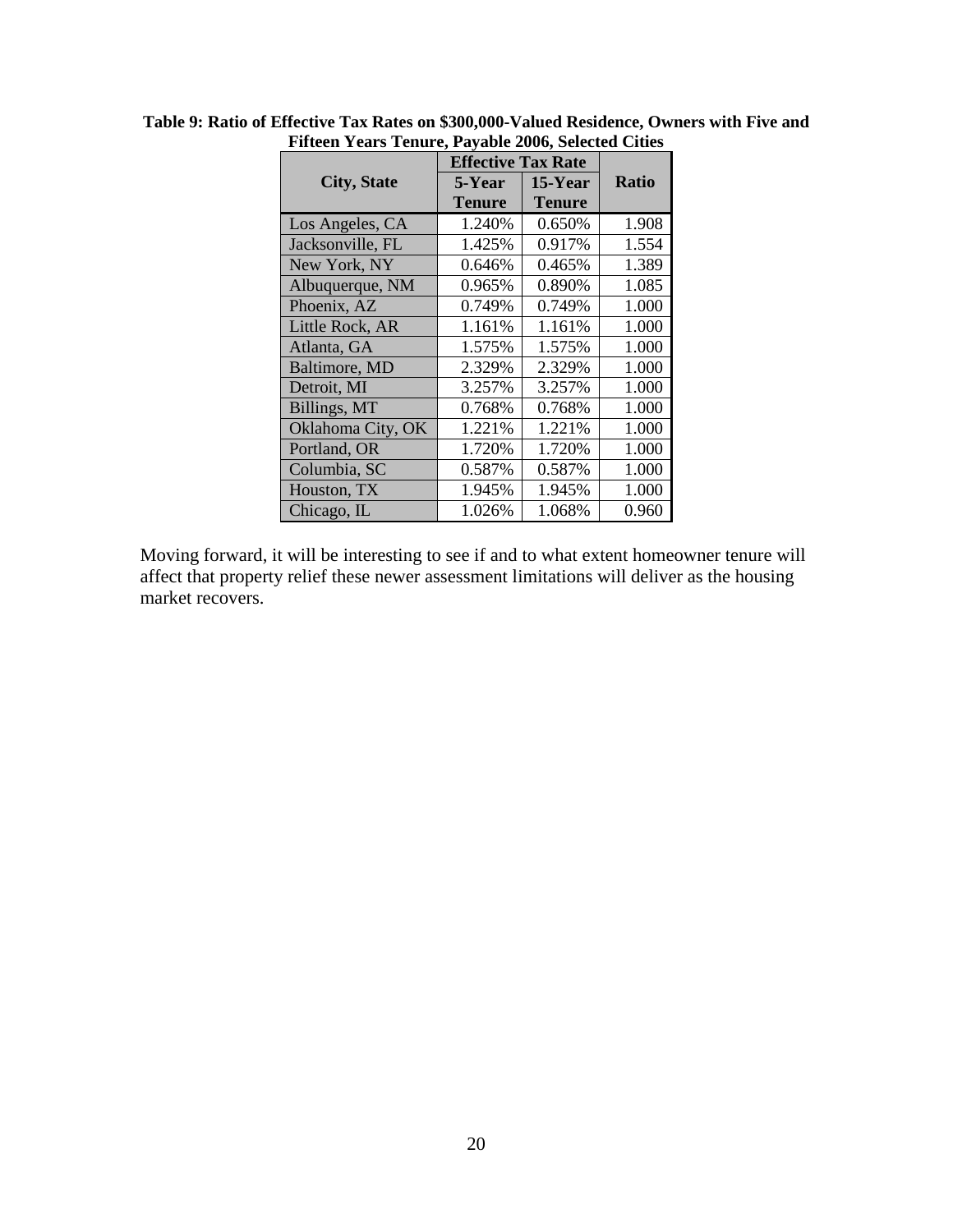#### **Looking Forward: Identification and Incorporation of De Facto Homestead Assessment Limitations**

As we think about the continued development of the valuation methodology underlying MTA's *50-State Property Tax Study,* foremost in our minds is the realization that revaluation practices can implicitly limit taxable property values. Many states revalue properties periodically instead of annually, holding a value constant over two or more years.<sup>31</sup> In some cases, values for all properties in a jurisdiction are updated in a certain revaluation year; in other cases, only a certain proportion of properties are revalued in any given year, with all properties revalued within a specified period.

Such practices limit property tax burdens relative to new construction, which are valued as of their completion. These practices generally result in relatively small amounts of burden shifting, largely because the limited values reset periodically, regardless of whether a property is sold or not. However, they can significantly affect the findings of the *50-State Property Tax Study*. Take, for example, a house purchased in Charlotte, North Carolina in January 1987. Mecklenburg County revalued in 1987, 1995 and 2003; holding values constant between revaluations. As [Figure 2](#page-24-0) demonstrates, this practice can exempt sizable portions of market value from property taxation.

<span id="page-24-0"></span>



Source: S&P/Case-Schiller Home Price Indices, [www.standardandpoors.com.](http://www.standardandpoors.com/)

 $31$  Note that "revaluation" – the process of assigning updated taxable values to parcels – differs from "reappraisal" – the physical inspection of a property for purposes of determining taxable value.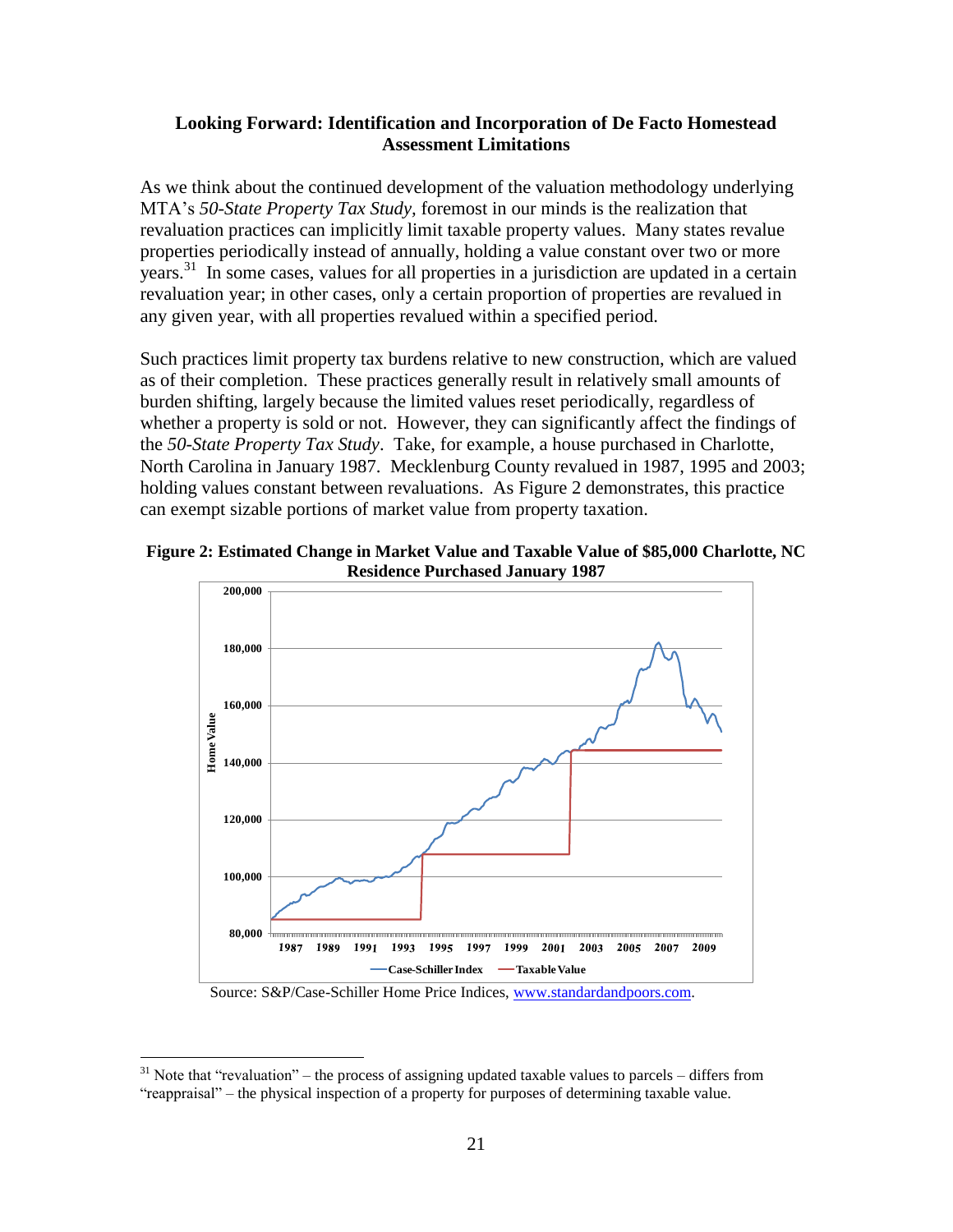Note that, unlike provisions that explicitly limit value increases, periodic revaluations can cut both ways. The practice can serve as a de facto assessment limitation when market values are rising, but when values fall they penalize longer-tenured property owners relative to those who have bought properties since the most recent revaluation.

Given the realization that these "de facto" assessment limitations can affect property values (and therefore, property tax burdens) similarly to "de jure" limitations, it will be important to develop estimates of both types of limitations on our study results. Our preliminary investigation into this topic has been included in the appendix to this report. Incorporating these effects of both de jure and de facto assessment limits will be important as we continue to keep the *50-State Property Tax Study* relevant to policymakers and more representative of the actual experience of property owners across the country.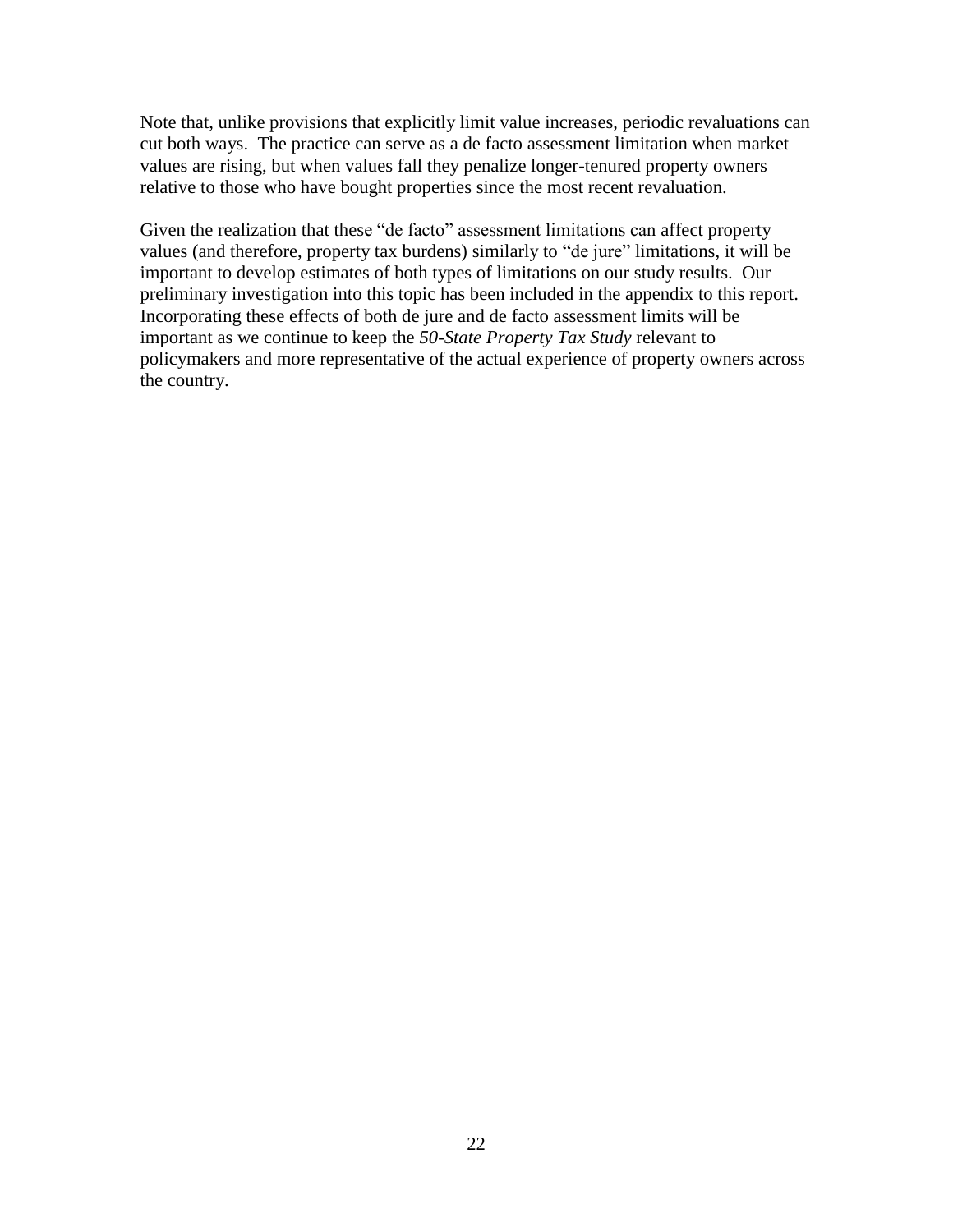#### **References**

Arizona Revised Statutes. 2011. <http://www.azleg.gov/ArizonaRevisedStatutes.asp>

Arkansas Code. 2011. <http://www.lexisnexis.com/hottopics/arcode/Default.asp>

- Arkansas State Constitution. 2011. <http://www.lexisnexis.com/hottopics/arcode/Default.asp>
- California Department of Industrial Relations. 2011. *California Consumer Price Index for All Urban Consumers*. <http://www.dir.ca.gov/dlsr/CAPriceIndex.htm>

California State Constitution. 2011. <http://www.leginfo.ca.gov/const-toc.html>

- Colorado Revised Statutes. 2011. [http://www.michie.com/colorado/lpext.dll?f=templates&fn=main-h.htm&cp=](http://www.michie.com/colorado/lpext.dll?f=templates&fn=main-h.htm&cp)
- Colorado State Constitution. 2011. [http://www.michie.com/colorado/lpext.dll?f=templates&fn=main-h.htm&cp=](http://www.michie.com/colorado/lpext.dll?f=templates&fn=main-h.htm&cp)
- Connecticut General Statutes. 2011. <http://www.cga.ct.gov/asp/menu/statutes.asp>
- District of Columbia Code. 2011. <http://www.michie.com/dc/lpext.dll?f=templates&fn=main-h.htm&cp=dccode>
- Executive Office of the President, Office of Management and Budget. 2010. *OMB Bulletin No. 10-02.* <http://www.whitehouse.gov/sites/default/files/omb/assets/bulletins/b10-02.pdf>
- Federal Housing Finance Agency. 2011. *House Price Index, Seasonally Adjusted, Purchase-Only Index.* <http://www.fhfa.gov/Default.aspx?Page=14>
- Florida State Constitution. 2011. [http://www.leg.state.fl.us/Statutes/index.cfm?Mode=Constitution&Submenu=3&](http://www.leg.state.fl.us/Statutes/index.cfm?Mode=Constitution&Submenu=3&Tab=statutes) [Tab=statutes](http://www.leg.state.fl.us/Statutes/index.cfm?Mode=Constitution&Submenu=3&Tab=statutes)

Florida Statutes. 2011. <http://www.leg.state.fl.us/statutes/>

Georgia Code. 2011.<http://www.lexisnexis.com/hottopics/gacode/default.asp>

- Georgia Department of Revenue. 2011. *Frequently Asked Questions About Real Property in Georgia*. <https://etax.dor.ga.gov/ptd/adm/faq/real.aspx>
- Illinois Compiled Statutes. 2011. <http://www.ilga.gov/legislation/ilcs/ilcs.asp>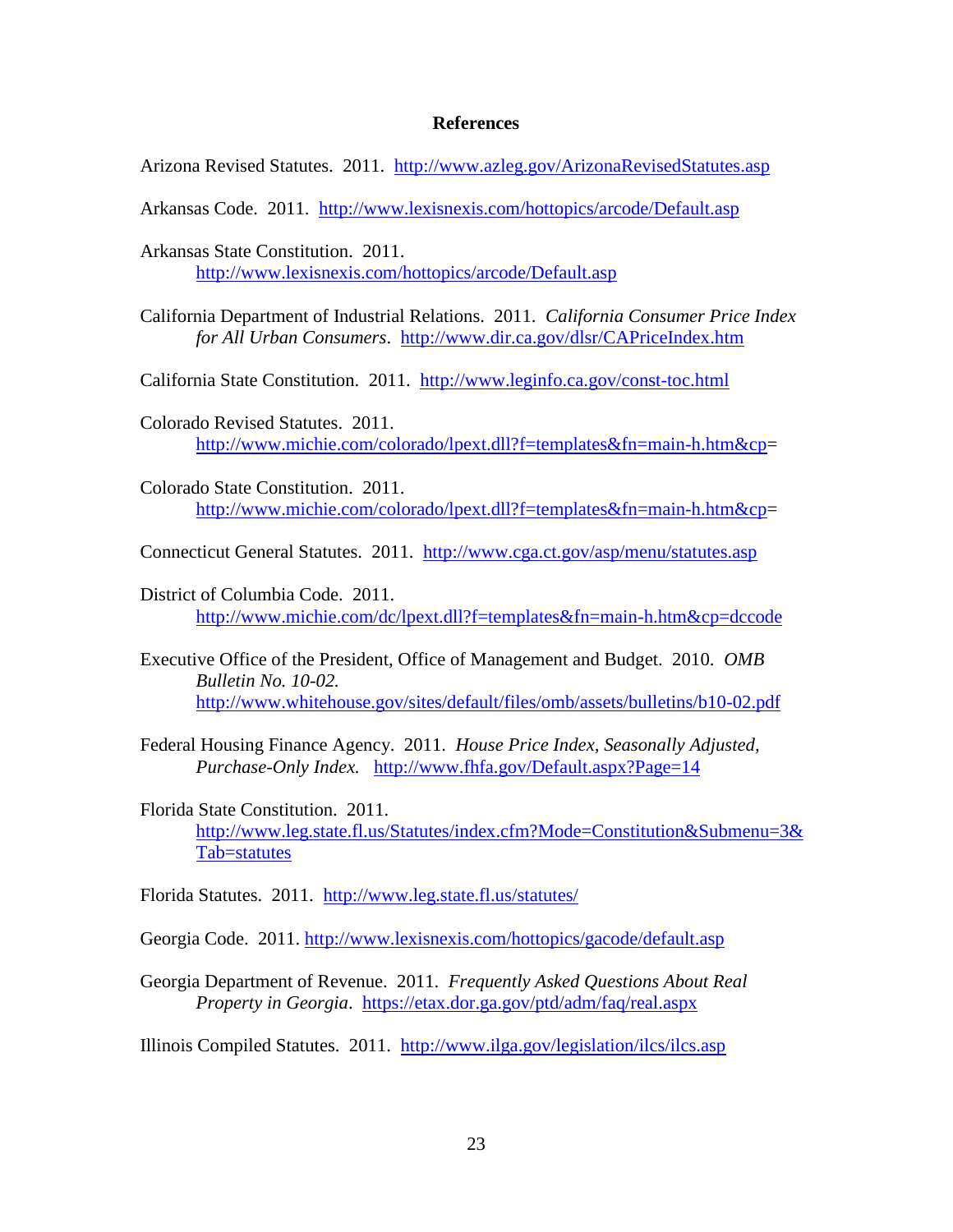Iowa Code. 2011.

<http://search.legis.state.ia.us/nxt/gateway.dll/ic?f=templates&fn=default.htm>

Louisiana Revised Statutes. 2011. <http://www.legis.state.la.us/lss/lss.asp?folder=75>

Maine Department of Revenue. 2011. *Understanding the Process and Myths.* <http://www.maine.gov/revenue/forms/property/pubs/revaluation.htm>

Maine Department of Revenue. 2011. *2010 Municipal Valuation Return Statistical Summary.* [http://www.maine.gov/revenue/propertytax/municipalservices/statisticalsummary.](http://www.maine.gov/revenue/propertytax/municipalservices/statisticalsummary.htm) [htm](http://www.maine.gov/revenue/propertytax/municipalservices/statisticalsummary.htm)

Maryland Code, Tax-Property. 2011. <http://www.lexisnexis.com/hottopics/mdcode/>

Michigan Compiled Laws. 2011. [http://www.legislature.mi.gov/\(S\(oi45jnvw1x30ky45bqaxquu1\)\)/mileg.aspx?page](http://www.legislature.mi.gov/(S(oi45jnvw1x30ky45bqaxquu1))/mileg.aspx?page=ChapterIndex) [=ChapterIndex](http://www.legislature.mi.gov/(S(oi45jnvw1x30ky45bqaxquu1))/mileg.aspx?page=ChapterIndex)

- Michigan State Constitution. 2011. [http://www.legislature.mi.gov/\(S\(oi45jnvw1x30ky45bqaxquu1\)\)/documents/mcl/](http://www.legislature.mi.gov/(S(oi45jnvw1x30ky45bqaxquu1))/documents/mcl/pdf/mcl-chap1.pdf) [pdf/mcl-chap1.pdf](http://www.legislature.mi.gov/(S(oi45jnvw1x30ky45bqaxquu1))/documents/mcl/pdf/mcl-chap1.pdf)
- Minnesota Taxpayers Association. 2007. *50-State Property Tax Comparison Study: Payable 2006*.
- Minnesota Taxpayers Association. 2011. *50-State Property Tax Comparison Study: Payable 2010*.

Mississippi Code. 2011. <http://www.lexisnexis.com/hottopics/mscode/>

Montana Code. 2011. [http://data.opi.mt.gov/bills/mca/..%5Cmca\\_toc%5Cindex.htm](http://data.opi.mt.gov/bills/mca/..%5Cmca_toc%5Cindex.htm)

New Hampshire Revised Statutes. 2011. <http://www.gencourt.state.nh.us/rsa/html/nhtoc.htm>

New Jersey State Division of Taxation. 1989. *The Handbook for New Jersey Assessors.*  [http://www.state.nj.us/treasury/taxation/lpt/nj\\_assessors\\_handbook.shtml](http://www.state.nj.us/treasury/taxation/lpt/nj_assessors_handbook.shtml)

New Mexico Statutes. 2011. <http://www.conwaygreene.com/nmsu/lpext.dll?f=templates&fn=main-h.htm&2.0>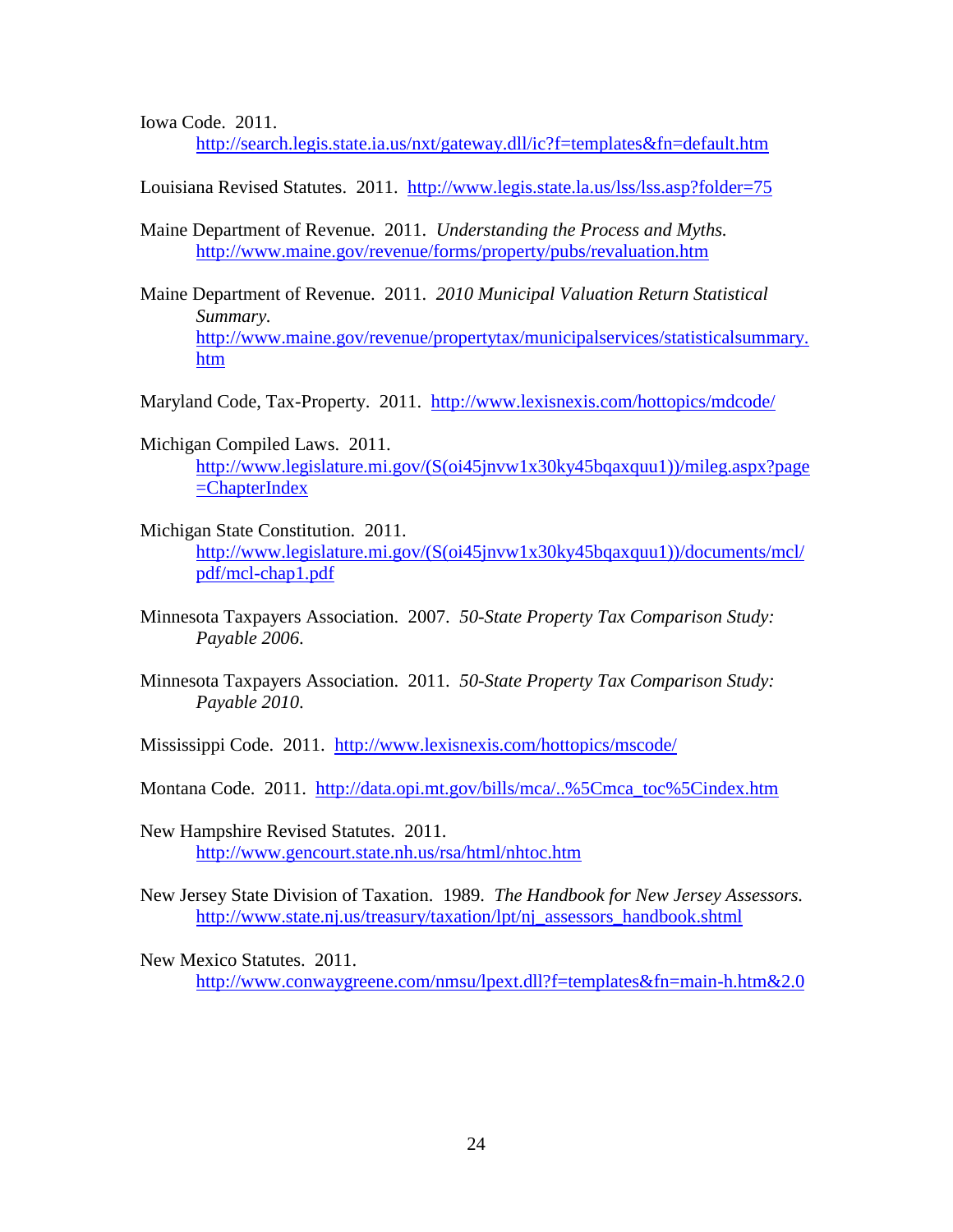New York Real Property Tax Law. 2011.

[http://public.leginfo.state.ny.us/LAWSSEAF.cgi?QUERYTYPE=LAWS+&QUE](http://public.leginfo.state.ny.us/LAWSSEAF.cgi?QUERYTYPE=LAWS+&QUERYDATA=@LLRPT+&LIST=LAW+&BROWSER=EXPLORER+&TOKEN=17695063+&TARGET=VIEW) [RYDATA=@LLRPT+&LIST=LAW+&BROWSER=EXPLORER+&TOKEN=1](http://public.leginfo.state.ny.us/LAWSSEAF.cgi?QUERYTYPE=LAWS+&QUERYDATA=@LLRPT+&LIST=LAW+&BROWSER=EXPLORER+&TOKEN=17695063+&TARGET=VIEW) [7695063+&TARGET=VIEW](http://public.leginfo.state.ny.us/LAWSSEAF.cgi?QUERYTYPE=LAWS+&QUERYDATA=@LLRPT+&LIST=LAW+&BROWSER=EXPLORER+&TOKEN=17695063+&TARGET=VIEW)

- New York State Office of Real Property Tax Services. 2011. *Municipal Profiles.* <http://www.orps.state.ny.us/MuniPro/>
- North Carolina General Statutes. 2011. <http://www.ncleg.net/gascripts/statutes/statutes.asp>
- Ohio Revised Code. 2011. <http://codes.ohio.gov/orc>
- Oklahoma State Constitution. 2011. [http://www.oklegislature.gov/ok\\_constitution.html](http://www.oklegislature.gov/ok_constitution.html)
- Oklahoma Statutes. 2011. <http://www.oklegislature.gov/osstatuestitle.html>
- Oregon Revised Statutes. 2011. <http://www.leg.state.or.us/ors/>
- Oregon State Constitution. 2011. <http://www.leg.state.or.us/ors/>
- Pennsylvania State Tax Equalization Board. 2011. *Common Level Ratio* data. <http://www.steb.state.pa.us/commonmain.asp>
- Rhode Island Department of Administration. 2011. *State of Rhode Island's Schedule of Property Revaluations & Statistical Updates*. [http://www.muni](http://www.muni-info.ri.gov/documents/finances/other%20information/Municipal%20Reval%20Schedule%202005-2018.pdf)[info.ri.gov/documents/finances/other%20information/Municipal%20Reval%20Sc](http://www.muni-info.ri.gov/documents/finances/other%20information/Municipal%20Reval%20Schedule%202005-2018.pdf) [hedule%202005-2018.pdf](http://www.muni-info.ri.gov/documents/finances/other%20information/Municipal%20Reval%20Schedule%202005-2018.pdf)
- South Carolina Code. 2011. <http://www.scstatehouse.gov/code/statmast.php>
- South Carolina State Constitution. 2011. <http://www.scstatehouse.gov/scconstitution/scconst.php>
- Standard and Poor's. 2011. *S&P/Case-Schiller Home Price Index.*  [http://www.standardandpoors.com/indices/sp-case-shiller-home-price](http://www.standardandpoors.com/indices/sp-case-shiller-home-price-indices/en/us/?indexId=spusa-cashpidff--p-us----)[indices/en/us/?indexId=spusa-cashpidff--p-us----](http://www.standardandpoors.com/indices/sp-case-shiller-home-price-indices/en/us/?indexId=spusa-cashpidff--p-us----)

Tennessee Code. 2011. <http://www.lexisnexis.com/hottopics/tncode/>

Texas State Constitution. 2011. <http://www.statutes.legis.state.tx.us/>

Texas Tax Code. 2011. <http://www.statutes.legis.state.tx.us/>

United States Department of Commerce, Bureau of the Census. 2011. *2010 American Community Survey*. <http://www.census.gov/acs/www/>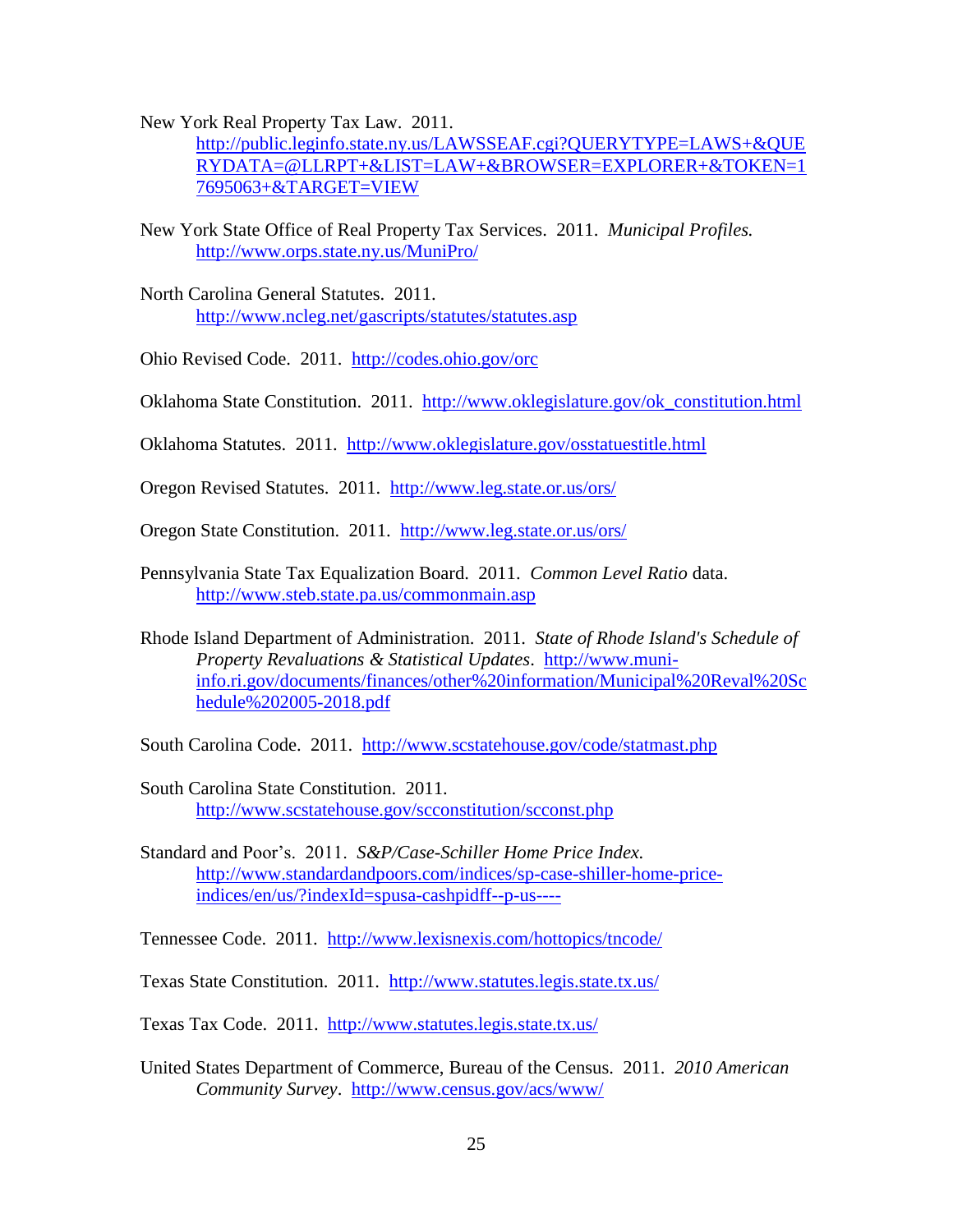United States Department of Labor, Bureau of Labor Statistics. 2011. *Consumer Price Index, All Urban Consumers, U.S. city average (1982-84 = 100).* <ftp://ftp.bls.gov/pub/special.requests/cpi/cpiai.txt>

Virginia Code. 2011. <http://leg1.state.va.us/000/src.htm>

Washington Revised Code. 2011. <http://apps.leg.wa.gov/RCW/>

Wisconsin Statutes. 2011. <https://docs.legis.wisconsin.gov/statutes/prefaces/toc>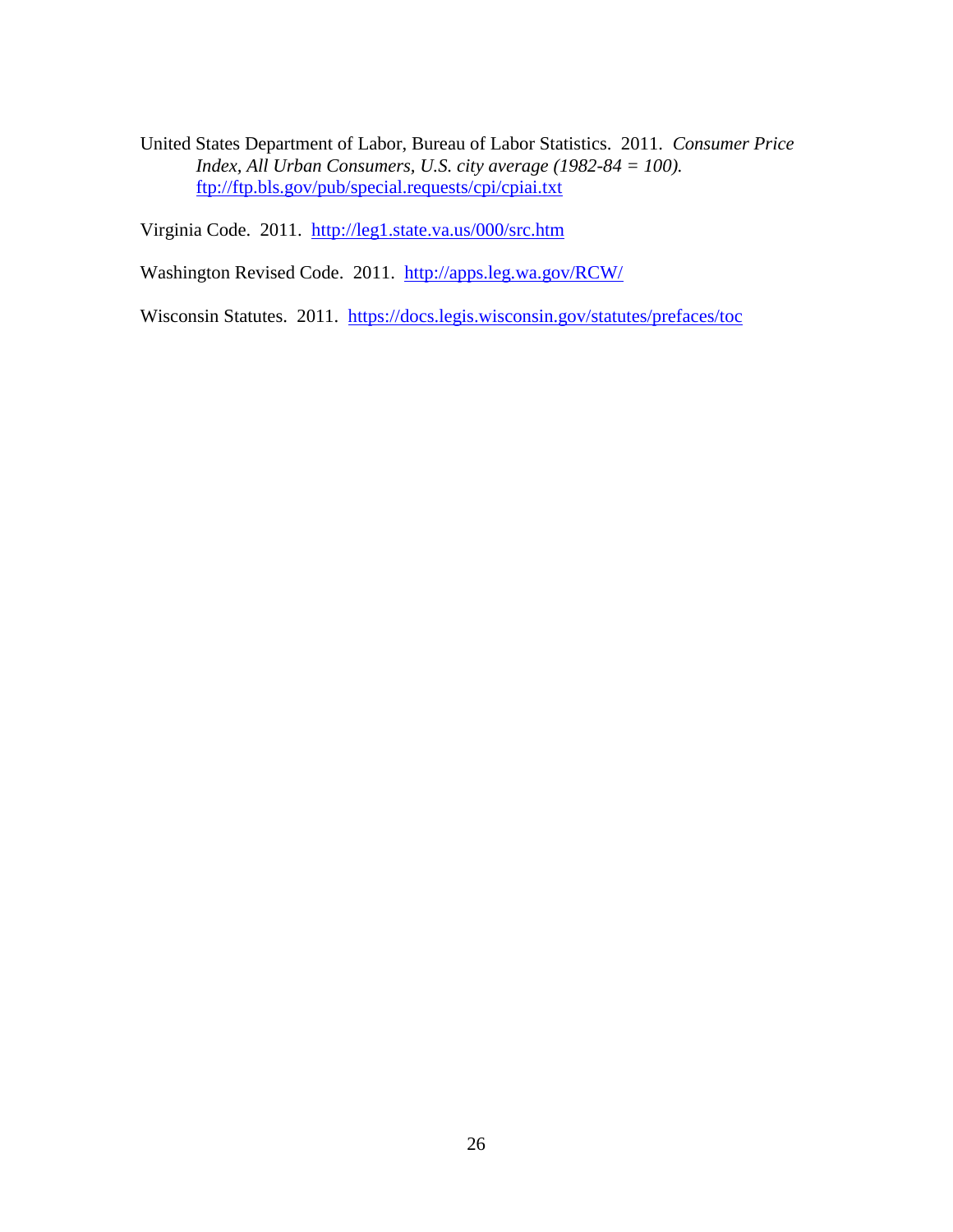# **Appendices**

# **Baseline and Modeling Results**

| Table 10: Payable 2006, Urban Cities, \$300,000 Homesteads: Baseline and Alternative |
|--------------------------------------------------------------------------------------|
| <b>Results</b>                                                                       |

|                        |                | <b>Baseline Results</b> |                          | <b>Alternative Results</b> |                |                          |
|------------------------|----------------|-------------------------|--------------------------|----------------------------|----------------|--------------------------|
| <b>City, State</b>     | <b>Rank</b>    | <b>Net Tax</b>          | <b>Effective</b><br>Rate | <b>Rank</b>                | <b>Net Tax</b> | <b>Effective</b><br>Rate |
| Birmingham, AL         | 47             | \$2,026                 | 0.675%                   | 45                         | \$2,026        | 0.675%                   |
| Anchorage, AK          | 24             | 4,164                   | 1.388%                   | 20                         | 4,164          | 1.388%                   |
| Phoenix, AZ            | 41             | 2,719                   | 0.906%                   | 46                         | 2,022          | 0.674%                   |
| <b>Little Rock, AR</b> | 28             | 3,737                   | 1.246%                   | 31                         | 3,318          | 1.106%                   |
| Los Angeles, CA        | 33             | 3,455                   | 1.152%                   | 51                         | 1,233          | $0.411\%$                |
| Denver, CO             | 52             | 1,590                   | 0.530%                   | 50                         | 1,590          | 0.530%                   |
| Bridgeport, CT         | 11             | 5,708                   | 1.903%                   | 10                         | 5,708          | 1.903%                   |
| Wilmington, DE         | 40             | 3,041                   | 1.014%                   | 36                         | 3,041          | 1.014%                   |
| Washington, DC         | 48             | 2,018                   | 0.673%                   | 47                         | 2,018          | 0.673%                   |
| Jacksonville, FL       | 16             | 4,654                   | 1.551%                   | 41                         | 2,429          | 0.810%                   |
| Atlanta, GA            | 25             | 4,148                   | 1.383%                   | 21                         | 4,148          | 1.383%                   |
| Honolulu, HI           | 53             | 871                     | 0.290%                   | 52                         | 871            | 0.290%                   |
| Boise, ID              | 43             | 2,621                   | 0.874%                   | 40                         | 2,621          | 0.874%                   |
| Aurora, IL             | $\overline{4}$ | 7,257                   | 2.419%                   | 3                          | 7,257          | 2.419%                   |
| Chicago, IL            | 17             | 4,490                   | 1.497%                   | 24                         | 3,848          | 1.283%                   |
| Indianapolis, IN       | 15             | 5,188                   | 1.729%                   | 13                         | 5,188          | 1.729%                   |
| Des Moines, IA         | 14             | 5,577                   | 1.859%                   | 12                         | 5,577          | 1.859%                   |
| Wichita, KS            | 31             | 3,626                   | 1.209%                   | 27                         | 3,626          | 1.209%                   |
| Louisville, KY         | 36             | 3,314                   | 1.105%                   | 32                         | 3,314          | 1.105%                   |
| New Orleans, LA        | 23             | 4,315                   | 1.438%                   | 19                         | 4,315          | 1.438%                   |
| Portland, ME           | 19             | 4,447                   | 1.482%                   | 15                         | 4,447          | 1.482%                   |
| Baltimore, MD          | 12             | 5,616                   | 1.872%                   | 28                         | 3,612          | 1.204%                   |
| Boston, MA             | 51             | 1,624                   | 0.541%                   | 49                         | 1,624          | 0.541%                   |
| Detroit, MI            | $\mathbf 1$    | 10,003                  | 3.334%                   | $\overline{4}$             | 7,044          | 2.348%                   |
| Minneapolis, MN        | 27             | 3,924                   | 1.308%                   | 23                         | 3,924          | 1.308%                   |
| Jackson, MS            | 21             | 4,382                   | 1.461%                   | 17                         | 4,382          | 1.461%                   |
| Kansas City, MO        | 22             | 4,362                   | 1.454%                   | 18                         | 4,362          | 1.454%                   |
| Billings, MT           | 26             | 3,997                   | 1.050%                   | 37                         | 2,776          | 0.925%                   |
| Omaha, NE              | 8              | 5,997                   | 1.999%                   | 8                          | 5,997          | 1.999%                   |
| Las Vegas, NV          | 34             | 6,083                   | 2.028%                   | 30                         | 3,376          | 1.125%                   |
| Manchester, NH         | 18             | 3,354                   | 1.118%                   | 14                         | 4,450          | 1.483%                   |
| Newark, NJ             | $\overline{7}$ | 7,635                   | 2.545%                   | 7                          | 6,083          | 2.028%                   |
| Albuquerque, NM        | 35             | 3,354                   | 1.118%                   | 38                         | 2,710          | 0.903%                   |
| Buffalo, NY            | $\overline{2}$ | 7,635                   | 2.545%                   | 1                          | 7,635          | 2.545%                   |
| New York, NY           | 50             | 1,631                   | 0.544%                   | 53                         | 759            | 0.253%                   |
| Charlotte, NC          | 32             | 3,584                   | 1.195%                   | 29                         | 3,584          | 1.195%                   |
| Fargo, ND              | 9              | 5,962                   | 1.987%                   | 9                          | 5,962          | 1.987%                   |
| Columbus, OH           | 29             | 3,686                   | 1.229%                   | 25                         | 3,686          | 1.229%                   |
| Oklahoma City, OK      | 38             | 3,218                   | 1.073%                   | 35                         | 3,165          | 1.055%                   |
| Portland, OR           | 10             | 5,860                   | 1.183%                   | 22                         | 4,009          | 1.336%                   |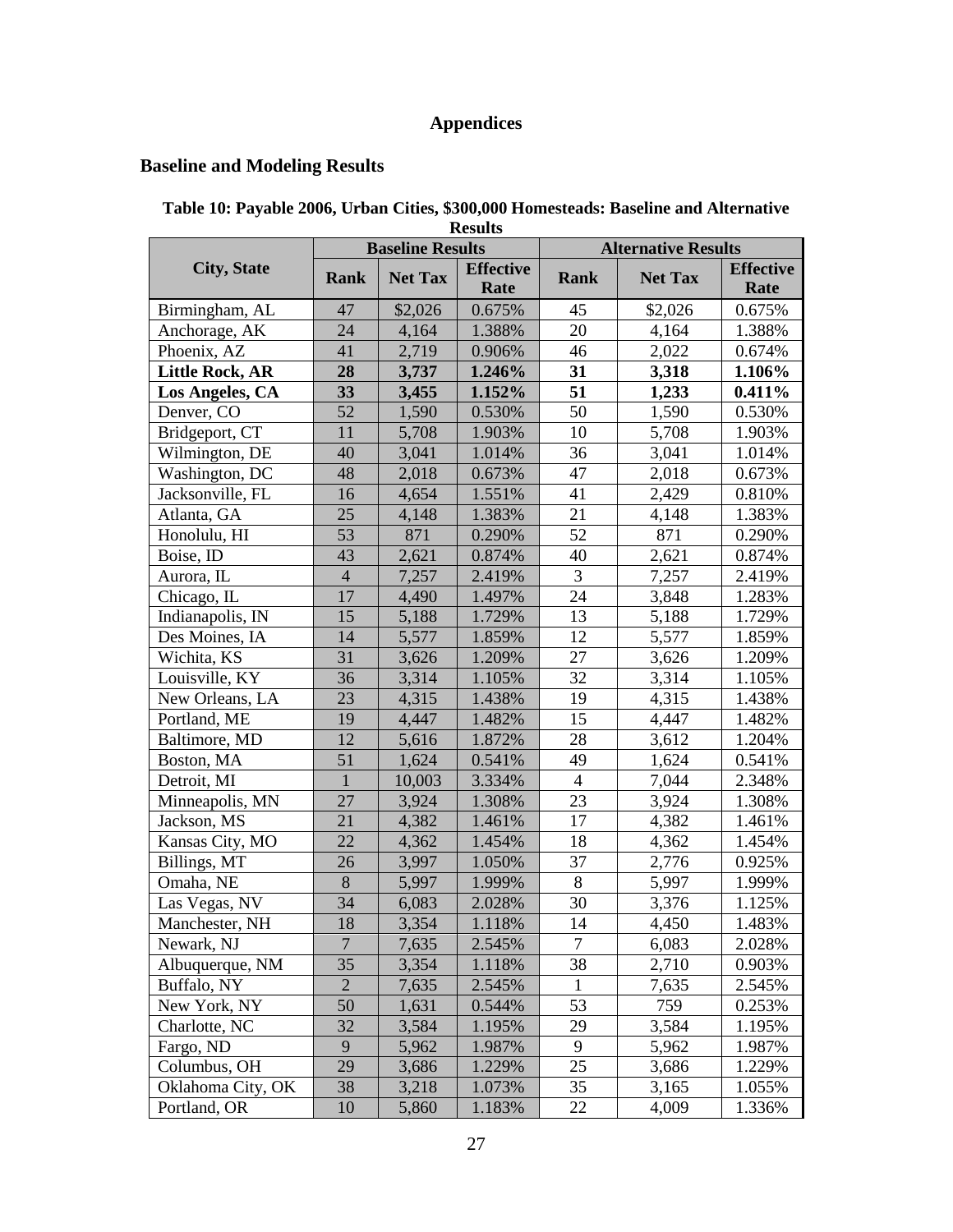|                                                                                                                                                                                                                                             |      | <b>Baseline Results</b> |                          | <b>Alternative Results</b> |                |                          |  |
|---------------------------------------------------------------------------------------------------------------------------------------------------------------------------------------------------------------------------------------------|------|-------------------------|--------------------------|----------------------------|----------------|--------------------------|--|
| <b>City, State</b>                                                                                                                                                                                                                          | Rank | <b>Net Tax</b>          | <b>Effective</b><br>Rate | Rank                       | <b>Net Tax</b> | <b>Effective</b><br>Rate |  |
| Philadelphia, PA                                                                                                                                                                                                                            | 3    | 7,290                   | 2.430%                   | 2                          | 7,290          | 2.430%                   |  |
| Providence, RI                                                                                                                                                                                                                              | 39   | 3,215                   | 1.072%                   | 34                         | 3,215          | 1.072%                   |  |
| Columbia, SC                                                                                                                                                                                                                                | 37   | 3,258                   | 1.086%                   | 33                         | 3,258          | 1.086%                   |  |
| Sioux Falls, SD                                                                                                                                                                                                                             | 30   | 3,665                   | 1.222%                   | 26                         | 3,665          | 1.222%                   |  |
| Memphis, TN                                                                                                                                                                                                                                 | 13   | 5,605                   | 1.868%                   | 11                         | 5,605          | 1.868%                   |  |
| Houston, TX                                                                                                                                                                                                                                 | 6    | 6,453                   | 2.151%                   | 6                          | 6,453          | 2.151\%                  |  |
| Salt Lake City, UT                                                                                                                                                                                                                          | 45   | 2,235                   | 0.745%                   | 43                         | 2,235          | 0.745%                   |  |
| Burlington, VT                                                                                                                                                                                                                              | 20   | 4,438                   | 1.479%                   | 16                         | 4,438          | 1.479%                   |  |
| Virginia Beach, VA                                                                                                                                                                                                                          | 46   | 2,222                   | 0.741\%                  | 44                         | 2,222          | 0.741%                   |  |
| Seattle, WA                                                                                                                                                                                                                                 | 42   | 2,646                   | 0.882%                   | 39                         | 2,646          | 0.882%                   |  |
| Charleston, WV                                                                                                                                                                                                                              | 44   | 2,423                   | 0.808%                   | 42                         | 2,423          | 0.808%                   |  |
| Milwaukee, WI                                                                                                                                                                                                                               | 5    | 6,977                   | 2.326\%                  | 5                          | 6,977          | 2.326\%                  |  |
| Cheyenne, WY                                                                                                                                                                                                                                | 49   | 1,943                   | 0.648%                   | 48                         | 1,943          | 0.648%                   |  |
| Note: Baseline results assume no value exclusions related to assessment limits; this differs<br>from results published in MTA's 50-State Property Tax Study<br>Note: Cities with changes in net tax and effective tax rate in <b>bold</b> . |      |                         |                          |                            |                |                          |  |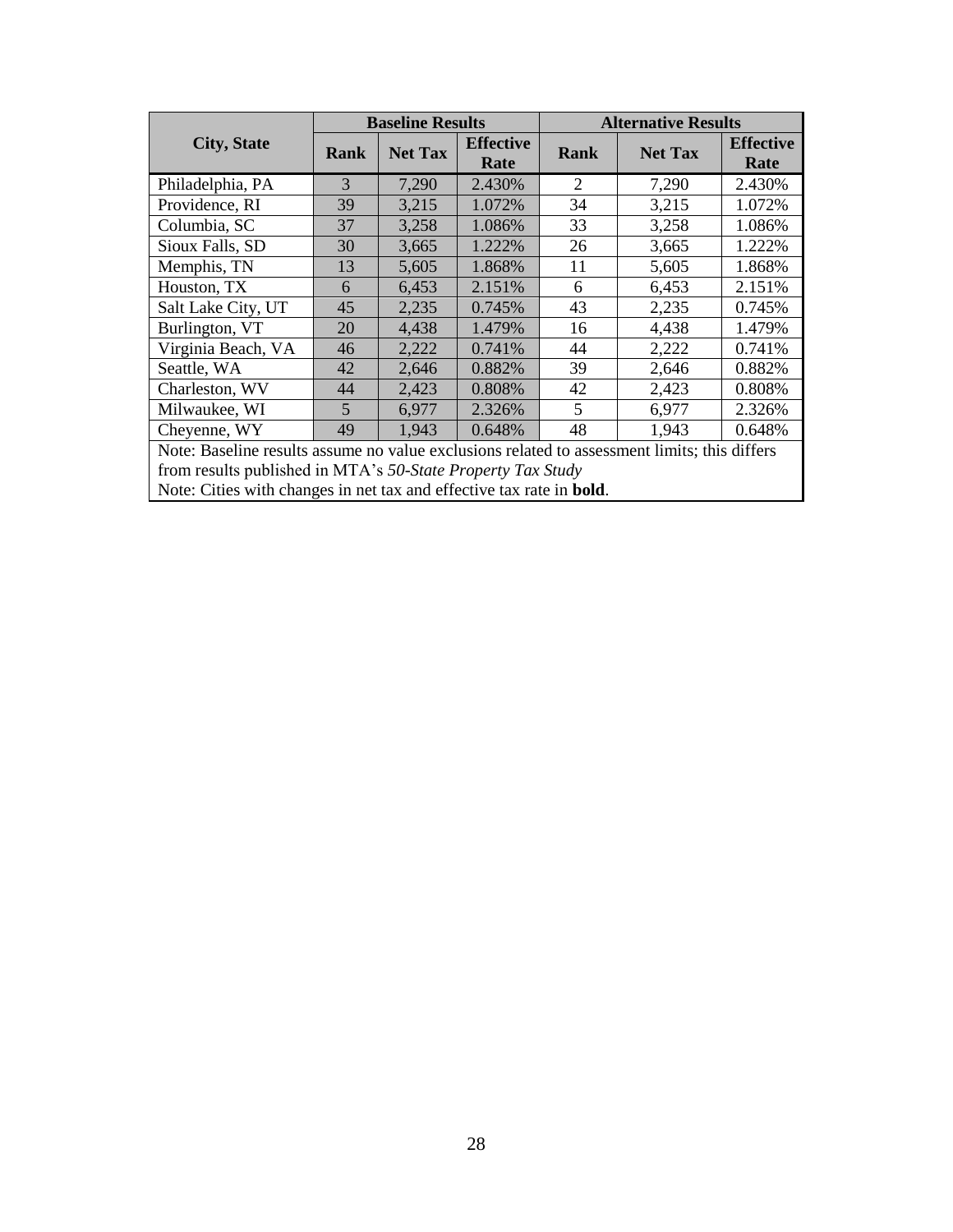|                    |                  | <b>Baseline Results</b> |                          | <b>Alternative Results</b> |                |                          |  |
|--------------------|------------------|-------------------------|--------------------------|----------------------------|----------------|--------------------------|--|
| <b>City, State</b> | Rank             | <b>Net Tax</b>          | <b>Effective</b><br>Rate | <b>Rank</b>                | <b>Net Tax</b> | <b>Effective</b><br>Rate |  |
| Birmingham, AL     | 46               | \$2,011                 | 0.670%                   | 46                         | \$2,011        | 0.670%                   |  |
| Anchorage, AK      | 26               | 3,982                   | 1.327%                   | 25                         | 3,982          | 1.327%                   |  |
| Phoenix, AZ        | 44               | 2,246                   | 0.749%                   | 43                         | 2,246          | 0.749%                   |  |
| Little Rock, AK    | 30               | 3,696                   | 1.232%                   | 27                         | 3,786          | 1.262%                   |  |
| Los Angeles, CA    | 29               | 3,721                   | 1.240%                   | 45                         | 2,214          | 0.738%                   |  |
| Denver, CO         | 52               | 1,557                   | 0.519%                   | 51                         | 1,557          | 0.519%                   |  |
| Bridgeport, CT     | 12               | 5,702                   | 1.901%                   | 11                         | 5,702          | 1.901%                   |  |
| Wilmington, DE     | 49               | 1,867                   | 0.622%                   | 48                         | 1,867          | 0.622%                   |  |
| Washington, DC     | 37               | 3,109                   | 1.036%                   | 35                         | 3,109          | 1.036%                   |  |
| Jacksonville, FL   | 23               | 4,276                   | 1.425%                   | 28                         | 3,701          | 1.234%                   |  |
| Atlanta, GA        | 19               | 4,725                   | 1.575%                   | 19                         | 4,725          | 1.575%                   |  |
| Honolulu, HI       | 53               | 712                     | 0.237%                   | 53                         | 712            | 0.237%                   |  |
| Boise, ID          | 35               | 3,279                   | 1.093%                   | 33                         | 3,279          | 1.093%                   |  |
| Aurora, IL         | $\overline{2}$   | 8,332                   | 2.777%                   | $\overline{2}$             | 8,332          | 2.777%                   |  |
| Chicago, IL        | 27               | 3,886                   | 1.295%                   | 36                         | 3,077          | 1.026%                   |  |
| Indianapolis, IN   | 39               | 2,955                   | 0.985%                   | 37                         | 2,955          | 0.985%                   |  |
| Des Moines, IA     | 9                | 6,242                   | 2.081%                   | 8                          | 6,242          | 2.081%                   |  |
| Wichita, KS        | 28               | 3,819                   | 1.273%                   | 26                         | 3,819          | 1.273%                   |  |
| Louisville, KY     | 31               | 3,688                   | 1.229%                   | 29                         | 3,688          | 1.229%                   |  |
| New Orleans, LA    | 33               | 3,434                   | 1.145%                   | 31                         | 3,434          | 1.145%                   |  |
| Portland, ME       | 17               | 5,197                   | 1.732%                   | 16                         | 5,197          | 1.732%                   |  |
| Baltimore, MD      | 6                | 6,464                   | 2.155%                   | $\overline{5}$             | 6,975          | 2.325%                   |  |
| Boston, MA         | 51               | 1,686                   | 0.562%                   | 50                         | 1,686          | 0.562%                   |  |
| Detroit, MI        | $\mathbf{1}$     | 9,771                   | 3.257%                   | $\mathbf{1}$               | 9,771          | 3.257%                   |  |
| Minneapolis, MN    | 24               | 4,124                   | 1.375%                   | 23                         | 4,124          | 1.375%                   |  |
| Jackson, MS        | 21               | 4,433                   | 1.478%                   | 21                         | 4,433          | 1.478%                   |  |
| Kansas City, MO    | 22               | 4,310                   | 1.437%                   | 22                         | 4,310          | 1.437%                   |  |
| Billings, MT       | 40               | 2,912                   | 0.721%                   | 41                         | 2,303          | 0.768%                   |  |
| Omaha, NE          | 10               | 6,147                   | 2.049%                   | 9                          | 6,147          | 2.049%                   |  |
| Las Vegas, NV      | 34               | 3,420                   | 1.140%                   | 32                         | 3,420          | 1.140%                   |  |
| Manchester, NH     | $8\,$            | 6,249                   | 2.083%                   | $\overline{7}$             | 6,249          | 2.083%                   |  |
| Newark, NJ         | 13               | 5,692                   | 1.897%                   | 12                         | 5,692          | 1.897%                   |  |
| Albuquerque, NM    | 38               | 3,041                   | 1.014%                   | 38                         | 2,669          | 0.890%                   |  |
| Buffalo, NY        | 5                | 6,835                   | 2.278%                   | 6                          | 6,835          | 2.278%                   |  |
| New York, NY       | 48               | 1,939                   | 0.646%                   | 52                         | 1,415          | 0.472%                   |  |
| Charlotte, NC      | 36               | 3,187                   | 1.062%                   | 34                         | 3,187          | 1.062%                   |  |
| Fargo, ND          | 20               | 4,714                   | 1.571%                   | 20                         | 4,714          | 1.571%                   |  |
| Columbus, OH       | 14               | 5,472                   | 1.824%                   | 13                         | 5,472          | 1.824%                   |  |
| Oklahoma City, OK  | 32               | 3,662                   | 1.221%                   | 30                         | 3,662          | 1.221%                   |  |
| Portland, OR       | $\boldsymbol{7}$ | 6,323                   | 1.141%                   | 17                         | 5,160          | 1.720%                   |  |
| Philadelphia, PA   | 3                | 7,854                   | 2.618%                   | 3                          | 7,854          | 2.618%                   |  |
| Providence, RI     | 18               | 5,099                   | 1.700%                   | 18                         | 5,099          | 1.700%                   |  |
| Columbia, SC       | 50               | 1,821                   | 0.607%                   | 49                         | 1,762          | 0.587%                   |  |
| Sioux Falls, SD    | 25               | 4,050                   | 1.350%                   | 24                         | 4,050          | 1.350%                   |  |

**Table 11: Payable 2010, Urban Cities, \$300,000 Homesteads: Baseline and Alternative Results**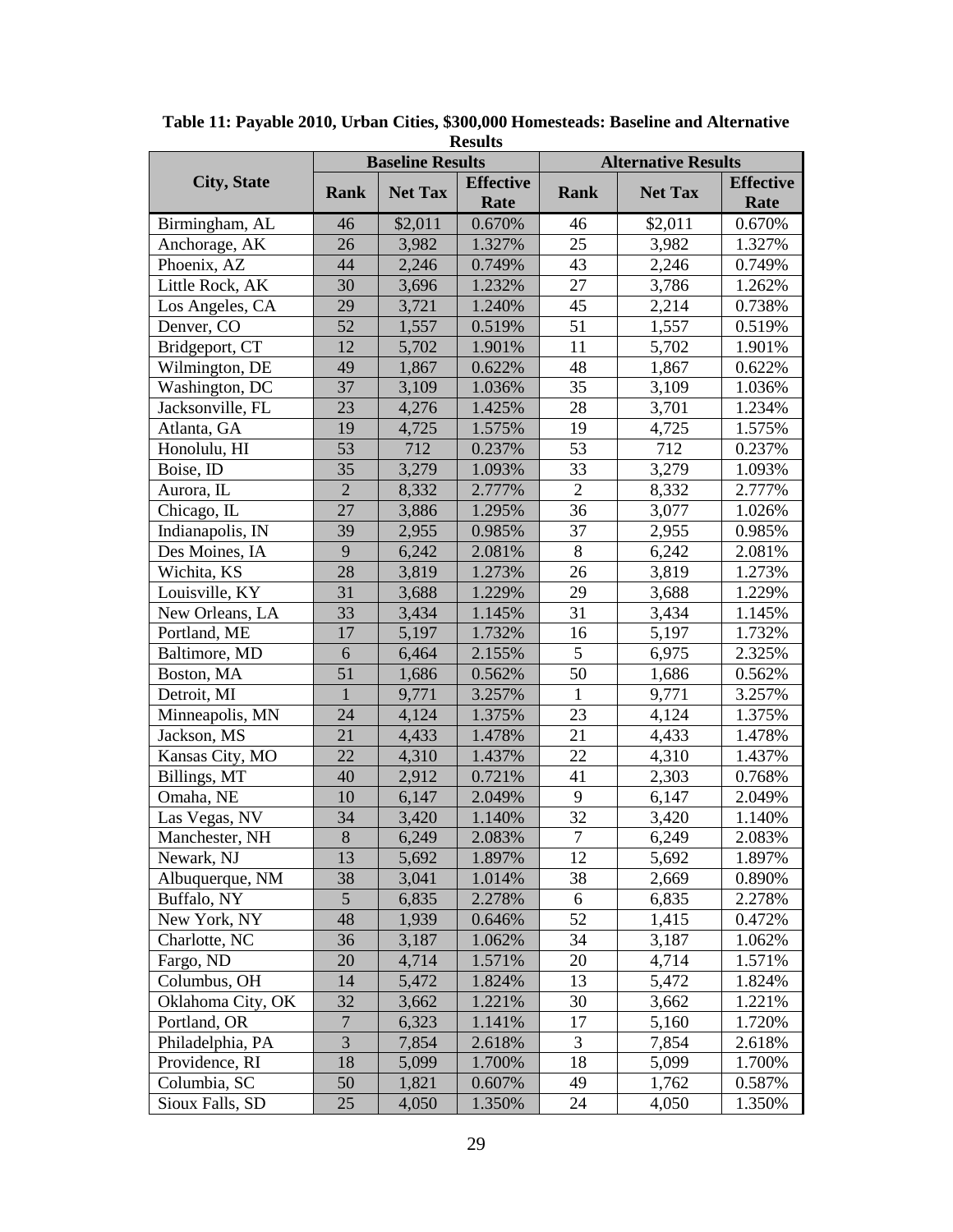|                                                                                              | <b>Baseline Results</b> |                |                          | <b>Alternative Results</b> |                |                          |  |
|----------------------------------------------------------------------------------------------|-------------------------|----------------|--------------------------|----------------------------|----------------|--------------------------|--|
| <b>City, State</b>                                                                           | <b>Rank</b>             | <b>Net Tax</b> | <b>Effective</b><br>Rate | <b>Rank</b>                | <b>Net Tax</b> | <b>Effective</b><br>Rate |  |
| Memphis, TN                                                                                  | 15                      | 5,412          | 1.804%                   | 14                         | 5,412          | 1.804%                   |  |
| Houston, TX                                                                                  | 11                      | 5,834          | 1.945%                   | 10                         | 5,834          | 1.945%                   |  |
| Salt Lake City, UT                                                                           | 42                      | 2,423          | 0.808%                   | 40                         | 2,423          | 0.808%                   |  |
| Burlington, VT                                                                               | 16                      | 5,251          | 1.750%                   | 15                         | 5,251          | 1.750%                   |  |
| Virginia Beach, VA                                                                           | 41                      | 2,485          | 0.828%                   | 39                         | 2,485          | 0.828%                   |  |
| Seattle, WA                                                                                  | 43                      | 2,276          | 0.759%                   | 42                         | 2,276          | 0.759%                   |  |
| Charleston, WV                                                                               | 45                      | 2,218          | 0.739%                   | 44                         | 2,218          | 0.739%                   |  |
| Milwaukee, WI                                                                                | $\overline{4}$          | 7,060          | 2.353%                   | $\overline{4}$             | 7,060          | 2.353%                   |  |
| Cheyenne, WY                                                                                 | 47                      | 1,943          | 0.648%                   | 47                         | 1,943          | 0.648%                   |  |
| Note: Baseline results assume no value exclusions related to assessment limits; this differs |                         |                |                          |                            |                |                          |  |
| from results published in MTA's 50-State Property Tax Study                                  |                         |                |                          |                            |                |                          |  |
| Note: Cities with changes in net tax and effective tax rate in <b>bold</b> .                 |                         |                |                          |                            |                |                          |  |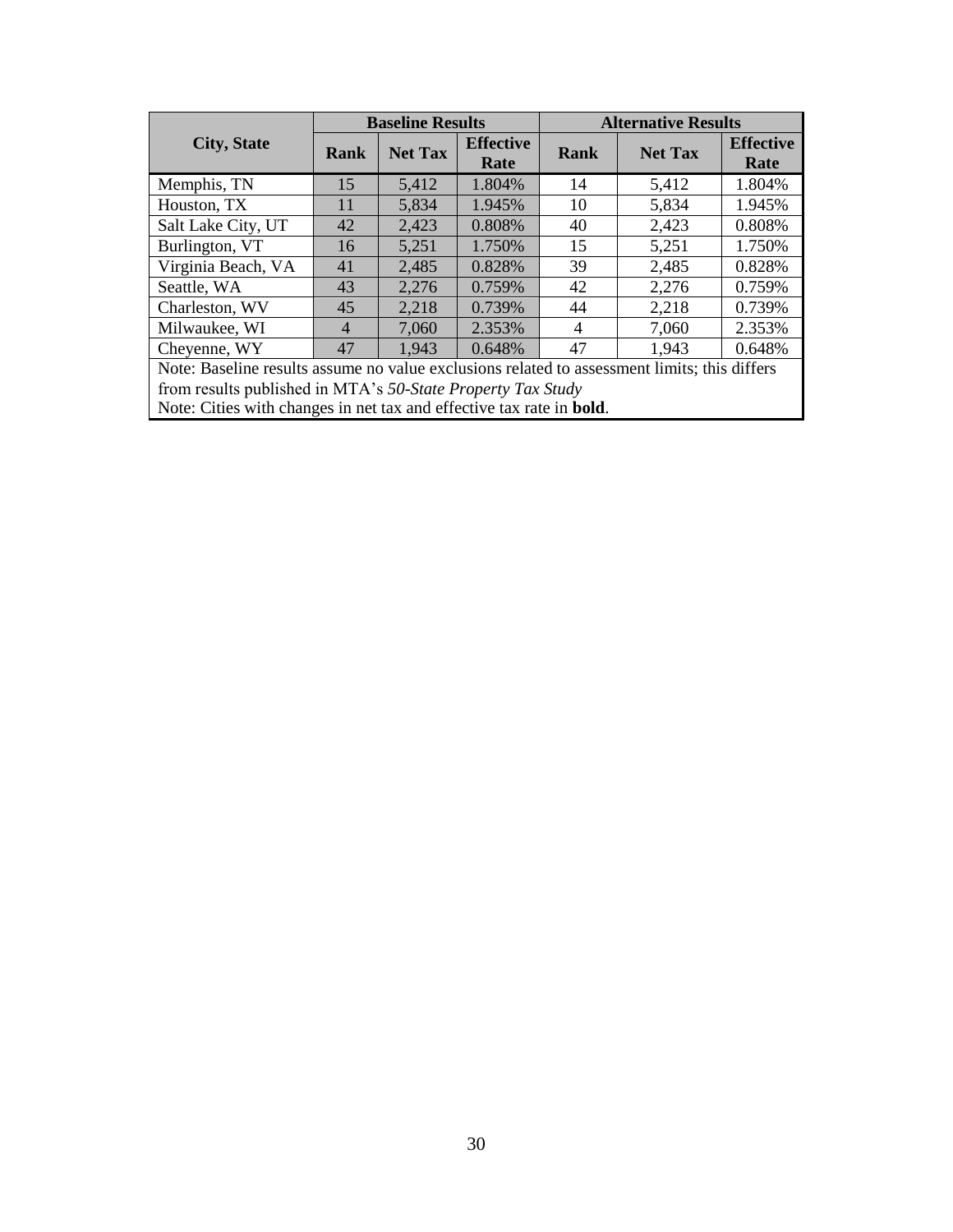|                      |              | <b>Baseline Results</b> |                          | <b>Alternative Results</b> |                |                          |
|----------------------|--------------|-------------------------|--------------------------|----------------------------|----------------|--------------------------|
| <b>City, State</b>   | Rank         | <b>Net Tax</b>          | <b>Effective</b><br>Rate | <b>Rank</b>                | <b>Net Tax</b> | <b>Effective</b><br>Rate |
| Mesa, AZ             | 45           | \$1,876                 | 0.625%                   | 42                         | \$1,395        | 0.465%                   |
| Phoenix, AZ          | 41           | 2,719                   | 0.906%                   | 35                         | 2,022          | 0.674%                   |
| Tucson, AZ           | 36           | 3,258                   | 1.086%                   | 30                         | 2,653          | 0.884%                   |
| Fresno, CA           | 27           | 3,572                   | 1.191%                   | 39                         | 1,497          | 0.499%                   |
| Long Beach, CA       | 40           | 3,091                   | 1.030%                   | 48                         | 1,103          | 0.368%                   |
| Los Angeles, CA      | 31           | 3,455                   | 1.152%                   | 46                         | 1,233          | 0.411%                   |
| Oakland, CA          | 23           | 3,943                   | 1.314%                   | 40                         | 1,451          | 0.484%                   |
| Sacramento, CA       | 39           | 3,200                   | 1.067%                   | 45                         | 1,277          | 0.426%                   |
| San Diego, CA        | 37           | 3,224                   | 1.075%                   | 47                         | 1,158          | 0.386%                   |
| San Francisco, CA    | 34           | 3,326                   | 1.109%                   | 44                         | 1,325          | 0.442%                   |
| San Jose, CA         | 29           | 3,495                   | 1.165%                   | 43                         | 1,365          | 0.455%                   |
| Colorado Springs, CO | 49           | 1,411                   | 0.470%                   | 41                         | 1,411          | 0.470%                   |
| Denver, CO           | 48           | 1,590                   | 0.530%                   | 38                         | 1,590          | 0.530%                   |
| Washington, DC       | 44           | 2,018                   | 0.673%                   | 36                         | 2,018          | 0.673%                   |
| Jacksonville, FL     | 18           | 4,654                   | 1.551%                   | 32                         | 2,429          | 0.810%                   |
| Miami, FL            | 10           | 6,236                   | 2.079%                   | 33                         | 2,377          | 0.792%                   |
| Atlanta, GA          | 22           | 4,148                   | 1.383%                   | 17                         | 4,148          | 1.383%                   |
| Honolulu, HI         | 50           | 871                     | 0.290%                   | 49                         | 871            | 0.290%                   |
| Chicago, IL          | 19           | 4,490                   | 1.497%                   | 20                         | 3,848          | 1.283%                   |
| Indianapolis, IN     | 16           | 5,188                   | 1.729%                   | 13                         | 5,188          | 1.729%                   |
| Louisville, KY       | 35           | 3,314                   | 1.105%                   | 27                         | 3,314          | 1.105%                   |
| New Orleans, LA      | 21           | 4,315                   | 1.438%                   | 16                         | 4,315          | 1.438%                   |
| Baltimore, MD        | 14           | 5,616                   | 1.872%                   | 22                         | 3,612          | 1.204%                   |
| Boston, MA           | 47           | 1,624                   | 0.541%                   | 37                         | 1,624          | 0.541%                   |
| Detroit, MI          | $\mathbf{1}$ | 10,003                  | 3.334%                   | 6                          | 7,044          | 2.348%                   |
| Minneapolis, MN      | 24           | 3,924                   | 1.308%                   | 19                         | 3,924          | 1.308%                   |
| Kansas City, MO      | 20           | 4,362                   | 1.454%                   | 15                         | 4,362          | 1.454%                   |
| Omaha, NE            | 12           | 5,997                   | 1.999%                   | 11                         | 5,997          | 1.999%                   |
| Las Vegas, NV        | 32           | 3,376                   | 1.125%                   | 26                         | 3,376          | 1.125%                   |
| Albuquerque, NM      | 33           | 3,354                   | 1.118%                   | 29                         | 2,710          | 0.903%                   |
| New York, NY         | 46           | 1,631                   | 0.544%                   | 50                         | 759            | 0.269%                   |
| Charlotte, NC        | 26           | 3,584                   | 1.195%                   | 23                         | 3,584          | 1.195%                   |
| Cleveland, OH        | 17           | 5,137                   | 1.712%                   | 14                         | 5,137          | 1.712%                   |
| Columbus, OH         | 25           | 3,686                   | 1.229%                   | 21                         | 3,686          | 1.229%                   |
| Oklahoma City, OK    | 38           | 3,218                   | 1.073%                   | 28                         | 3,165          | 1.055%                   |
| Tulsa, OK            | 30           | 3,462                   | 1.154%                   | 25                         | 3,462          | 1.154%                   |
| Portland, OR         | 13           | 5,860                   | 1.183%                   | 18                         | 4,009          | 1.336%                   |
| Philadelphia, PA     | 6            | 7,290                   | 2.430%                   | 5                          | 7,290          | 2.430%                   |
| Memphis, TN          | 15           | 5,605                   | 1.868%                   | 12                         | 5,605          | 1.868%                   |
| Nashville, TN        | 28           | 3,518                   | 1.173%                   | 24                         | 3,518          | 1.173%                   |
| Arlington, TX        | 3            | 8,077                   | 2.692%                   | $\overline{2}$             | 8,077          | 2.692%                   |
| Austin, TX           | 11           | 6,227                   | 2.076%                   | 10                         | 6,227          | 2.076%                   |
| Dallas, TX           | $8\,$        | 6,928                   | 2.309%                   | 8                          | 6,928          | 2.309%                   |
| El Paso, TX          | 5            | 7,833                   | 2.611%                   | $\overline{4}$             | 7,472          | 2.491%                   |

**Table 12: Payable 2006, Largest 50 U.S. Cities, \$300,000 Homesteads: Baseline and Alternative Results**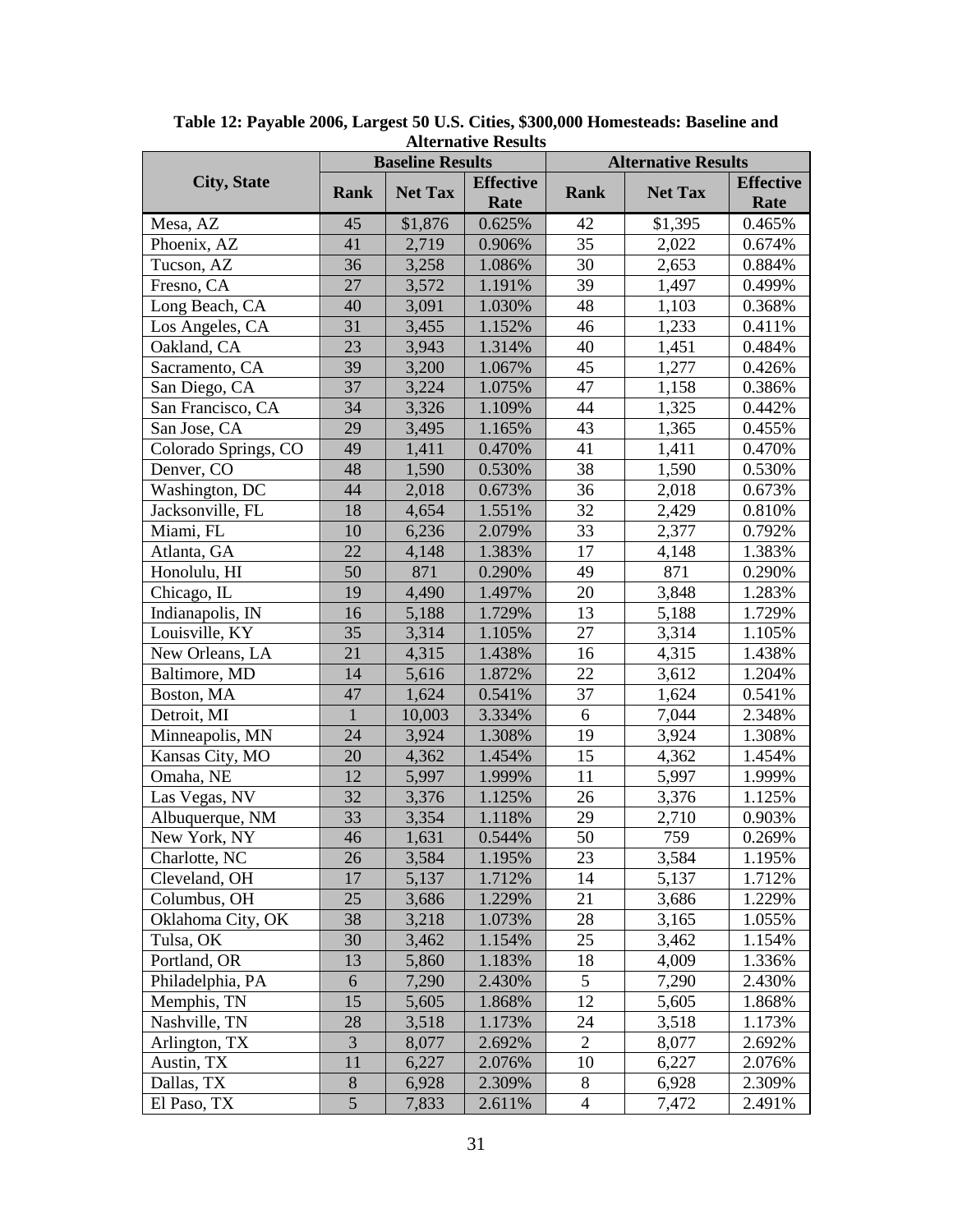|                                                                                              |      | <b>Baseline Results</b> |                          | <b>Alternative Results</b> |                |                          |  |
|----------------------------------------------------------------------------------------------|------|-------------------------|--------------------------|----------------------------|----------------|--------------------------|--|
| <b>City, State</b>                                                                           | Rank | <b>Net Tax</b>          | <b>Effective</b><br>Rate | Rank                       | <b>Net Tax</b> | <b>Effective</b><br>Rate |  |
| Fort Worth, TX                                                                               | 2    | 8,350                   | 2.783%                   |                            | 8,350          | 2.783%                   |  |
| Houston, TX                                                                                  |      | 6,453                   | 2.151%                   | 9                          | 6,453          | 2.151%                   |  |
| San Antonio, TX                                                                              | 4    | 7,983                   | 2.661%                   | 3                          | 7,983          | 2.661%                   |  |
| Virginia Beach, VA                                                                           | 43   | 2,222                   | 0.741%                   | 34                         | 2,222          | 0.741%                   |  |
| Seattle, WA                                                                                  | 42   | 2,646                   | 0.882%                   | 31                         | 2,646          | 0.882%                   |  |
| Milwaukee, WI                                                                                |      | 6,977                   | 2.326%                   |                            | 6,977          | 2.326%                   |  |
| Note: Baseline results assume no value exclusions related to assessment limits; this differs |      |                         |                          |                            |                |                          |  |

from results published in MTA's *50-State Property Tax Study* Note: Cities with changes in net tax and effective tax rate in **bold**.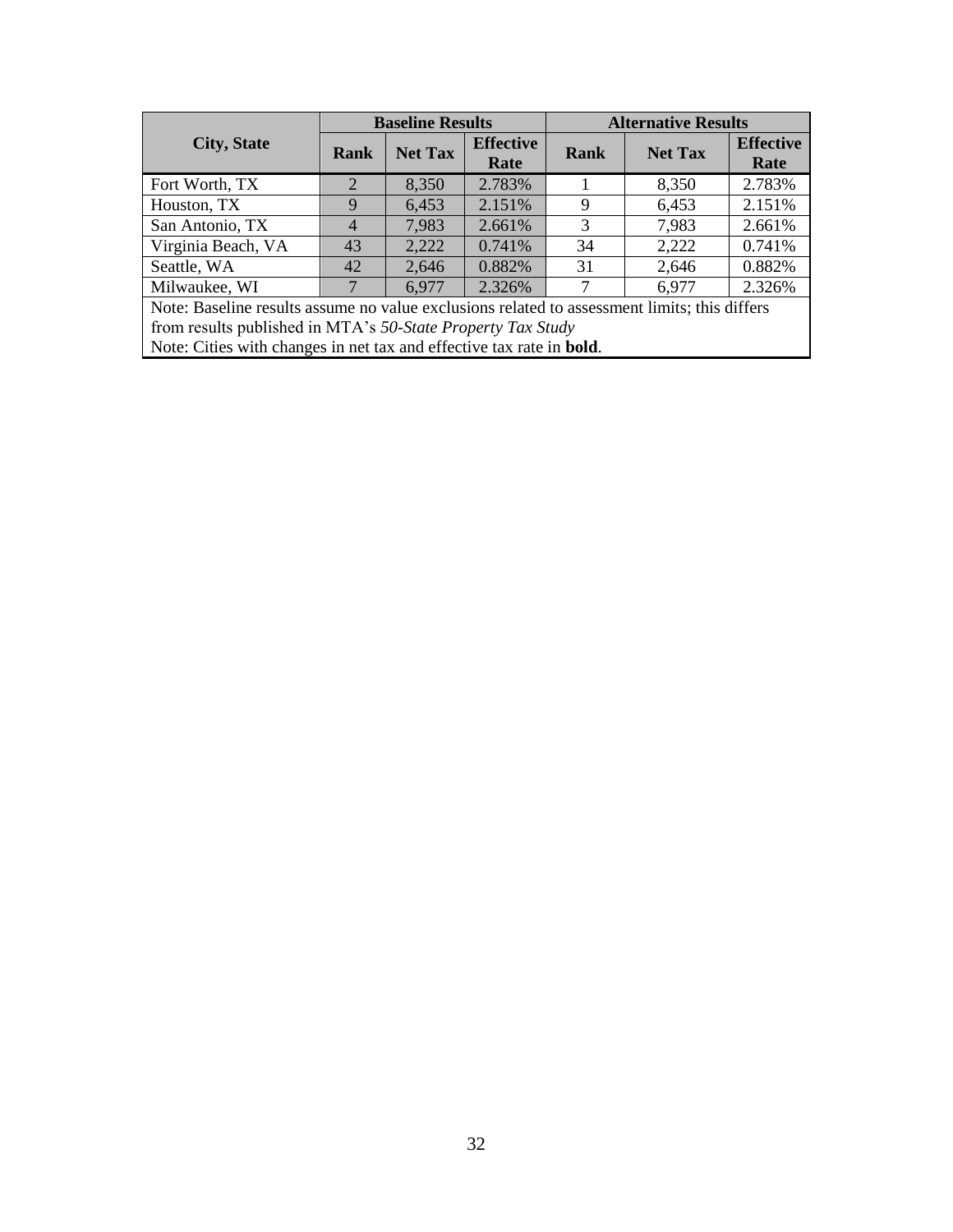|                      |                 | <b>Baseline Results</b> |                          | <b>Alternative Results</b> |                |                          |
|----------------------|-----------------|-------------------------|--------------------------|----------------------------|----------------|--------------------------|
| <b>City, State</b>   | Rank            | <b>Net Tax</b>          | <b>Effective</b><br>Rate | <b>Rank</b>                | <b>Net Tax</b> | <b>Effective</b><br>Rate |
| Mesa, AZ             | 48              | \$1,523                 | 0.508%                   | 47                         | 1,523          | 0.508%                   |
| Phoenix, AZ          | 43              | 2,246                   | 0.749%                   | 41                         | 2,246          | 0.749%                   |
| Tucson, AZ           | 39              | 2,789                   | 0.930%                   | 34                         | 2,789          | 0.930%                   |
| Fresno, CA           | 29              | 3,608                   | 1.203%                   | 33                         | 2,814          | 0.938%                   |
| Long Beach, CA       | 32              | 3,275                   | 1.092%                   | 43                         | 1,949          | 0.650%                   |
| Los Angeles, CA      | 26              | 3,721                   | 1.240%                   | 42                         | 2,214          | 0.738%                   |
| Oakland, CA          | 21              | 4,127                   | 1.376%                   | 26                         | 3,221          | 1.074%                   |
| Sacramento, CA       | 33              | 3,243                   | 1.081%                   | 32                         | 2,939          | 0.980%                   |
| San Diego, CA        | 34              | 3,227                   | 1.076%                   | 38                         | 2,555          | 0.852%                   |
| San Francisco, CA    | 31              | 3,411                   | 1.137%                   | 37                         | 2,562          | 0.854%                   |
| San Jose, CA         | 25              | 3,728                   | 1.243%                   | 30                         | 3,063          | 1.021%                   |
| Colorado Springs, CO | 49              | 1,343                   | 0.448%                   | 49                         | 1,343          | 0.448%                   |
| Denver, CO           | 47              | 1,557                   | 0.519%                   | 46                         | 1,557          | 0.519%                   |
| Washington, DC       | 45              | 1,867                   | 0.622%                   | 44                         | 1,867          | 0.622%                   |
| Jacksonville, FL     | 20              | 4,276                   | 1.425%                   | 22                         | 3,701          | 1.234%                   |
| Miami, FL            | 17              | 5,116                   | 1.705%                   | 21                         | 3,787          | 1.262%                   |
| Atlanta, GA          | 18              | 4,725                   | 1.575%                   | 17                         | 4,725          | 1.575%                   |
| Honolulu, HI         | 50              | 712                     | 0.237%                   | 50                         | 712            | 0.237%                   |
| Chicago, IL          | 24              | 3,886                   | 1.295%                   | 29                         | 3,077          | 1.026%                   |
| Indianapolis, IN     | 38              | 2,955                   | 0.985%                   | 31                         | 2,955          | 0.985%                   |
| Louisville, KY       | 27              | 3,688                   | 1.229%                   | 23                         | 3,688          | 1.229%                   |
| New Orleans, LA      | $8\,$           | 6,464                   | 2.155%                   | $8\,$                      | 6,975          | 2.325%                   |
| Baltimore, MD        | 46              | 1,686                   | 0.562%                   | 45                         | 1,686          | 0.562%                   |
| Boston, MA           | $\mathbf{1}$    | 9,771                   | 3.257%                   | $\mathbf{1}$               | 9,771          | 3.257%                   |
| Detroit, MI          | 22              | 4,124                   | 1.375%                   | 19                         | 4,124          | 1.375%                   |
| Minneapolis, MN      | 19              | 4,310                   | 1.437%                   | 18                         | 4,310          | 1.437%                   |
| Kansas City, MO      | 13              | 6,147                   | 2.049%                   | 12                         | 6,147          | 2.049%                   |
| Omaha, NE            | 30              | 3,420                   | 1.140%                   | 25                         | 3,420          | 1.140%                   |
| Las Vegas, NV        | 37              | 3,041                   | 1.014%                   | 36                         | 2,669          | 0.890%                   |
| Albuquerque, NM      | 44              | 1,939                   | 0.646%                   | 48                         | 1,415          | 0.472%                   |
| New York, NY         | 35              | 3,187                   | 1.062%                   | 27                         | 3,187          | 1.062%                   |
| Charlotte, NC        | 40              | 2,704                   | 0.901%                   | 35                         | 2,704          | 0.901%                   |
| Cleveland, OH        | 11              | 6,341                   | 2.114%                   | 11                         | 6,341          | 2.114%                   |
| Columbus, OH         | 15              | 5,472                   | 1.824%                   | 14                         | 5,472          | 1.824%                   |
| Oklahoma City, OK    | 28              | 3,662                   | 1.221%                   | 24                         | 3,662          | 1.221%                   |
| Tulsa, OK            | 23              | 3,956                   | 1.319%                   | 20                         | 3,956          | 1.319%                   |
| Portland, OR         | 12              | 6,323                   | 1.141%                   | 16                         | 5,160          | 1.720%                   |
| Philadelphia, PA     | $\sqrt{2}$      | 7,854                   | 2.618%                   | 2                          | 7,854          | 2.618%                   |
| Memphis, TN          | 16              | 5,412                   | 1.804%                   | 15                         | 5,412          | 1.804%                   |
| Nashville, TN        | 36              | 3,098                   | 1.033%                   | 28                         | 3,098          | 1.033%                   |
| Arlington, TX        | 6               | 7,231                   | 2.410%                   | 6                          | 7,231          | 2.410%                   |
| Austin, TX           | 9               | 6,380                   | 2.127%                   | 9                          | 6,380          | 2.127%                   |
| Dallas, TX           | 10              | 6,351                   | 2.117%                   | 10                         | 6,351          | 2.117%                   |
| El Paso, TX          | $5\overline{)}$ | 7,308                   | 2.436%                   | 5                          | 7,308          | 2.436%                   |

**Table 13: Payable 2006, Largest 50 U.S. Cities, \$300,000 Homesteads: Baseline and Alternative Results**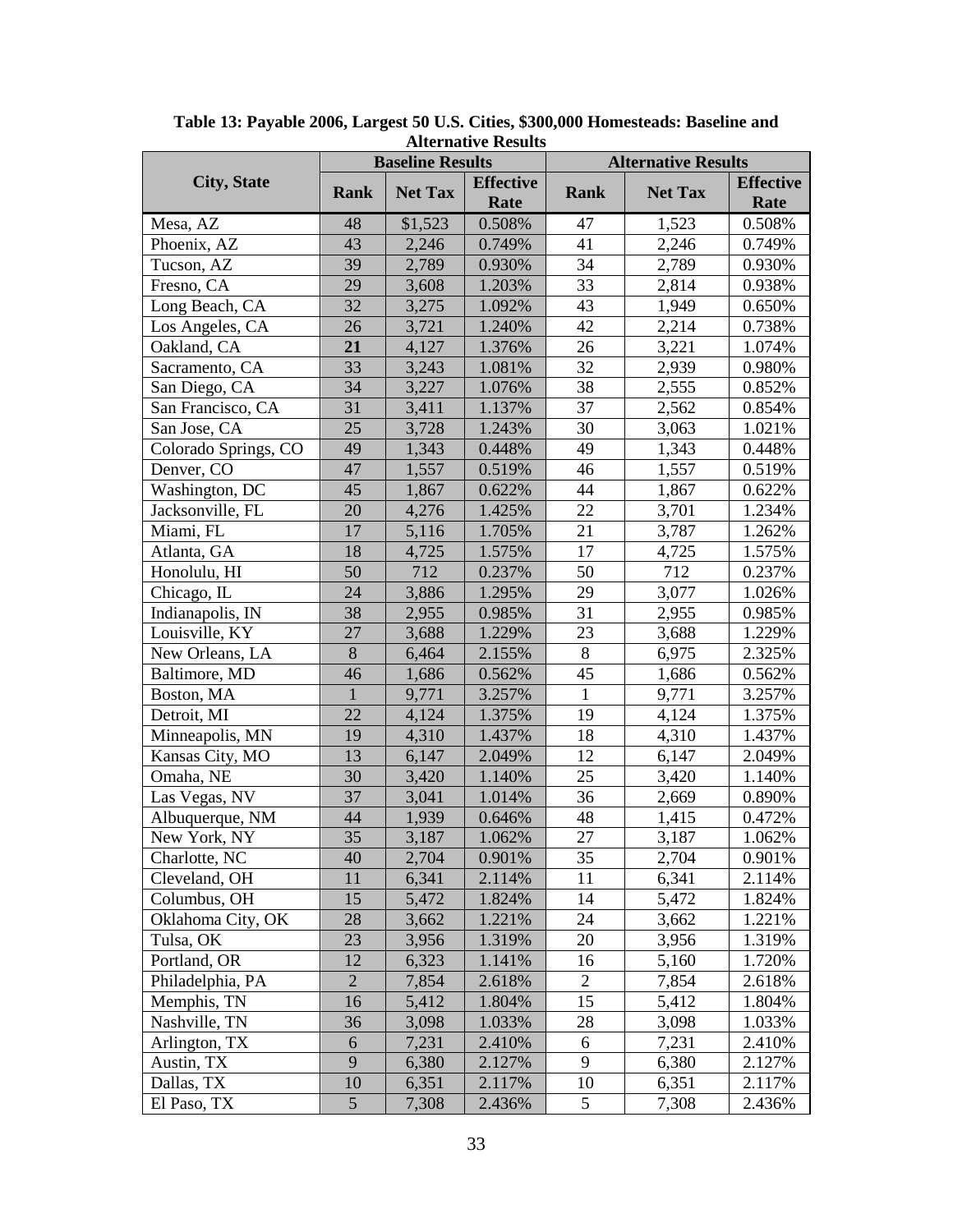|                                                                                              |                | <b>Baseline Results</b> |                          |      | <b>Alternative Results</b> |                          |  |
|----------------------------------------------------------------------------------------------|----------------|-------------------------|--------------------------|------|----------------------------|--------------------------|--|
| <b>City, State</b>                                                                           | Rank           | <b>Net Tax</b>          | <b>Effective</b><br>Rate | Rank | <b>Net Tax</b>             | <b>Effective</b><br>Rate |  |
| Fort Worth, TX                                                                               | 3              | 7,763                   | 2.588%                   | 3    | 7,763                      | 2.588%                   |  |
| Houston, TX                                                                                  | 14             | 5,834                   | 1.945%                   | 13   | 5,834                      | 1.945%                   |  |
| San Antonio, TX                                                                              | $\overline{4}$ | 7,759                   | 2.586%                   | 4    | 7,759                      | 2.586%                   |  |
| Virginia Beach, VA                                                                           | 41             | 2,485                   | 0.828%                   | 39   | 2,485                      | 0.828%                   |  |
| Seattle, WA                                                                                  | 42             | 2,276                   | 0.759%                   | 40   | 2,276                      | 0.759%                   |  |
| Milwaukee, WI                                                                                |                | 7,060                   | 2.353%                   |      | 7,060                      | 2.353%                   |  |
| Note: Baseline results assume no value exclusions related to assessment limits; this differs |                |                         |                          |      |                            |                          |  |

from results published in MTA's *50-State Property Tax Study* Note: Cities with changes in net tax and effective tax rate in **bold**.

34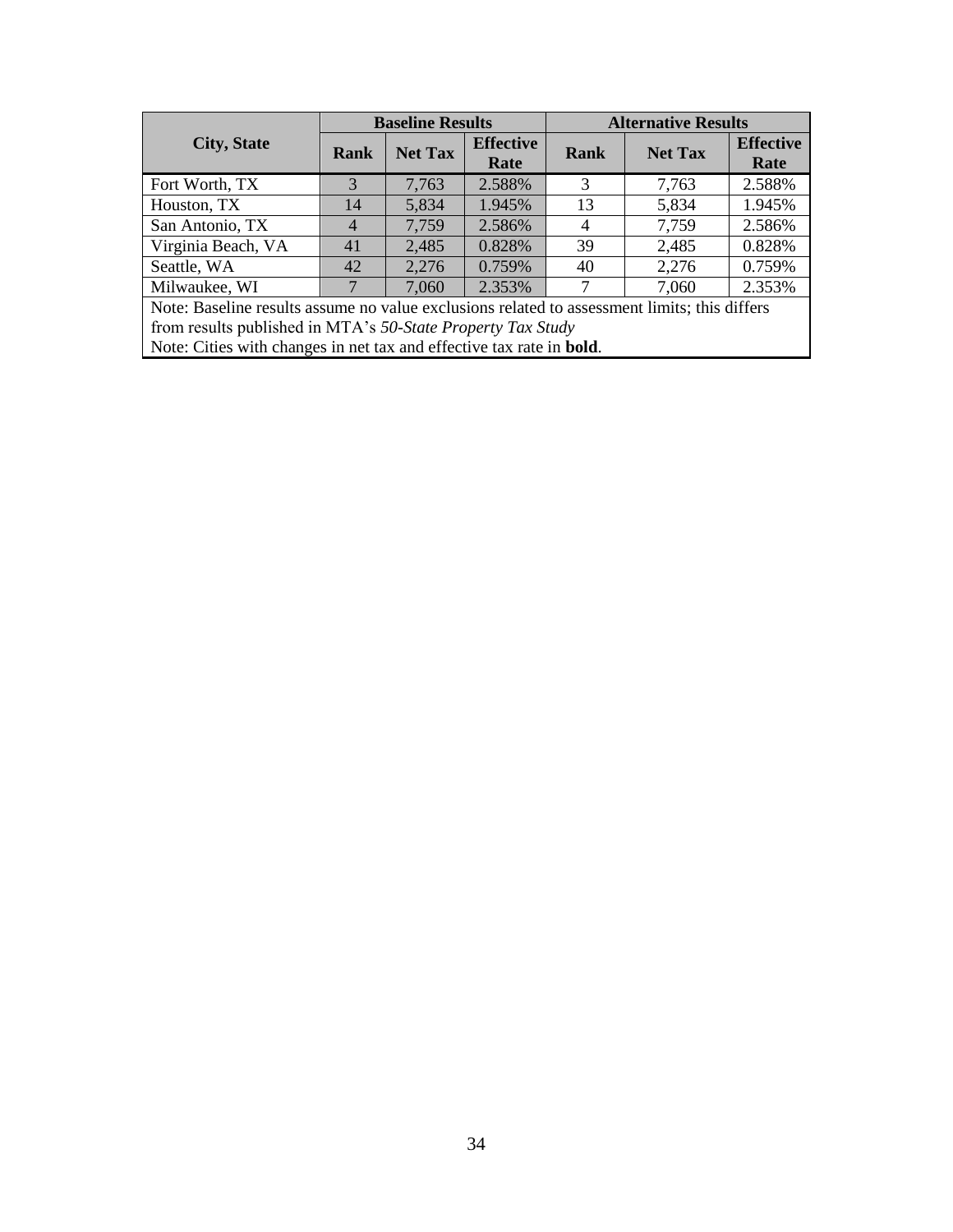#### **Preliminary Investigation into De Facto Assessment Limitations**

Following is a list of states where localities do not by default conduct annual revaluations, with detail (where appropriate) for those cities included in MTA's *50-State Property Tax Study*. Note that this list does not include Delaware's unique revaluation practices, since newly-constructed properties are valued at prices prevailing at the time of the most recent revaluation and therefore all properties are valued on the same footing.

Arkansas: Revaluation period varies; minimum period is every three years.<sup>32</sup> Pulaski County revalues every third year; Randolph County revalues every fifth year.

California: Proposition 13 provides four parcel-specific triggers for revaluation of a parcel: a change in ownership, completed new construction, new construction partially completed on the lien date, or when the property declines in value.<sup>33</sup>

Colorado: Properties are valued every two years, on June  $30<sup>th</sup>$  of even years – this value generates property tax burdens for the subsequent even and following odd year.<sup>34</sup>

Connecticut: Properties are valued every five years.<sup>35</sup>

Georgia: Revaluation period varies, with no set schedule.<sup>36</sup>

Illinois: Cook County properties are revalued every three years on a rolling basis, with all properties in Chicago revalued every third year. $37$ 

Iowa: Properties are valued every two years, on January 1 of odd years. These values generate property tax burdens for subsequent even and following odd year.<sup>38</sup>

Kentucky: Properties are revalued once every four years.<sup>39</sup>

Louisiana: Properties are revalued once every four years.<sup>40</sup>

Maine: No set schedule, revaluations occur when sales ratio drops below  $70\%$ <sup>41</sup> Portland revalued as of April 1, 2006; Rockland revalued as of April 1, 2005.<sup>42</sup>

<sup>32</sup> Ark. Code. § 26-26-1902(a)

<sup>33</sup> Cal. Const. amend. XIII, § 2

<sup>34</sup> Colo. Rev. Stat. § 39-1-104

<sup>35</sup> Conn. Gen. Stat. § 12-62(b)

<sup>36</sup> Georgia Department of Revenue [\(https://etax.dor.ga.gov/ptd/adm/faq/real.aspx\)](https://etax.dor.ga.gov/ptd/adm/faq/real.aspx)

<sup>37</sup> 35 Ill. Comp. Stat. § 200/9-215

<sup>38</sup> Iowa Code § 428.4

<sup>&</sup>lt;sup>39</sup> Our research suggests values remain unchanged between reappraisal years.

<sup>40</sup> La. Rev. Stat. § 47:2331

<sup>&</sup>lt;sup>41</sup> Maine Department of Revenue [\(http://www.maine.gov/revenue/forms/property/pubs/revaluation.htm\)](http://www.maine.gov/revenue/forms/property/pubs/revaluation.htm).

<sup>42</sup> Maine Department of Revenue *2010 Municipal Valuation Return Statistical Summary* [\(http://www.maine.gov/revenue/propertytax/municipalservices/statisticalsummary.htm\)](http://www.maine.gov/revenue/propertytax/municipalservices/statisticalsummary.htm)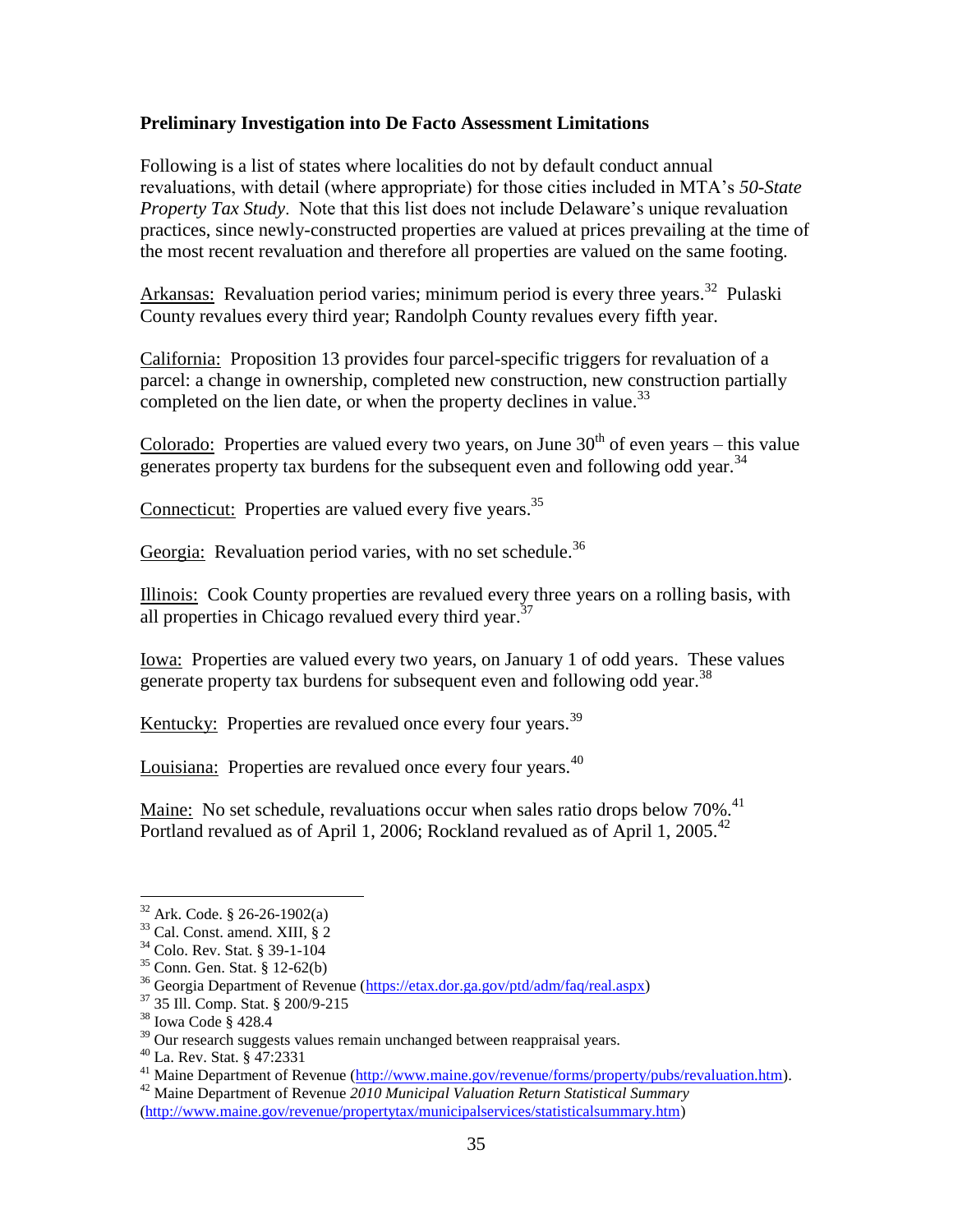Maryland: Properties revalued every three years on a rolling basis.<sup>43</sup>

Mississippi: Communication with Mississippi Department of Revenue staff indicates four-year revaluation periods, with Hinds County revaluing in 2008 and Monroe County revaluing in  $2009.44$ 

Missouri: Revaluation period: Properties are valued every two years, on January 1 of odd years - affects taxes paid in that year and subsequent even year.<sup>45</sup>

Montana: Properties are revalued every six years.<sup>46</sup>

New Hampshire: Real property is revalued at a minimum of every five years.<sup>47</sup> Manchester is revaluing in 2011, Lancaster last revalued in 2008.

New Jersey: No set revaluation schedule.<sup>48</sup> Newark reassessed in 2003 and again in 2012; Maurice River Twp reassessed in 2010, date prior is not immediately available.

New York: No set revaluation schedule. New York revalues annually; Buffalo revalued in 2008, 2009, and 2010 with none scheduled until 2014; and Warsaw revalued in 2008 and 2010 with none scheduled until  $2014.^{49}$ 

North Carolina: Generally, properties are revalued using an eight-year cycle.<sup>50</sup> Mecklenburg County (Charlotte) revalued in 2003 and 2011; Wake County (Raleigh) revalued in 2000 and 2008; and Chowan County (Edenton) revalued in 2006.

**Ohio:** Properties are revalued using a three-year cycle.<sup>51</sup> Franklin County (Columbus) revalued in assessment year 2011/payable year 2012; Cuyahoga County (Cleveland) and Williams County (Bryan) revalued in assessment year 2009/payable year 2010.

Pennsylvania: There is no set revaluation schedule; Philadelphia revalues annually, Elk County (Ridgway) last revalued in  $2006$ <sup>52</sup>

Rhode Island: Properties are revalued occurs every ninth year, with value updates at three-year intervals. Providence revalued in 2000 and 2009 with updates in 2003 and 2006; Hopkinton updated in 2005 and 2010 with revaluation scheduled for  $2013$ .<sup>53</sup>

<sup>&</sup>lt;sup>43</sup> Md. Code, Tax-Property § 8-103, and MTA research.

<sup>44</sup> E-mail communication with Rich Minton, Feb. 8, 2008; and with Warren McKinnon, Oct. 30, 2008.

<sup>45</sup> Miss. Rev. Stat. § 137.115

<sup>46</sup> Montana Code § 15-6-193 and § 15-7-111

<sup>47</sup> N.H. Rev. Stat. § 75:8-a

<sup>48</sup> See generally *The Handbook for New Jersey Assessors*, New Jersey State Division of Taxation, [\(http://www.state.nj.us/treasury/taxation/lpt/nj\\_assessors\\_handbook.shtml\)](http://www.state.nj.us/treasury/taxation/lpt/nj_assessors_handbook.shtml)

<sup>49</sup> New York State Office of Real Property Tax Services *Municipal Profiles*, [\(http://www.orps.state.ny.us/MuniPro/\)](http://www.orps.state.ny.us/MuniPro/)

<sup>50</sup> N.C. Gen. Stat. §§ 105-186, 105-187

<sup>51</sup> Ohio Rev. Code § 5715.24

<sup>52</sup> Common Level Ratio data from Pennsylvania State Tax Equalization Board [\(http://www.steb.state.pa.us/commonmain.asp\)](http://www.steb.state.pa.us/commonmain.asp)